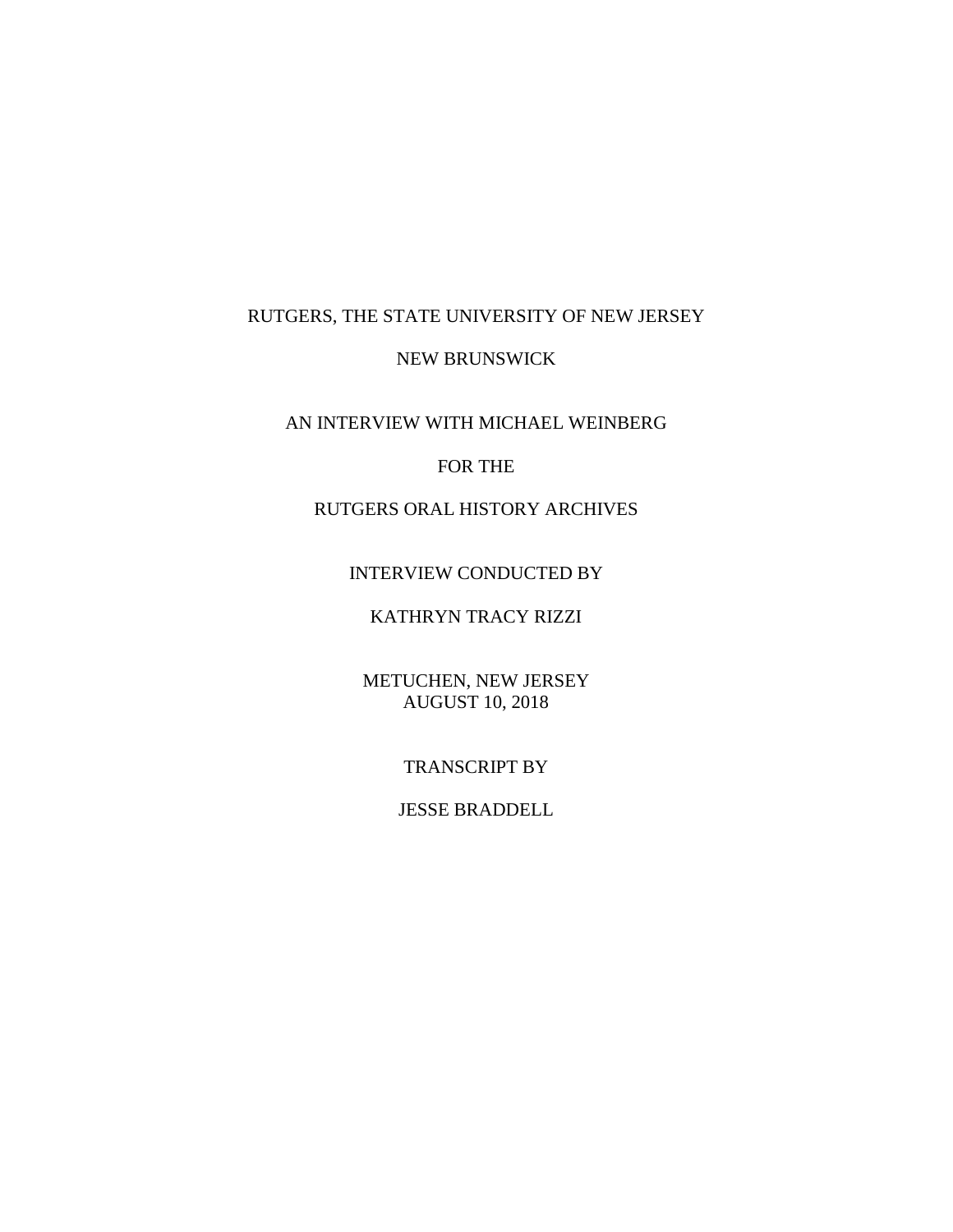Kathryn Tracy Rizzi: This begins an oral history interview with Michael S. Weinberg on August 10, 2018, in Metuchen, New Jersey, with Kate Rizzi. Thank you so much for having me into your house today to do this oral history interview.

Michael Weinberg: My pleasure.

KR: To begin, where and when you were born?

MW: I was born in Paterson, New Jersey on August 22, 1939 to Judith and Henry Weinberg, my parents. We were brought up in a modest home, in an apartment, where we lived for twenty-two years, and finally my parents moved. They left a forwarding address, by the way, but it was only a block-and-a-half away from where we lived. They had bought a house in the City of Paterson. There I remained living until I got married a couple years later.

Living in Paterson was quite comfortable. It was a good middle-class community. We had our share of very wealthy people, and we had our share of not-so-very wealthy people. It was a city, at that time, that you could walk anywhere. There were no problems in the City of Paterson, none that would cause consternation by any means. [It was] comfortable living, a lot of good friends, went through grammar school, went through high school, Paterson Eastside High School. Just enjoyed my friends, we enjoyed being together; [it was] the normal upbringing of kids back in the '40s and the '50s, just a nice time to remember back to.

I was too young to really remember very much about World War II, because I was born in '39, so by the time the war was over, I was only like five or six years old, but a lot of stories from relatives and my uncle, who happened to serve in the Army. My father was an accountant, and he got a second job working in a dye house in the City of Paterson. The dye house happened to be dying materials that were used for the war effort. So, obviously, not wanting to have to serve, he got a job working for an auxiliary portion of the government's operation in making uniforms. My mother was a hair dresser by profession and a housewife. [It was] just a nice family upbringing.

We lived with my grandparents for a while. Then, my grandparents got fed up with us and moved to an apartment of their own, and that was only about a half a block away. The whole family circle seemed to be probably within a six-block area, which was not uncommon in those days. Families kind of stayed in the same neighborhood in maybe different locations, different homes, but usually within walking distance of each other. There was much closer family ties then. When people went away, say, on a vacation, the whole neighborhood came out to wave goodbye, so they could go off to the mountains for a week. [laughter] It was just a nice time of my life being brought up in that era. Of course, then I didn't realize it, but looking back on it, I realize how good I really had it. It was just a pleasant time. It was a pleasant time.

I graduated from high school in 1957. I worked for the summer as a camp counselor at a day camp. I then enlisted in the Navy, where I spent four years on active service and two years of Reserve, so my total time was six years in the service. Looking back on my experience and my enjoyment of what I was doing in the service, I kind of have slight regrets that I didn't make it a career. I think I would've enjoyed that, being at sea and then ashore for a given period of time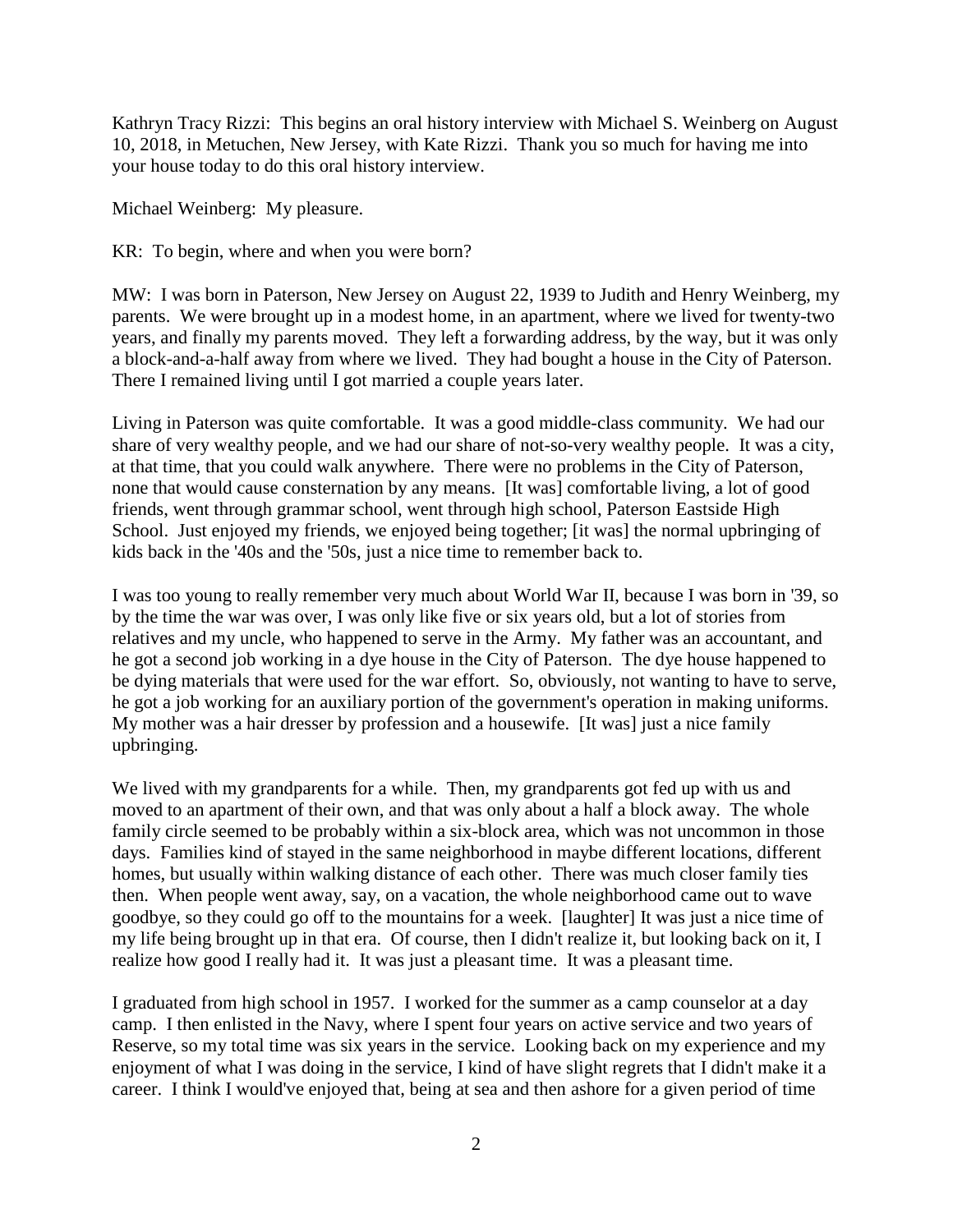and then back at sea again. I loved being at sea. We did spend a lot of time at sea when I was aboard the ship. [laughter] Some very good friends that I made in the service, none of which, at this point, I have heard from since I got out of the service. I keep looking for reunions, but so far none has come up. The officers I dealt with were very nice. We got along very well on the ship. There was no, with the exception of the respect that you had to show the officers and your chief petty officers and whomever you were working for, there was no line drawn between friendships. You got along well, you worked well, [and] there was very little irritation aboard ship that would lead to permanent damage to your brains. Everybody got along; it was just a nice, friendly atmosphere. We had our [arguments], everybody has arguments, but that happens. I just enjoyed my time in the service.

[I] came out of the service [and] went to work in retailing in the menswear business. I stayed with that probably for at least twenty-five years, selling men's clothing. Before going into the service, while in high school, I always had a part-time job working in a retail atmosphere. So, that's what I knew, and that's what I stayed with. After about twenty-five years in men's clothing, I was offered a change by a friend of mine and went into New York to work in the engraving business, high end stationary, and business cards. [I] left that about two years later, not really being that happy with what I was doing. I was offered a job in the appliance business, home appliances, which I did for twenty-five years, and then retired a little over six years ago, retired at the age of seventy-two. Here we are, living the life. [laughter]

KR: I would like to go back and ask you about your family history. What do you know about your family history, on your father's side?

MW: Not very much. My grandparents were unique, in the fact that the both of them were deafmutes. I'm not sure which one, but one had scarlet fever as a child and was rendered deaf-mute. The other one was born that way, but there was no less love or communication in some way, either by a hand sign or just by writing something down on a piece of paper, and his parents, my father's parents, were great people. My grandfather was a custom lady's tailor. My grandmother was a homemaker. They also lived in an apartment in Paterson. Their families were originally, I guess, probably from Russia or Poland, as were my mother's side. Both my mother's parents were from Poland, from Lodz, Poland. That's L-O-D-Z. My grandfather came to the U.S. probably in the late '20s or early '30s through Ellis Island. Lodz in Poland, at that time, was the hub of the textile industry in Central Europe. So, he came with skill of being a weaver. That's why he came to Paterson, because Paterson was the Silk City of America. [Editor's Note: Located in New York Bay, Ellis Island was an immigration station from 1892 to 1954. It is now a museum.]

Something humorous that my grandfather told me--he said [that] back in the '40s, silk was a hard thread and a raw material to get from Japan, because that's where it all came from. Japan was withholding goods, for whatever reason. So, a lot of his working constituents said, "Oh, we're going to stockpile all the silk we can, so we can continue working." Well, unbeknownst to them, silk does not fair very well if it's not processed, and it rots. My grandfather said, "Maybe I won't do that." He said, "I heard about this new material to make linings for coats with." It turned out to be rayon, and that's what he did. He continued weaving using rayon. He owned his own mill. He, unfortunately, was going back to the mill one evening and was hit by a car, at the age of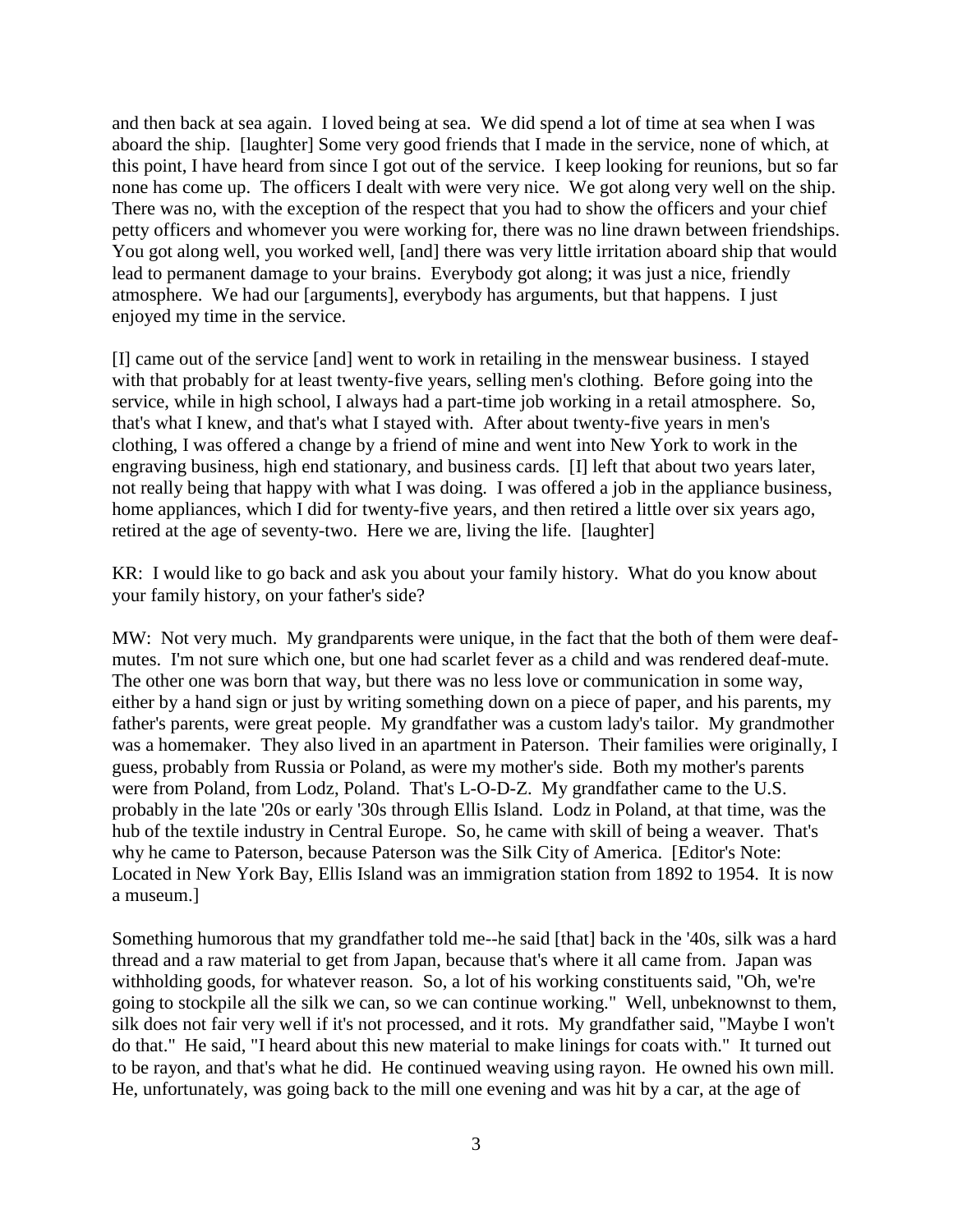sixty-five, and he was killed. He is sorely missed because he's quite a character. My grandmother just kept on keeping on, and she lived until the ripe old age of eighty-nine. After she passed, it was my parents, and, of course, my mother has a sister and my mother's brother-inlaw, who we were very close with, and [we have] stayed close with their offspring, my cousin Jeff and cousin Melinda, for years now. We do meet [them] periodically and have lunch together. We have yet to go on away on a cruise or go on vacation with, but we still see them, still keep in contact.

I have a brother. His name is Joel, and he lives up in North Jersey, up in Clifton. He was an accountant also, and right now he's retired. He and his wife live a very happy and good life up in Clifton. They travel a lot. We try to travel as much as we can. We have good things to look back on. No horror stories from our family, except for maybe the passing of a close relative or something like that.

KR: What was the name of your maternal grandfather's mill?

MW: Called Super Textile. He was in partnership with another man by the name of Perleman. His last name Sugar. So, they combined the two words and made super, S-U-P-E-R, and that's where the name came from.

KR: After your grandfather's very tragic death, did his partner continue business?

MW: I do not know because my grandmother had kind of a falling out with his wife, with Pearlman's wife, and never had contact with them after that.

KR: Were those the grandparents that you lived with?

MW: Yes, yes. The story went that when my parents had me they were living in a one-bedroom flat in Paterson, a few blocks away from where they lived. When I was born, my grandparents said, "Why don't you come live with us? We have the room, and then when you find a place, you can move." Well, thirteen years later, they moved. [laughter] We still maintained very close contact with them.

KR: I am curious about something. You said that your mother's parents were both born in Poland.

MW: Yes.

KR: Did they have relatives who stayed in Poland?

MW: Unfortunately, my grandfather--maybe I'm telling tales out of school--[who] was married to a woman in Poland, had a daughter. He was afraid of being conscripted into the Russian Army, because, at the time, Russia controlled Poland. It was before the Germans took it over. He ran away, leaving his wife and young daughter in Poland. [Editor's Note: In the late 1700s, the land that is now Poland was incorporated into the Russian Empire, Austria and Prussia,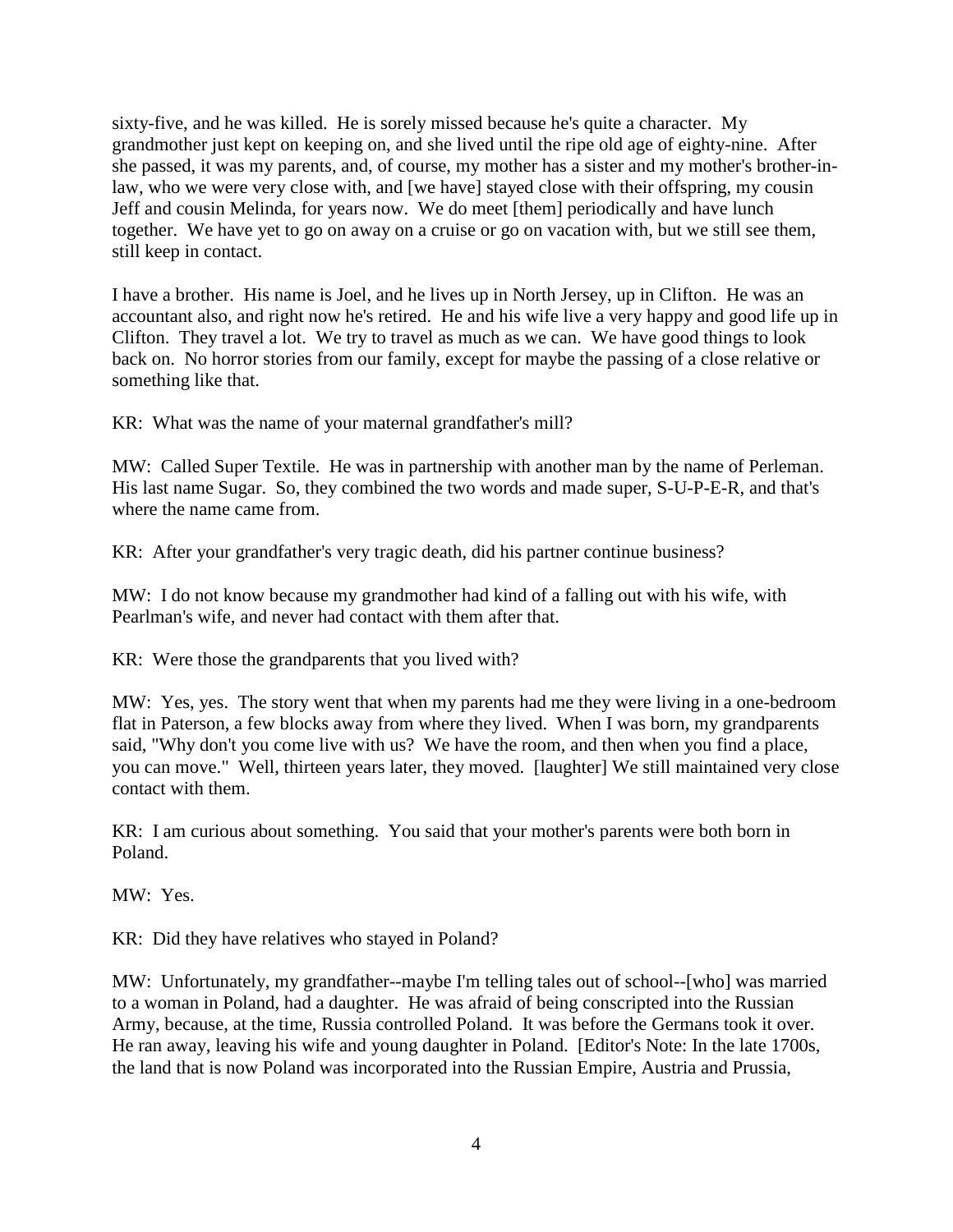which would become part of Germany. In 1918, after World War I, the sovereign state of Poland was created.]

He came to America, settled in Paterson, met my grandmother. They married, had two daughters, my mother and her sister Martha. One day, there's a knock on the door, years later. There's this women standing at the door, and it's, "Hello, I'm your sister." So, she was the halfsister of both my mother and my aunt, who then became like the third sister. They just got together, and they had a daughter by the name of Frances, my aunt and her husband, Morris and Helen were their names. That's one of the cousins that we're also very close to. Frances is the matriarch of our family at this point. She is just about four years older than I am, which would make her about eighty-three. I am the patriarch of the family. I'll be seventy-nine this month.

KR: Do you know what year your mother's half-sister emigrated from Poland?

MW: Hard to say. I really don't remember, but it had to be in the early '40s, probably. I can't pin it down to an exact date.

KR: I am wondering what effects the Holocaust had on your relatives who were still in Poland.

MW: There's nobody left, nobody. They were all wiped out. I think there was one cousin that survived and got out. They lived in the Bronx, New York. She was Cousin Lily. My grandmother's sister [also] got out, and she lived in Newark. That was Cousin Esther, but they were the only ones. Everybody else was destroyed.

KR: Did your grandmother's sister live in Poland through World War II?

MW: No, no. She got out early enough, so that she wasn't affected by the war that much.

KR: Yes, I see. Tell me about your father's education.

MW: My father went to, at that time it was called, Paterson Boys High School, which eventually became Central High School, [and] which is also Paterson High School now, as opposed to the school I went to is Eastside High School, two different ends of Paterson. The reason why it was called Paterson Boys High [was] because the men went to school in the morning, so they could go to work in the afternoon, and the girls came to school at the high school in the afternoon. That's the way the schedule worked. He graduated--I don't remember the exact year--but he went into New York to what they called at that point Pace Institute, which is now Pace University. He studied accounting. He told me funny stories about having twenty-five cents in his pocket, so he could go to the Automat and get a piece of pie and a cup of coffee. He commuted into New York every single day. He would take the bus into New York from Paterson. He was not a big man, he was probably five-six, five-seven, quiet, didn't say anything unless you ... [Editor's Note: The telephone rings.]

KR: I will stop.

[RECORDING PAUSED]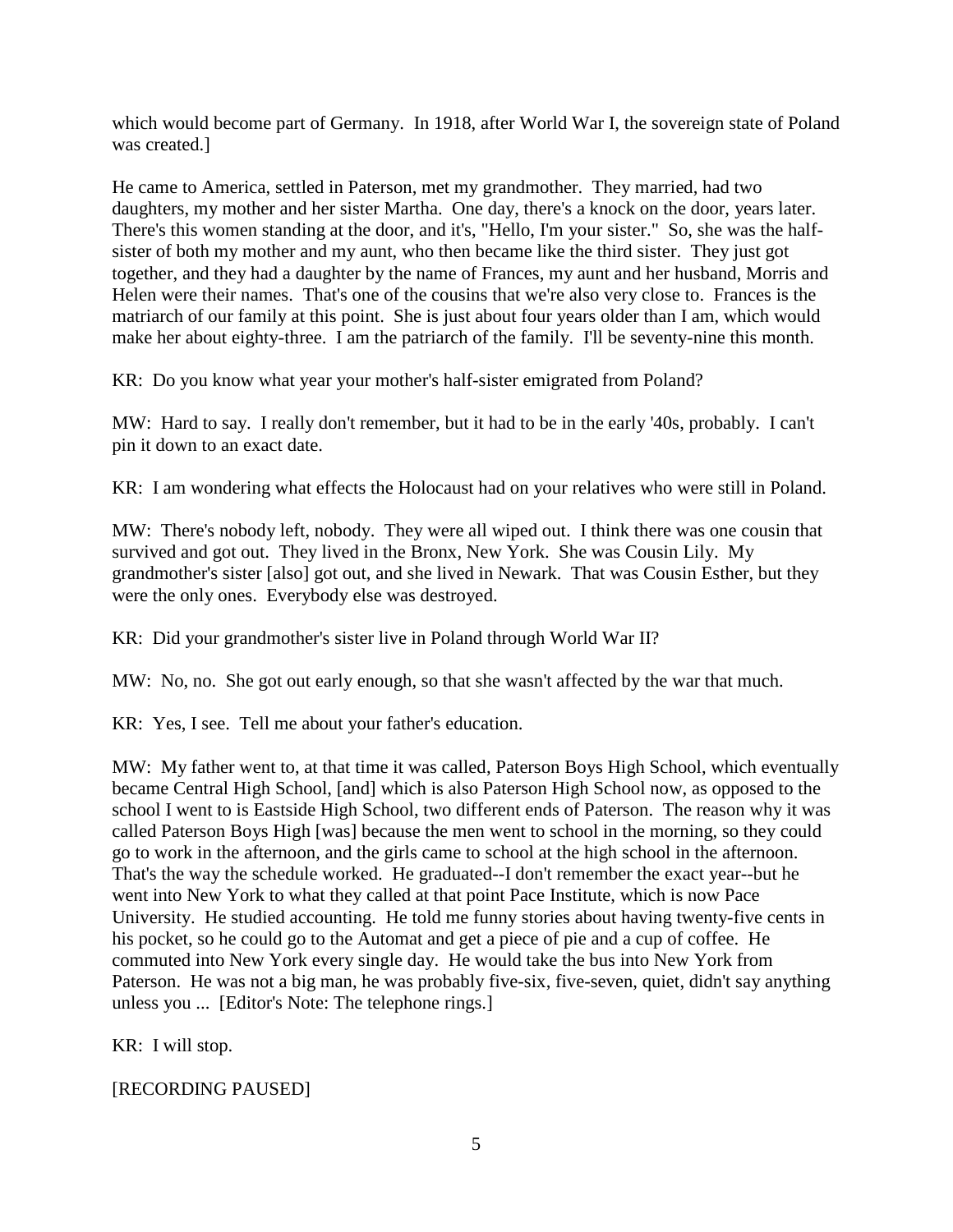KR: Okay, we are back on. You were talking about your father.

MW: He graduated from Pace, and he started working for various companies as their bookkeeper. He had a degree in accounting. He worked until he was working for a furniture company in Paterson as their accountant. In fact, I even worked there part time for a while. After I had come home from the service, my father got sick. He was having problems going to the bathroom, so my mother took him to the doctor. The doctor probed and pushed. He said, "I want to check you out." They found cancer, and ten days later he was dead. He never knew he was sick, until he started to have a bowel problem. He was fifty-three when he died. It kind of shook us up. A quick punch to the face, that's exactly what it felt like. I was out of the service at that particular point because it was 1963. He was born in 1910. My mother never remarried. She saw a few gentlemen. They went out and dated, but for whatever reason, she never married, much to my disdain because some of them were really nice men and could probably treat her to a life she never had. But she decided not to, and she lived to the ripe old age of eighty-nine and that's when she died.

KR: How did your parents meet?

MW: To tell you the truth, I honestly don't know. Probably, it was during high school they may have met, but I honestly could not fill you in on that information. I really don't know. It was never really discussed how they met, so how would I know.

KR: I am curious about the World War II years. You said that your uncle served.

MW: My uncle served in the Army. My uncle was a musician. He was a very accomplished piano player, and he also played the xylophone. He travelled with the Army band all over the country, playing these various benefits for the war. Before he got out of the Army, he was contacted by one of the Dorsey Brothers to go on the road with them, to play with their band, and my uncle being a little on the lazy side, no, he didn't want to do it. [laughter] So, he missed a very big opportunity of really getting into the music business proper. He was really a very, very good big band jazz player. [Editor's Note: The Dorsey Brothers Orchestra, consisting of Jimmy and Tommy Dorsey, was active from 1928 to 1935.]

KR: You said that your father got a second job during World War II.

MW: He got the job in order--I hate to say this but--in order not to have to leave his family and go to the war. So, he got himself a job in a dye house, and it was evening work, night work. Between doing his job during the day and working nights, he earned a couple extra bucks, but he also got a deference from having to serve in the service. He wasn't sorry about that because he didn't want to leave the family.

KR: What was that dye house doing that was a part of the war effort?

MW: They were dying materials used in making uniforms.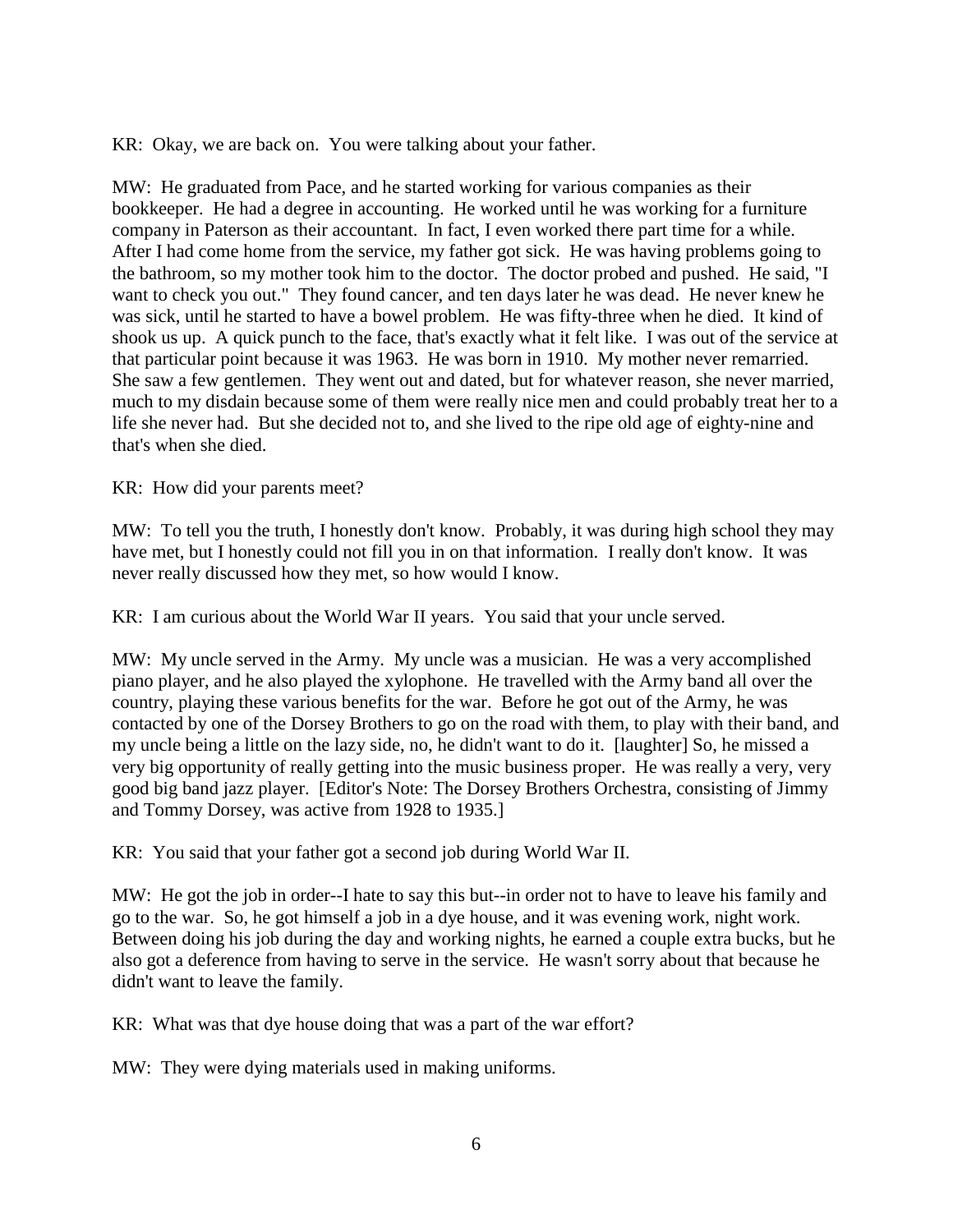KR: Yes. What do you remember about the World War II years?

MW: Very little actually. I was born in 1939, and that's when Germany had invaded Poland. We were not into the war until [December 1941]. So, from '42 to '45, when the war was over, I was maybe four years old, so I really don't have very much recollection of it. That's about it. I really don't remember very much about the war, only what was documented and shown after the war was over. So, that brought back some memories of what I remember, but only from whatever I heard from somebody else. I never had any personal contact with it.

KR: Where did your family stand politically?

MW: They were Democrats. They were pro-Roosevelt. I think they liked him, and my grandparents liked him, because he was the man instrumental in getting a lot of the refugees out of Europe after the war and getting a lot of people into this country to pursue their interests and their professions. That's why they were Democratic leaning. Why they didn't become Republicans, I have no idea, but that's what they did. That's what they did. [Editor's Note: Franklin Delano Roosevelt served as the President of the United States from 1933 to 1945.]

KR: What are you earliest memories of growing up in Paterson?

MW: Walking to school after a snowstorm. We had some pretty heavy snow falls in Paterson. I can remember walking to school on tops of five-foot piles of snow, just a lot of fun. Being in class, at that time, I guess I was a bit of a lazy kid. I was never great in school, but I got by. I passed my courses; I got all passing grades. I was never an A student, but I had a lot of fun. I had a lot of friends. [It was fun] coming home from school, getting my homework done, and then go out and play in the street until it was time for supper. It was stickball and tag and ringolevio and stoop ball and climbing trees and making campfires. [It was] just a good child's upbringing, and one you respect--my parents taught me respect, that you just didn't open a mouth when you shouldn't.

KR: What professional sports teams did you follow?

MW: I was a Dodgers fan up until they left Brooklyn and went to Los Angeles. Then, I became a Met fan, and those were hard years in the beginning because they did so badly. Football, I never really followed. It was strictly baseball at that point. I think every kid was in love with baseball. Football came later. The Dodgers were my number one team. [Editor's Note: The Brooklyn Dodgers Major League Baseball team relocated to Los Angeles in 1957. The New York Mets were created in 1962.]

KR: What do you remember about Dodgers baseball, when you were a kid?

MW: I went to a couple of games, not a lot, but we went to a couple of games in New York. It was just exciting being out there with throngs of people, but it's funny to go to a game then and to go to a game now. Men would go to the game dressed in suits with ties and hats on. Today, you're lucky if they get on a pair of Bermuda shorts to go to a game. A hot dog was a nickel, and now you get a hot dog and a soda and it's twenty dollars. [laughter] Things were a little different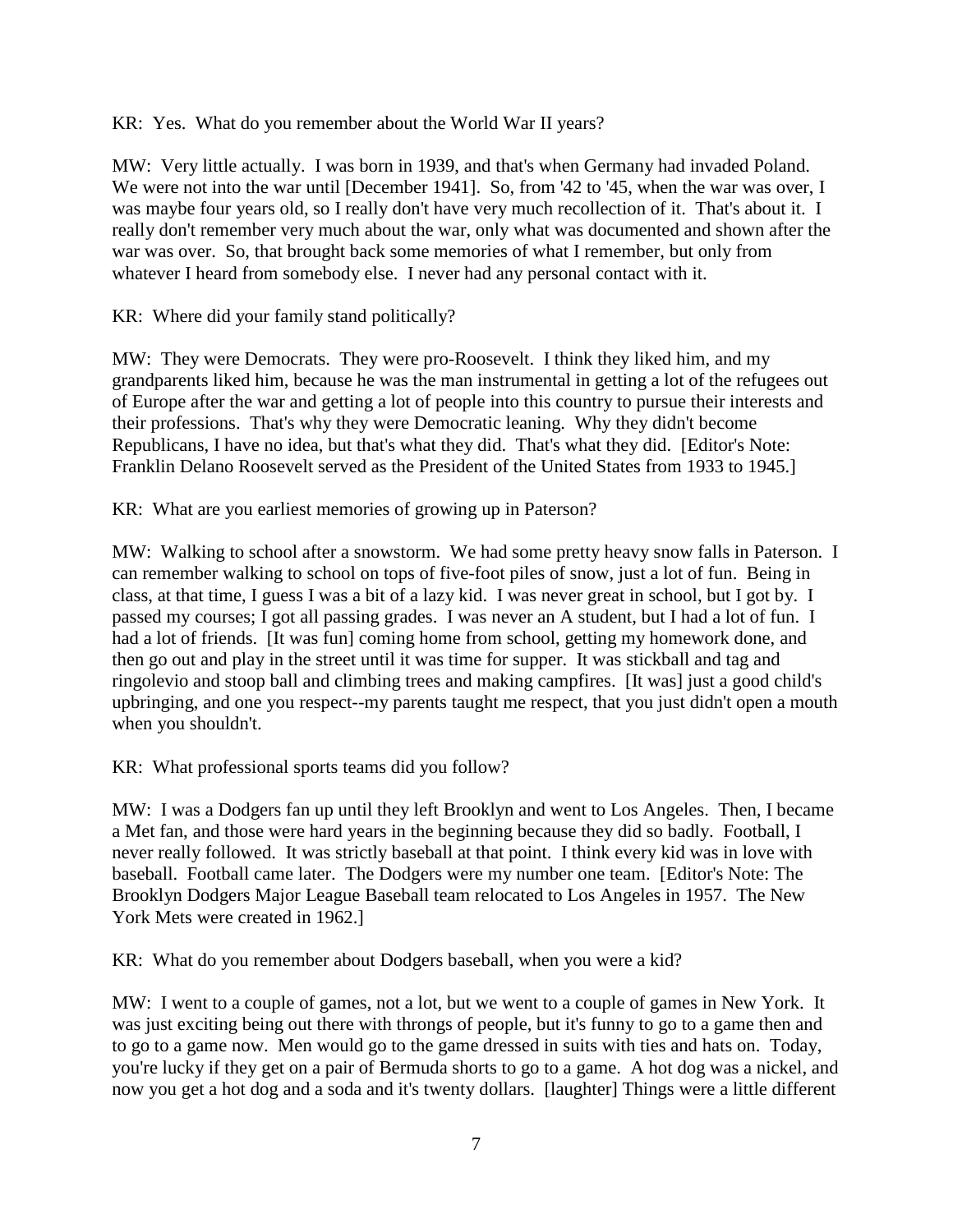then. If you got a nickel a week for an allowance when you were a kid, that was a big deal. That was a big deal.

KR: Do you remember when Jackie Robinson broke the color barrier?

MW: I sure do.

KR: What do you remember about that?

MW: I thought it was a great thing. I never really thought about it as a color barrier. I just thought about it as he was a good baseball player and he added to the worth of the team and it turned out that way. [Editor's Note: Jackie Robinson was a Major League Baseball player who lived from 1919 to 1972. He became the first African American baseball player in the Major Leagues when he began playing for the Brooklyn Dodgers in 1947.]

We were brought up as kids not to have a color barrier. You were either friends with somebody or you weren't. That's the way it was. So, we grew up in a fairly liberal atmosphere. Very little discrimination. Paterson was a city of about 130 to 140,000 people. It had a very, very large Jewish community in Paterson. There were probably [about] thirty thousand people who were Jewish living in Paterson. My family belonged to a synagogue in Paterson called the Temple Emanuel, which no longer exists in Paterson. Their main sanctuary could seat eighteen hundred people. They had two ballrooms. When they were put together for the High Holidays, Rosh Hashanah and Yom Kippur, that could also together seat eighteen hundred people. So, you're talking 3,600 people in one building at one time; that's a lot of people. Plus, there were other synagogues in Paterson, a Reformed synagogue in downtown Paterson, various small Orthodox synagogues around the city. Temple Emanuel was the largest. I think they've since resettled, in recent years, up in Franklin Lakes, New Jersey.

I drove by the old building, and it had been originally bought by a church. When I drove by it, about four years ago, there were no stained-glass windows left in the building. There were weeds growing through the concrete. The building was totally abandoned. Nobody had done anything with the building. It broke my heart. That was in what they called the Eastside section of Paterson, which was considered the wealthier section of Paterson. The park was there. There were many large stately, literally mansions around Eastside Park in Paterson that a lot of the old silk barons used to own, and that's where they lived.

Paterson was a very diverse community. We had a lot of Poles living in Paterson. We had a big Italian section in Paterson. There was a black section in Paterson, African American. Very few Hispanics at that point. It wasn't until probably the late '50s, early '60s when the influx from Cuba and Puerto Rico started to move into Paterson.

Now, it's changed again. A lot of Islamic people live in Paterson; a big Muslim community there now, and Hispanic and African American. So, it's changed. The diversity is still there. It's just the faces have changed, that's it. Unfortunately, Paterson has become a crime-ridden town, which they're trying to restore at this particular point.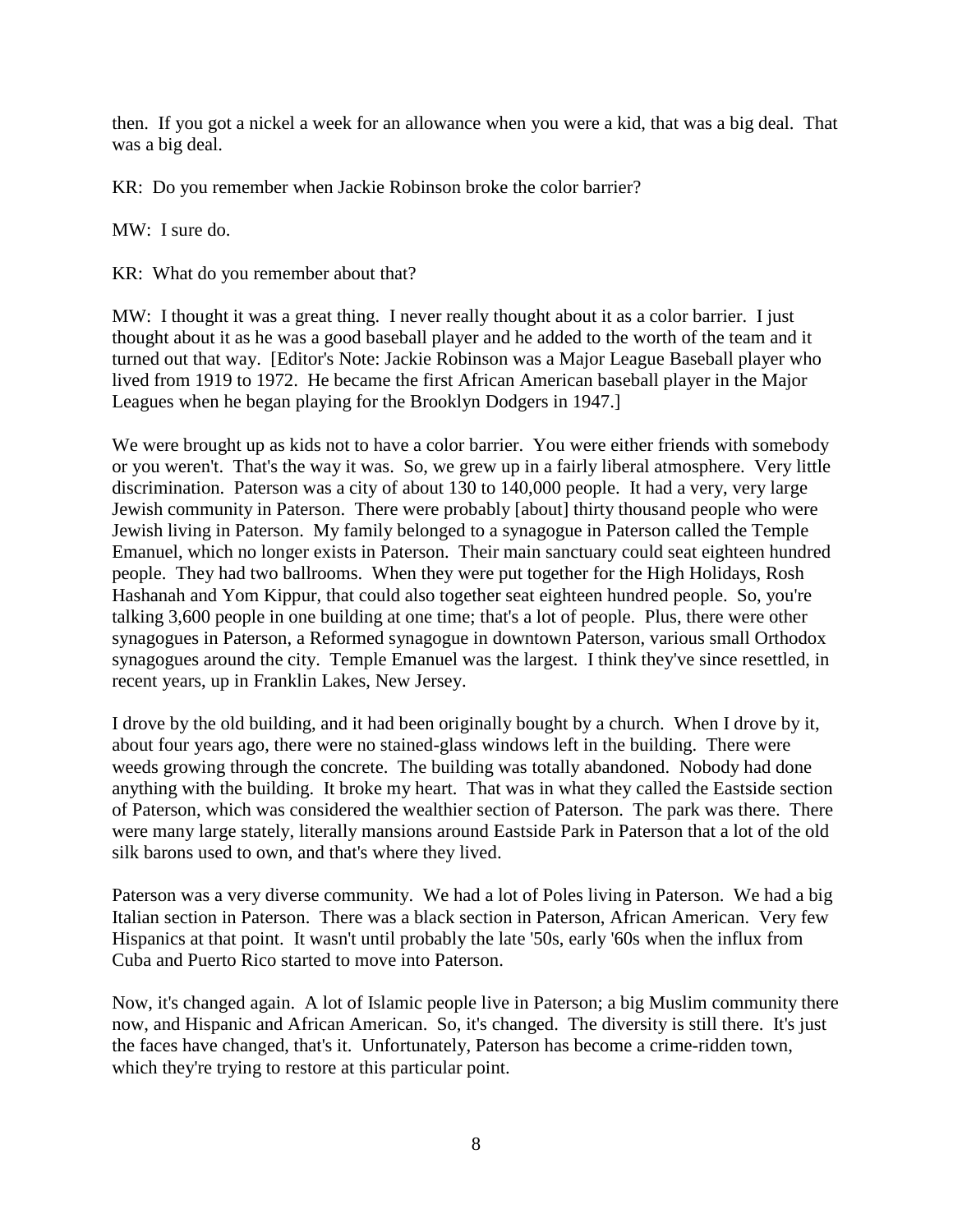I can remember when I was a kid, going up to see the Passaic Falls. That was the spot at which Alexander Hamilton said, "This is a great spot for water power to power the mills." Paterson was famous for the original Colt firearms factory, [which] came from Paterson. The railroads, locomotives, were built in Paterson. The weaving industry developed in Paterson. The only other big spot in the United States that had the weaving industry was Fall River, Massachusetts, but Paterson was the hub. [There were] department stores in downtown Paterson, many fine restaurants. [There was] one Chinese restaurant, and I remember going there quite often with my family. It was enjoyable to go. That's when the only thing you could order was chow mein and chop suey. Today, it's a whole different ball game. Now, it's all Asian fusion. I enjoyed my days in Paterson. It was really fun. It was a lot of fun. [Editor's Note: The Great Falls of the Passaic River powered textile mills and other industries in Paterson. In 1792, the city was founded with the support of Alexander Hamilton, who believed water power would be a key to building the new American economy. The Great Falls are now a National Historic Park. In 1936, Samuel Colt established a firearms manufacturing plant, the Colt Gun Mill, in Paterson.]

#### KR: What section did your family live in?

MW: We lived in a section in between the east side and the west side of Paterson. It was between 8th and 9th Avenue on 24th Street in Paterson. It was mostly six-family apartment buildings, three floors, two apartments on each floor. The apartments had quite a bit of room in them. They weren't spacious, by any stretch of the imagination, but they were comfortable. They were walk-up, no such things as elevators in those buildings. Still remember my mother and my grandmother, hanging out wash on the line to the pole, and the line always coming off the pulley. The landlord always had to come and put the line back on. [laughter] The building was coal fired, before the changeover to oil. We played a lot with the other kids. We'd run up on the roof of the garage that was in the back. We tried to climb the pole, but we'd always get yelled at by the neighbors, "Get off there. You're going to kill yourself." It was a neighborhood that looked after itself. Everybody was, not in everybody's back pocket, but everybody looked out for everybody else and made sure that no bad stuff happened. We were not policed, but we were cared for. It was just a comfortable place to live.

KR: Your neighborhood, what was the ethnic and socioeconomic makeup?

MW: It was mixed. It was a lot of Jewish people living on the block. There were quite a few Italian families living on the block. In fact, when my parents moved to their house on 8th Avenue, we had a Sicilian-Italian family living next door to us. We had gone there for dinner a couple of times, and talk about a feast. We're used to sitting down to dinner. You prepare, and it takes you three hours to prepare a dinner you finish in fifteen minutes. There, you sat at a table for almost three hours on a Sunday afternoon having dinner, and salad was always the last part of the dinner. [laughter] It was fun. You sat, you relaxed, you talked, and it was real family.

We didn't have that in our family. We didn't sit for hours at a table, except during the Jewish holidays. We probably had the largest house among our family, so we usually had the holiday dinners at our house. It wouldn't be unusual to have twenty-five, twenty-seven people sitting around the table.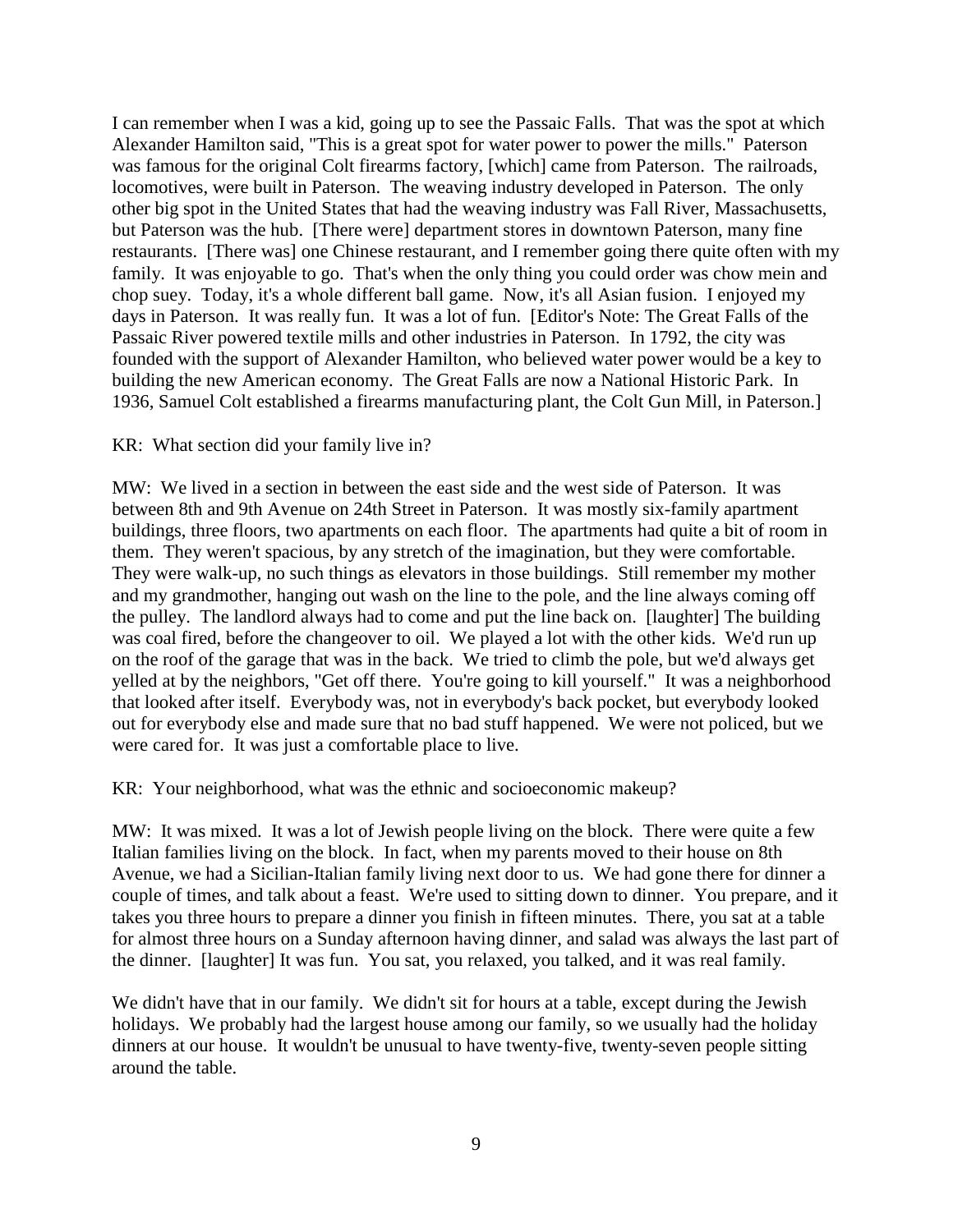#### KR: What occasions would those be?

MW: That was the Jewish holidays, Thanksgiving. Occasionally my Aunt Martha, who lived a couple blocks from us, would have Thanksgiving at her house, but it was a pitch-in. My grandmother and my mother, and my Aunt Martha and Aunt Helen, all four women would be bouncing around in a kitchen off each other getting the meal prepared, and it was a lot of fun. It was a lot of fun with the cousins.

KR: I wanted to ask you about Temple Emanuel. Was it a Reformed or Orthodox congregation?

MW: No, it was a Conservative. It was the in between. It was a step back from the Orthodox. Whereas the women and the men sat together in the synagogue, in the Orthodox, the women and the men had to be separated. Whether it was the women [who] sat behind, or up in the balcony, or on the other side, and the men were on the right side and the women on the left side. In Reform, it's, again, a mix, but it's a little more abbreviated service, and a lot of it is done in English, a lot in Hebrew as well, but it's a lot more liberal. The synagogue I belong to now [Temple Emanu-El in Edison] is quite a liberal synagogue. We have a lot of mixed marriages in our synagogue. We have a lot of converts, a lot of African Americans who have converted to Judaism, freely practice the religion in our synagogue. They partake in everything the synagogue has to offer, plus being on the Boards of Directors and different committees. Everybody gets along; it seems to be very congenial.

In Paterson, at the Temple Emanuel, it was a little more stiff collar. The rabbi, I don't think I ever remember him smiling, and you had very little contact with him, except you saw him at services when you went to services. I went to Hebrew School there. I was bar mitzvahed in Paterson, at that temple, so was my brother. We were taught by one of the teachers from the Hebrew School, not by the rabbi, whereas in the temple that we are at now, it's the cantor--the one who does the musical part of the service--is usually in charge of teaching the bar mitzvah candidates and works with them. She has also worked with the Hebrew School, whereas the teachers at the Hebrew School, I never saw them at any other function except Hebrew teachers. We had a few cantors that I remember, [and] some were professional voices.

My parents belonged to the Temple Emanuel Choral Society. They put on concerts at the temple, at the 92nd Street Y in New York. They did radio broadcasts. They were a choral society of about, in full force, eighty voices. They had a conductor who was a professional conductor. He had done, or was doing at the same time, conducting the Interracial [Fellowship] Chorus in New York City and other various small choruses. He would come in from New York, and every Wednesday night, there was a rehearsal. I joined that chorus for a couple of years.

When my parents were in the chorus when I was a young child, I had gone to one of their concerts. It had probably been my first outing--and the concert was done in an evening--for me, at the age of six or seven, to go to a late-night concert, that was a big treat. There was one woman that stuck out in the crowd, and I was told later on, "Do you know who that was?" I said, "No." "That was Eleanor Roosevelt." She would come to the concerts. It was a very wellknown choral society, and they made noise that you could sit there and shut your eyes and dream. They made good noise.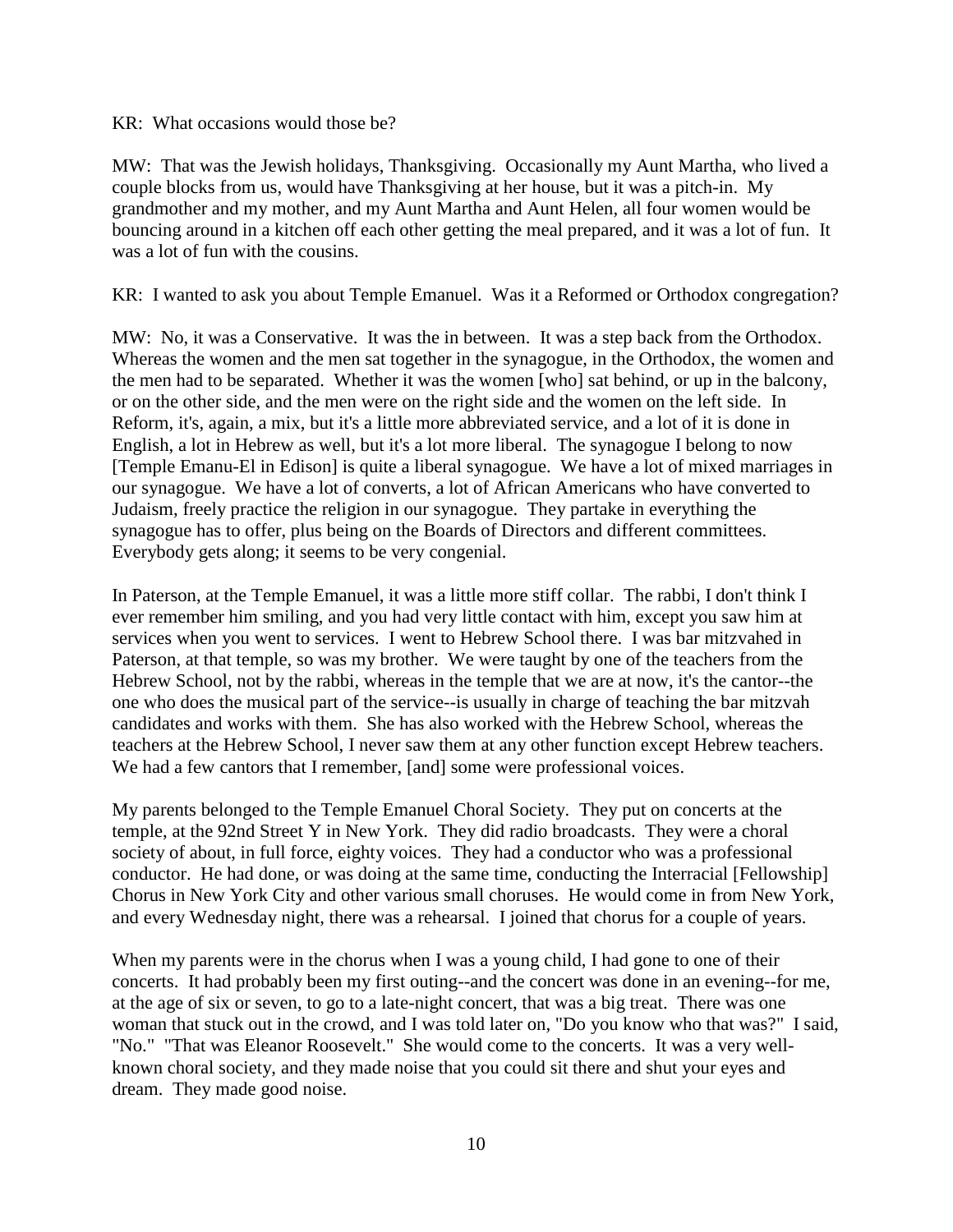KR: Did Eleanor Roosevelt go to a concert that was in Paterson?

MW: Oh, yes, at the temple. The concert was not just the Choral Society, but they used to have a professional symphony orchestra come and play with the Choral Society. They would do part of the concert themselves. The Choral Society would sing. Sometimes, it was the both of them together. They did a lot of big works, big choral works, and they were well known, very well known.

KR: You ended up joining this chorus.

MW: I did join that choir. In fact, now, with the present synagogue I belong to, I am also now in the choir. Don't have the voice that I used to have, the voice control or the breath control, but hey, what the heck, I give it my best.

KR: What sticks out in your mind about being a member of this choir as a child?

MW: I wasn't a child; I was already in my twenties. It was after I came out of the service. I just remember the feeling you got when the sound came out of everybody's mouth, and it sounded so beautiful and I was a part of it.

KR: What would you do in the summertime when you were a kid?

MW: When I was about seven or eight years old, my parents enrolled me in a summer activity at the Paterson Y. There was a YMCA and there was a YM and YWHA [Young Men's and Young Women's Hebrew Association], the Jewish Y in Paterson. They would have a summer program for the kids, and it was held at the Y in downtown Paterson, which had a swimming pool in the building. There were a lot of activities, and of course, there were field trips that we would go on to somebody's farm or to an amusement park.

Then, there was an organization at the Y called the Veritans. They were a men's group who did philanthropic work, and they opened up a camp in Wayne, New Jersey. So, we would get bussed from Paterson up to Wayne, and it was a day camp. That's where I went as a young child. The summer before I went into the service, I was a counselor at that same camp. I have no idea what happened to the camp after I got out, no idea if it even existed much longer than after I got out of the service. It was a fun camp with all the activities. We played baseball and basketball, and there was a large swimming pool that they had built in there.

As a young child, I was five and six years old, my parents sent me away to a camp up in the Catskills. It was the Workmen's Circle Camp. That was a Jewish organization that had slightly socialistic leanings. Mostly the men who worked in the silk industry in Paterson, at the dye houses and whatever, formed this group called the Workmen's Circle. That's where I spent a couple of summers up in the mountains. That was a unique camp. That was a large camp on Sylvan Lake in New York State. It was just short of the Catskills. I don't think it was in the Catskills proper, but in any case, the camp for the children was on one side. The camp for adults was on the other side, and they had separate cabins that people would rent for a week. Families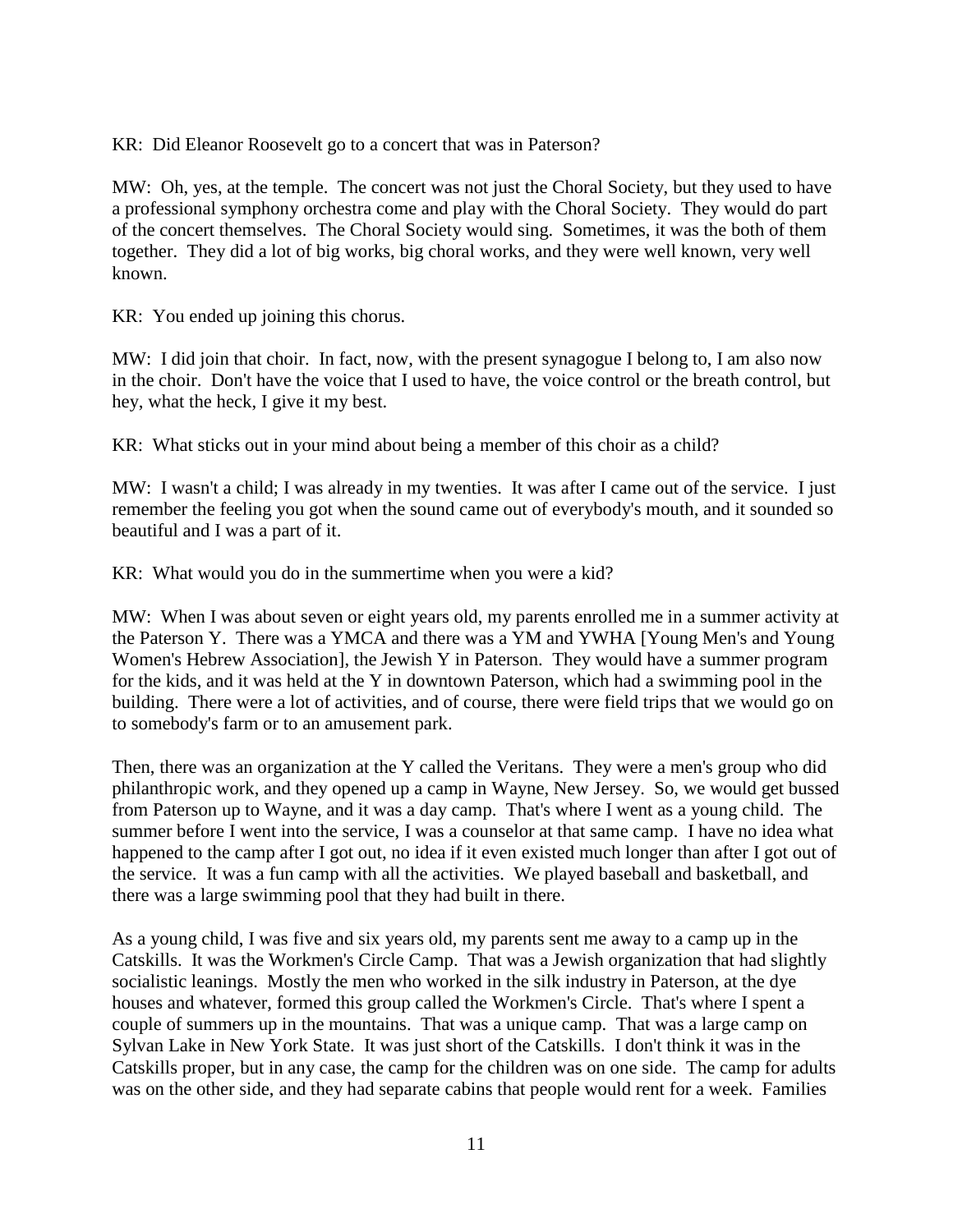would rent [them], and they would go up there. There was a common dining hall. The kids would eat first, then come out, and then the adults would go in and have their lunch and dinner and breakfast. So, it was a very interesting time.

KR: What would you do during the day at camp there?

MW: There was various activities. It was a Jewish camp, so a lot of it had to do with learning how to speak Yiddish, which I was brought up with when I was a child. At one point, the only language I heard in my household was Yiddish because both my grandmother and my mother spoke it. My father struggled with it. It was mostly my mother and my grandmother because my father was always working. So, I heard Yiddish, I learned some Yiddish, and I was able to speak in Yiddish while I was living at home. The funniest part is, when I first started grammar school, in kindergarten, I was speaking English with an accent [laughter] until I got into being in school and then it disappeared. They kept reminding me of that when I was growing up. [laughter] I'm glad I was able [to learn it], because I think now I'm using more Yiddish phrases than I ever have in my entire life, just remembering back to the good old days, and they were. They were.

KR: You said that at this camp you fit right in. You were speaking Yiddish. What were some of the things you would do during the day?

MW: Well, there was swimming instruction, free swims, or classes, whether it was a drawing class or an art class, lectures, where they would teach us history of the Jewish people or of Israel's beginnings. Every Friday night, there were Jewish services. Every Friday night, you put on your white shorts and your white shirt, and you went to services.

On Saturdays, there was always entertainment at the camp, concerts. My grandfather, my mother's father, was a lyric tenor, so he would sing. In fact, one funny instance, I remember going to a wedding, I believe it was, and I must have been in my teens. My grandfather would go with his satchel full of sheet music, and he would walk up to the band that was playing at the wedding. He'd put his satchel on the piano, and he would say, "You play. I'm singing." He would sing. You would literally have to pull him down from the piano, [laughter] so that they could get on with their business. He had a nice voice, a very nice voice. My mother had a good soprano voice. My father was a bass, and I'm somewhere in between. My brother has a tin ear. He was a musician, but he was a drummer. Maybe that's why he has a tin ear. [laughter] Again, just random things that pop back into your head about growing up, it's a lot of fun to remember.

KR: I am curious about when World War II ended and as we are going into the immediate postwar years, what was spoken in your family about the Holocaust and what had happened?

MW: There was always mention of fact that there was nobody left, but they never really dwelled on the subject of the Holocaust itself. My grandparents on both sides, whoever got out of the country got out before the horrors really started. It wasn't until later, when they started showing films of the Army going in to liberate the camps and soldiers going into those camps and getting physically sick to their stomach, [after] seeing what went on in those camps.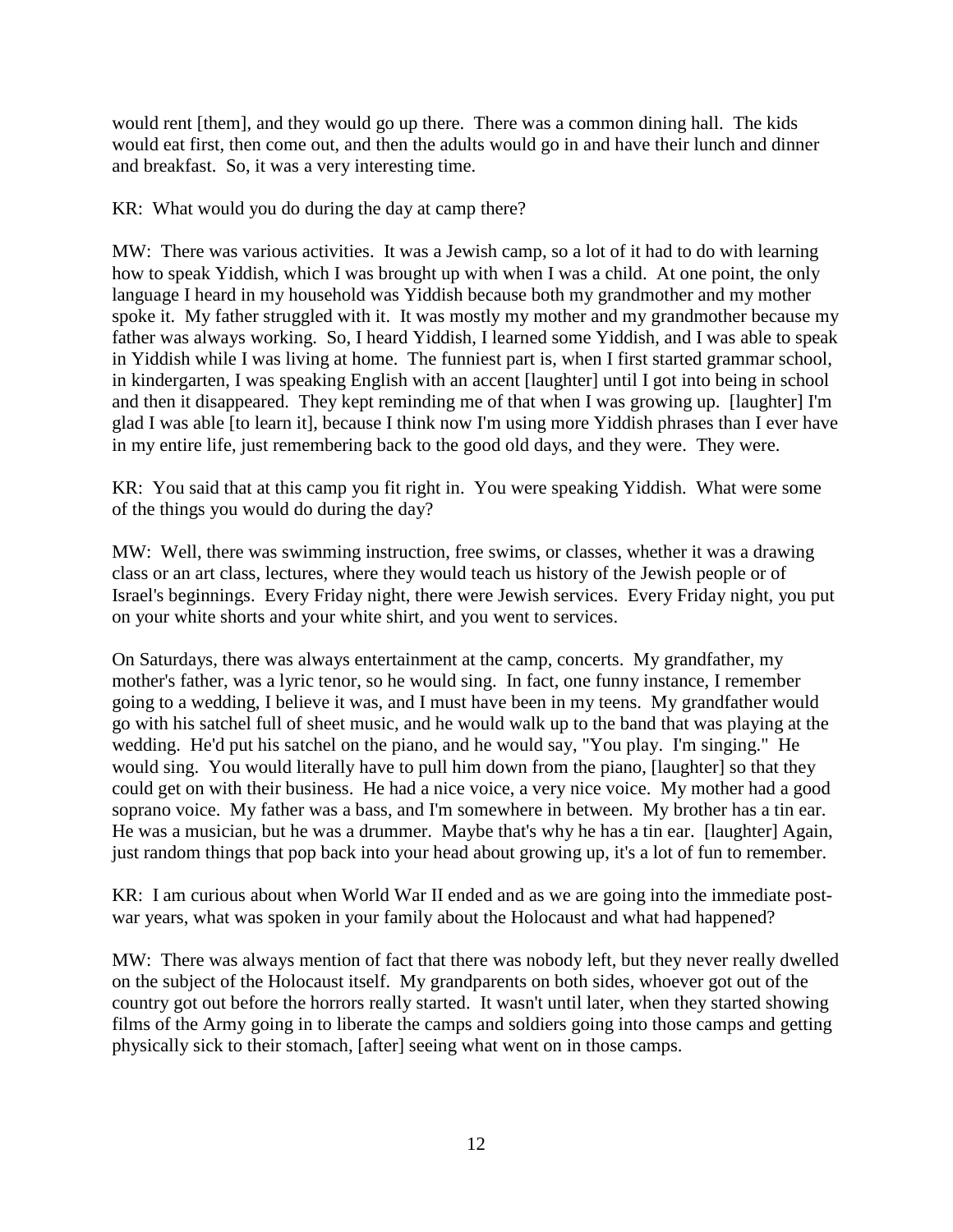Not to jump too far into the future from that point, but a couple of years ago, friends of ours and myself and Anne, my wife, were going to what was called a Jewish Heritage Cruise, from Budapest, Hungary, and we were getting off at Passau on the river and going up to Prague. We were visiting Jewish Heritage Sites all along. Before the river cruise started, we decided to go and spend five days in Poland. We went to Krakow, Poland, and from Krakow, you're right near Auschwitz and Birkenau. If you can remember the scene in *Schindler's List*, where you're looking down the track and you see the gate with "*Arbeit Macht Frei*" on the top of the gate. Standing on those tracks, looking at that arch, a shiver went through my body because somewhere down the road, or back on the road, people who I could have known were probably on that train or one of those trains. Then, walking into the buildings, they have displays of different rooms, one with luggage, one with clothing, another with hair that was shaved off the people's heads, another was silverware that they had amassed, all kind of items that were taken from the people brought into the camps. The first one was luggage. I looked down, and I almost fell off my feet because there was a suitcase with the name Weinberg on it. It shook me up, shook me up, still does, but then is when you get the feeling that this really happened. [Editor's Note: *Schindler's List* is a 1993 film directed by Steven Spielberg and starring Liam Neeson. "*Arbeit Macht Frei*" is German for "Work Sets You Free."]

Auschwitz was pretty much torn down when we got there. A lot of the buildings were still there, but the crematoria were [destroyed by the Nazis]. Originally, Auschwitz was a labor camp. People were sent to Birkenau [and] that was the extermination camp. Birkenau was almost completely destroyed by the Germans before they left. The Germans being very meticulous record keepers, they found very well-kept records of some of the stuff that hadn't been destroyed, of people that had been in the camps, how long they were there, when they came in, when they were exterminated. It was amazing how gruesome these people were and the records that they kept on these atrocities. [Editor's Note: More than two-and-a-half million Jews were transported by train from all over Europe to Auschwitz-Birkenau. The Nazis selected the able-bodied, tattooed their forearms, and forced them into labor. Over a two-and-a-half year period, two-anda-quarter million Jews were killed in the gas chambers at Auschwitz, their bodies burned in crematoria (from Martin Gilbert, "The Final Solution," in *The Oxford Companion to World War II*, ed. I.C.B. Dear and M.R.D. Foot (Oxford: Oxford University Press, 2001), 290).]

Then, our next stop was Warsaw. We finished in Warsaw. Warsaw was almost destroyed during the war, so whatever's there is anything beyond 1945. Krakow, on the other hand, was not touched at all. That was Adolf Hitler's museum. He wanted to keep that as his museum to display all of the artworks that were stolen by his people during the war. That was going to be his pride and joy. Thank goodness he didn't last long enough to see it. The town is as it was hundreds of years ago, when it was first there. Nothing's been changed, whereas in Warsaw, they have a little brick path that shows where the ghetto wall was, but that was done many years after. [Editor's Note: Following the German invasion of Poland in 1939, a million-and-a-half Polish Jews came under German control. In 1940-1941, the Germans instituted the ghetto system, in which Jews were deported from their homes and confined in restricted areas of cities and towns, where they were subjected to slave labor, unsanitary conditions and food shortages. The Warsaw Ghetto held half a million Jews. Death rates from starvation reached 2,000 a month by the summer of 1941 (from Martin Gilbert, "The Final Solution," in *The Oxford Companion to World War II*, ed. I.C.B. Dear and M.R.D. Foot (Oxford: Oxford University Press, 2001), 287).]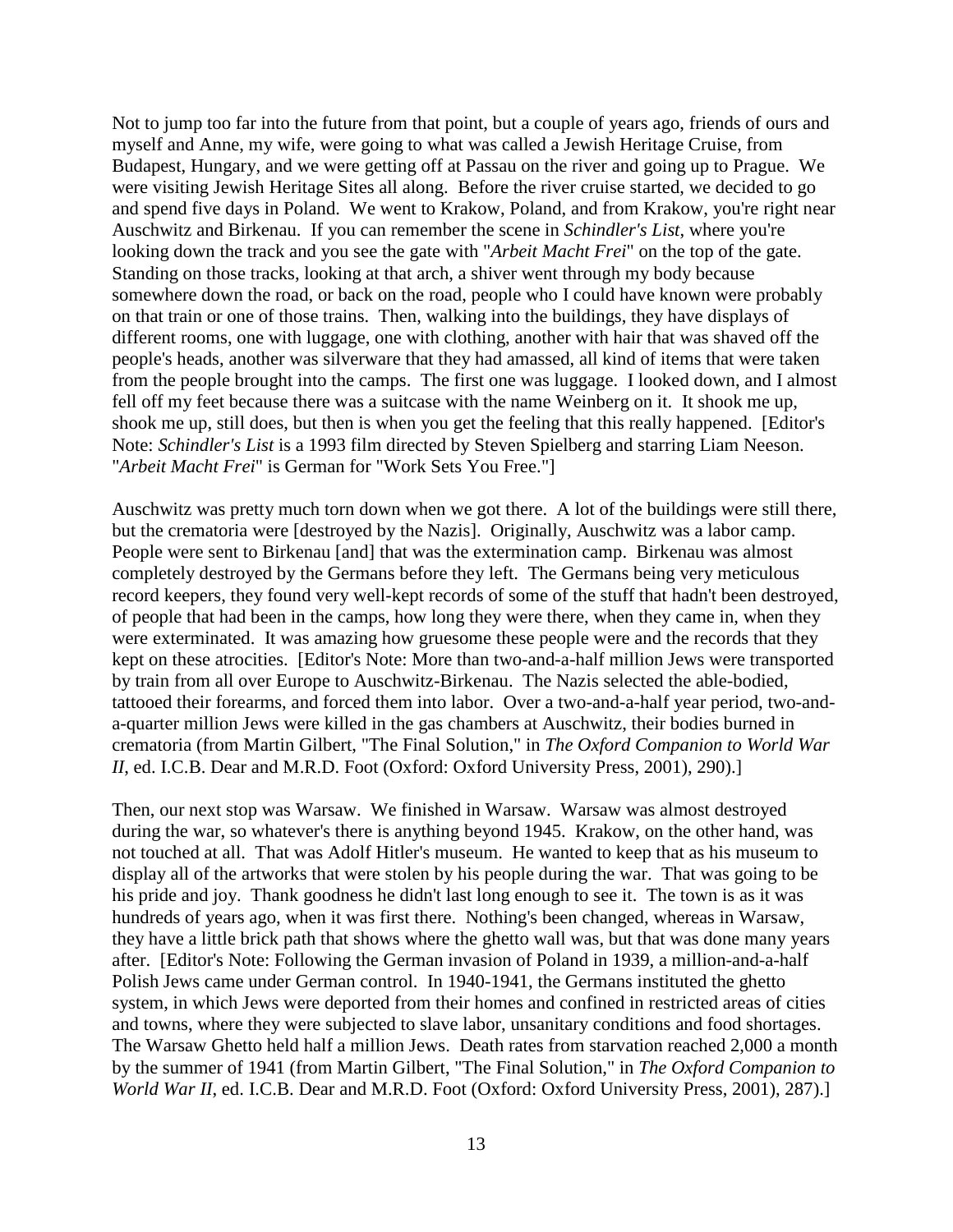Then, we went up to Prague. We went to another camp, and that was Theresienstadt. That camp was the camp that the inspectors went to when they heard that there were concentration camps. The people who were interred in the camp were ordered to go out and, like a big picnic area, play ball and have picnics. That's what was shown to the inspectors when they went to see the camp. As soon as they were gone, it went right back [to normal]. It was basically a labor camp, but then they also, later on in the war, started some of the chambers. Again, thinking back, it kind of slows me down a little bit. [Editor's Note: During World War II, the Nazis established Theresienstadt partly as a ghetto and partly a transit camp. Over 33,000 Jewish men, women and children died there, and 88,000 Jews were deported from Theresienstadt and killed at death camps (Yad Vashem, The World Holocaust Remembrance Center, "Theresienstadt," accessed on March 21, 2019).]

KR: Okay. What do you remember about Budapest?

MW: Budapest is a gorgeous city, absolutely beautiful city. It's got the old-world charm, if you watched an old 1940s movie of Europe, or a '50s movie in Europe, and you could just see a movie star like Humphrey Bogart walking through the city and all of the artwork and the statues. One of the oldest bath houses in Europe, that's hundreds of years old, is still in existence and being used in Budapest. The food there is wonderful, and the people are pretty friendly. The unfortunate part of what's happening in Europe now is that there's a tremendous amount of anti-Semitism in Europe.

Friends of mine are over in Europe now. We were supposed to be with them, but circumstances intervened. They went to Denmark, and then they're going on a cruise from Bergen, Norway. They went to Oslo first for a couple of days, and then they go to Bergen. Then, they cruise from there to Scotland, to Northern Ireland, to Southern Ireland, to Liverpool, to Dover and then back to London. We were supposed to be on that cruise, but it didn't work out. We went to Spain to visit my granddaughter, and we're going to Israel in October to visit my other granddaughter, so that makes up for it. Budapest is a beautiful city, a lot of nice places over there.

KR: I wanted to ask you about Zionism and what effects Zionism had on anyone in your family when you were growing up.

MW: We were never really big supporters. We just didn't get involved very much in the State of Israel trying to be formed. That happened in 1948. They contributed through the synagogues, through different organizations, but I think that's pretty much as far as it went. We never attended any rallies to support the State of Israel. We were Jewish. We were not big observers of the religion, but we did our share. We did go on the holidays. We would attend a Sabbath service periodically, but we were not devout. We were, what you might call, moderate. I think it's carried through. I think I'm more observant now, and I just go to the temple to learn more and do more with the temple than I ever have in my life, at this point. I'm retired now. I have the time. I don't have to work, so I can do what I can.

KR: What were the celebrations of the high holy holidays in your family like?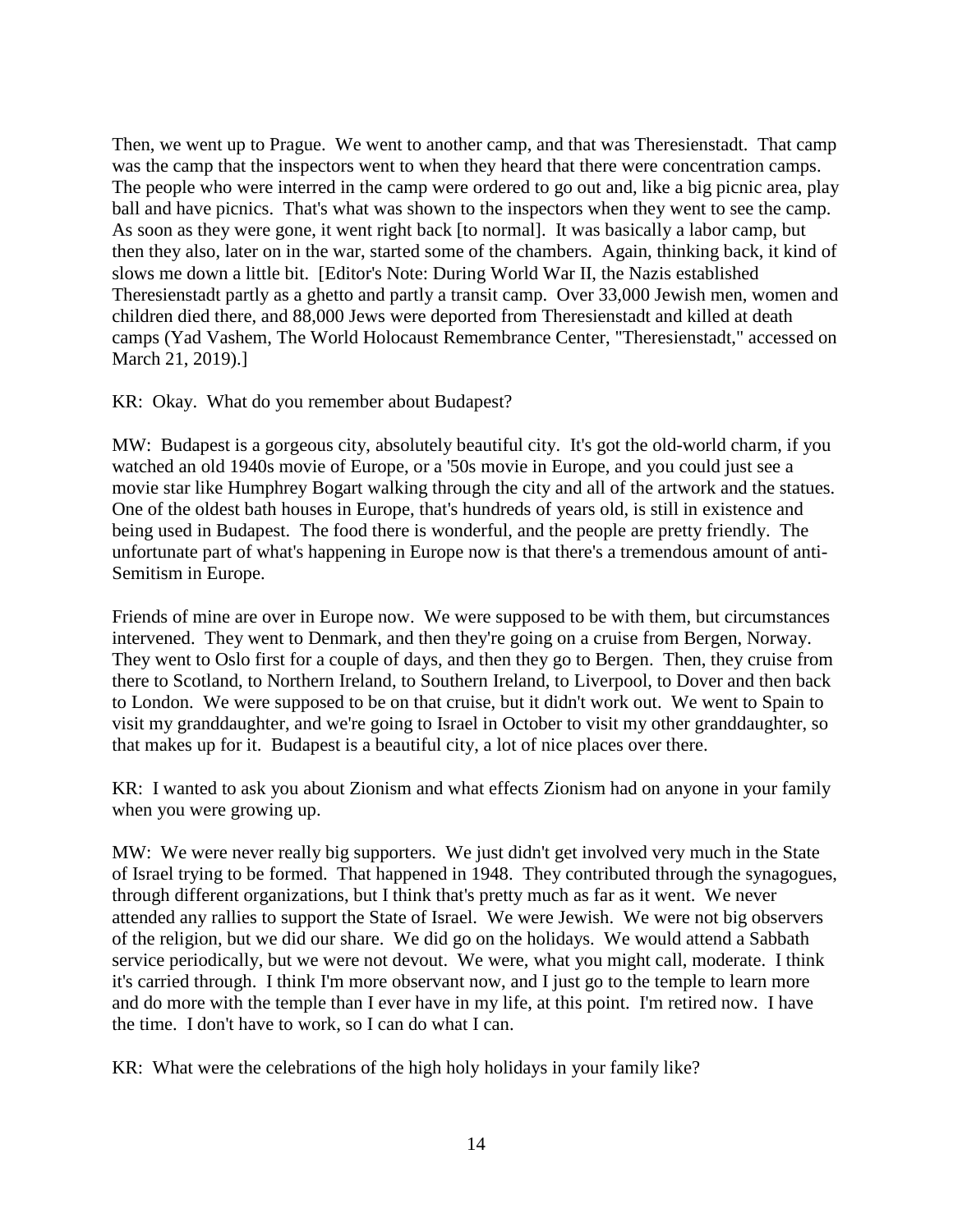MW: It was always a happy time. Rosh Hashanah is the New Year. Actually, all of the holidays, through that period, are considered part of the New Year's celebration. The culmination of the New Year is Rosh Hashanah. That's when they start reading from *Genesis* in the Torah. Yom Kippur is the day of remembrance of past misdeeds and the dead, and we atone for our sins. Then, there are various other holidays that we observe during the course of the year, but most of them are joyous. There's Hanukah and there's Sukkot, and there's quite a few different holidays that are observed. We take part in whatever we can. We enjoy ourselves doing it, but we are not heavy observers. We go to temple when we can. I try to get there for Friday night services at least a couple of times a month. I don't go every week. I've got to go out for dinner every once in a while, too. [laughter]

KR: When you were a kid, what were Passover celebrations like?

MW: Passover was always a lot of fun. There were a lot of foods that were served around Passover that you really didn't eat the rest of the year, like gefilte fish. Matzah was strictly Passover; you didn't eat matzah the rest of the year. That was like eating the collar off your shirt, unless you smeared it with enough cream cheese or jelly or something. Even now, when we do Passover here at the house, we pretty much go through the ritual of cleaning the house, cleaning out the cabinets. We don't use separate plates or cooking utensils, but nothing in the house is served that isn't not for Passover. So, we maintain the tradition during the entire week.

KR: What would your mother do when you were a kid during Passover?

MW: It was more traditional than it was religious. We would have the matzah. We would have the fish. We would have all the things that went along with it. The first or second night, we would have Seders. We would read through the book, the Haggadah, and we would go through [and] learn about the things that Moses went through and then the slaves coming out of Egypt and wandering in the desert for forty years. That was it. It really didn't carry on the entire week. We weren't Orthodox or observant enough to really do that. We didn't not celebrate every year. We always did, but it was usually the first and/or the second night. It was never the full week, and that's the way we were brought up. It was the way we did it.

I always said that Judaism is a religion of convenience. Whatever fits your lifestyle, that's what you do. I'm sure other religions are the same way. It's no different whether you're Catholic or Protestant or Episcopalian, you do what's comfortable for you and that's what we do. I find that it's more comfortable for us to be closer to the synagogue now, because a lot of our social life revolves around the people we know from the synagogue. We have made more friends and eaten more meals out than you can count from our friends from the synagogue. We've been on vacations with them. With two other couples, we went down to Myrtle Beach, played some golf and went in the ocean and just had a good time.

KR: What type of travel did you do with your family as a child?

MW: We went up to the mountains. We went down to the Shore. We went to Belmar for a couple years, stayed a week down in Belmar. That's when I was a teenager.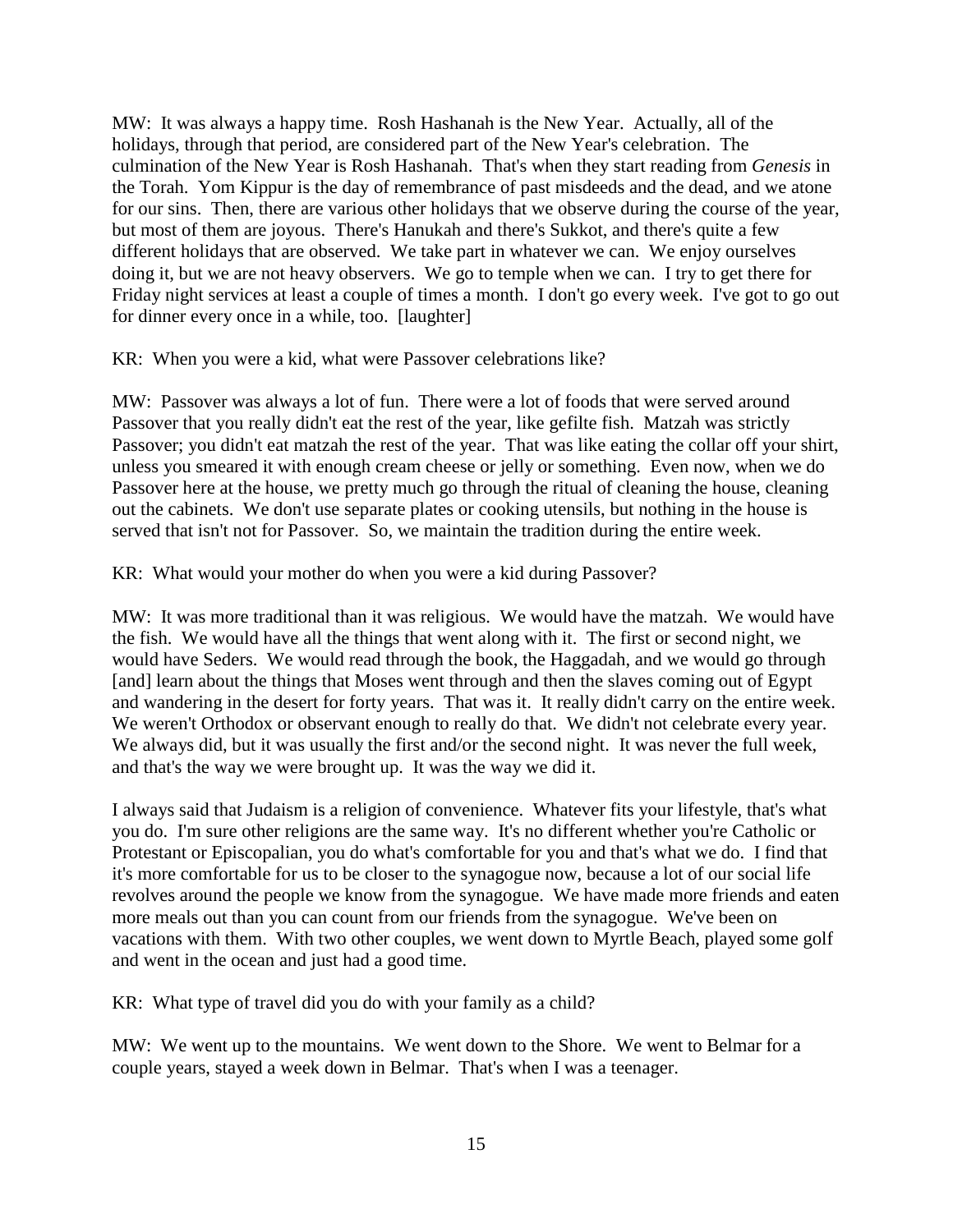Earlier, when I was younger than that, we would go to a bungalow colony up in the Catskills area. There are some fond memories of that. My cousin Jeff and my cousin Melinda, my mother's sister's two children, and us. I'm not sure whether my cousin Fran was up there with us or not; I don't think so. It was just the four of us, my brother, myself and our two cousins. All the women, my grandmother, my mother, my aunt, and the four kids were in a bungalow. The men would come up on weekends, spend the weekend and then go back to work the rest of the week. We spent the whole summer up there for a couple of years. That was fun.

The first summer I was up there, we went to an area they called the Apollo, which was their swimming area. It was basically a stream, and, at a certain time of the year, they would dam up the end of the stream. It would fill up like a big bowl, and that was a swimming place. Well, before they had dammed off the end and filled it up, I was out there. I was playing in shallow water, playing with the stones and digging holes and whatever I did. I got such a sunburn, and then, who knew from all the new creams and remedies, I got bathed down in vinegar to take away the sting. I must have smelled like a pickle for about a week, [laughter] but it was a lesson you learned. You didn't go out in the sun for that long, but it was fine. We still had a good time.

## KR: The vinegar worked?

MW: The vinegar worked. It stunk like hell, but it worked. It was fun, just being with the family. Fridays, there was a ritual. My grandmother, who was the cook of the family, she and I would walk down to the kosher chicken man. He would kosher slaughter two chickens, and he would hang them upside down and drain them out. Then, he would give us the chickens, and he'd say, "Flick the feathers off." We would stand there, hand flicking the feathers off. "Don't tear the skin." Finally, we would take the chicken, he would wrap them up in newspaper, and we'd bring them back to the bungalow, which was about a quarter of mile away, and we would always have fresh-killed chickens for Friday night dinner. That was [the] tradition. It was great, because the men would come up from the city and spend the weekend up there. It was a lot of fun. There were a lot of other families there, so there was always somebody to play with, always things to do, always an activity. That's what I remember from that area.

We never went to the big fancy hotels up in the Catskills. We were, I guess you can call it, lower-middle class. We didn't have the money to go away to those hotels. It wasn't until after, oh, I guess, when I first got married to my first wife, that we went up to the Catskills and we were at the Grossinger Hotel, which doesn't exist anymore. There were a lot of hotels up there that don't exist anymore.

KR: What was the name of this bungalow colony that your family went to?

MW: It was called the Lipshitz Bungalow Colony, by the name of the family that owned it. That was it, no fancy name, the Lipshitz Bungalow Colony. I'm trying to think of the name of the town that it was in. I can't remember the name of the town. It just slips my mind.

KR: Did your mother keep a Kosher home?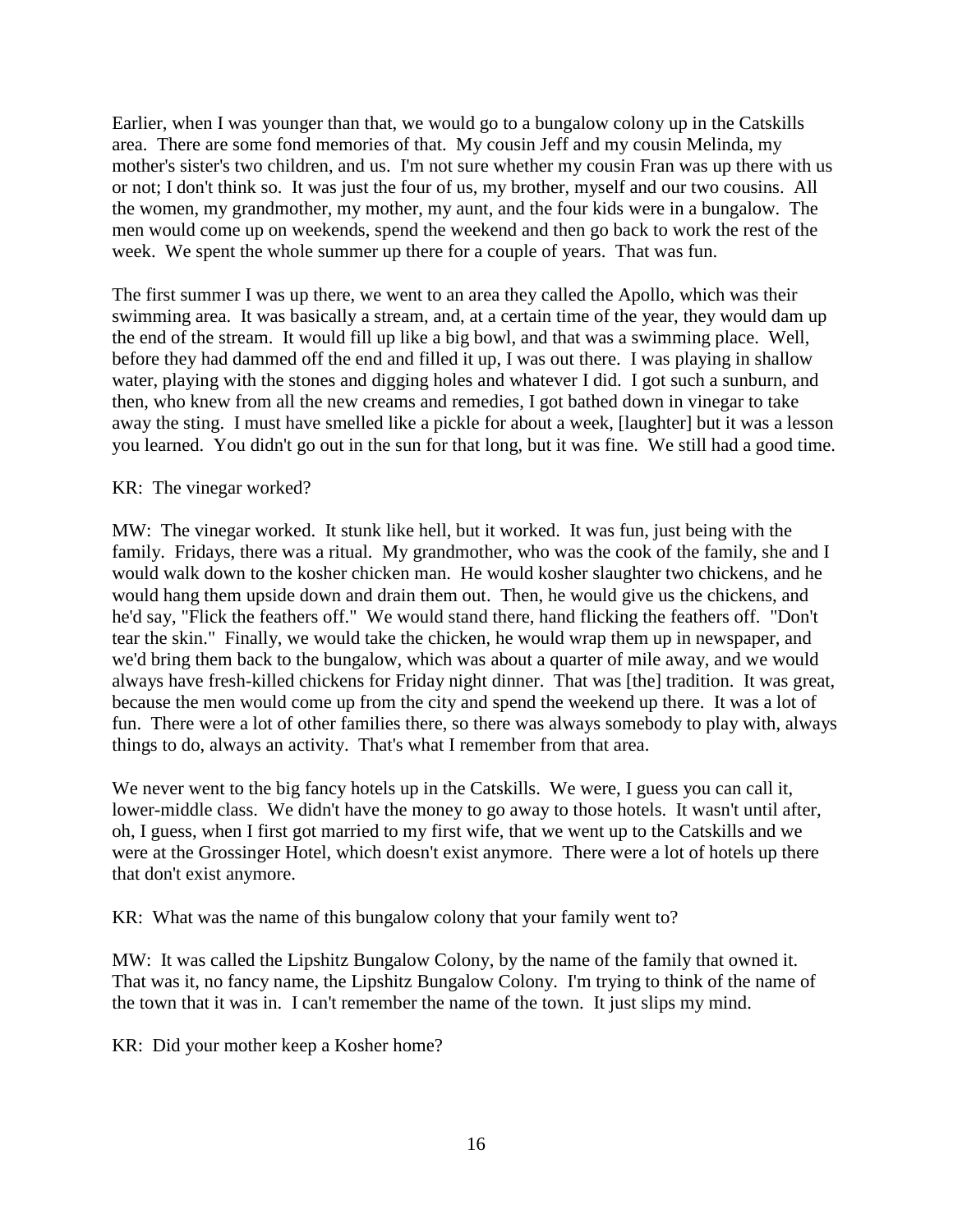MW: No, no, she did not, nor did my grandmother. For whatever reason, they were never heavy observers. They were not brought up Orthodox, apparently, nor was my grandfather, when he was single and growing up in Poland. I learned later on, in fact, in my later adult life and around now, that Reformed Judaism precedes Orthodoxy. Orthodoxy didn't come until probably four hundred years after Reformed Judaism. We're the older people. [laughter] Not to pin a star on myself or anything, but we've been around longer.

KR: I want to ask about your schooling. So, you went to P.S. 21.

MW: Right.

KR: In Paterson.

MW: Yes.

KR: What sticks out in your mind about your teachers and the academics?

MW: Well, I guess, things were a little different then than they are now. I mean, you learned history and you learned mathematics, actually, was called arithmetic. No languages [were] taught in the grammar school. There were some science courses, as much as they could teach it, at that particular point. There was gym. It was very difficult to play basketball down in the gym because it was a very low ceiling. We used to have foot races, and we would have, every year in the spring, they would have what they called field day. Everybody would go out, and they would have track events and throwing events and just athletic things for the kids to do. Teachers, some of them were friends of the family, and others, one teacher used to walk around with a thirty-sixinch ruler in her hand and God forbid you should be talking to somebody. You'd get a rap across your knuckles. In those days, if the teacher yelled at you and your mother found out about it, you got it when you got home, too. [laughter] Today, it's a whole different ball game. If the teacher yelled at you, there's a lawsuit. Not like years ago, and you learned.

Paterson, at that time, had a very high percentage of people going through grammar school and into high school and ninety percent of our graduating class from high school were college bound, in the academic courses. They had academic and they had commercial courses, those people that were taking typing and going into being a secretary or whatever. Academic courses were people who were studying to go on to college. They took language arts, and they studied various types of histories and some advanced courses as they were then, not like now. Some of them went on to some very prestigious colleges, became doctors and lawyers, and whatever they became. I graduated from my school and went right into the service. It wasn't until after I got out of the service that I went away to college. Grammar school itself, it was a good prep for going into high school. They taught you good basics, how to learn, that's important, not what you learn, how to learn. As long as you could pick up a book and you know how to read a book, you could learn anything. It's like the difference between listening and hearing. Anybody can listen, but when you hear something, you learn something. It was fun in class.

I remember--the joke of it now was not a joke then--when you were in grammar school and you had to crawl under your desk in case of an air raid warning. Like if an atomic bomb went off,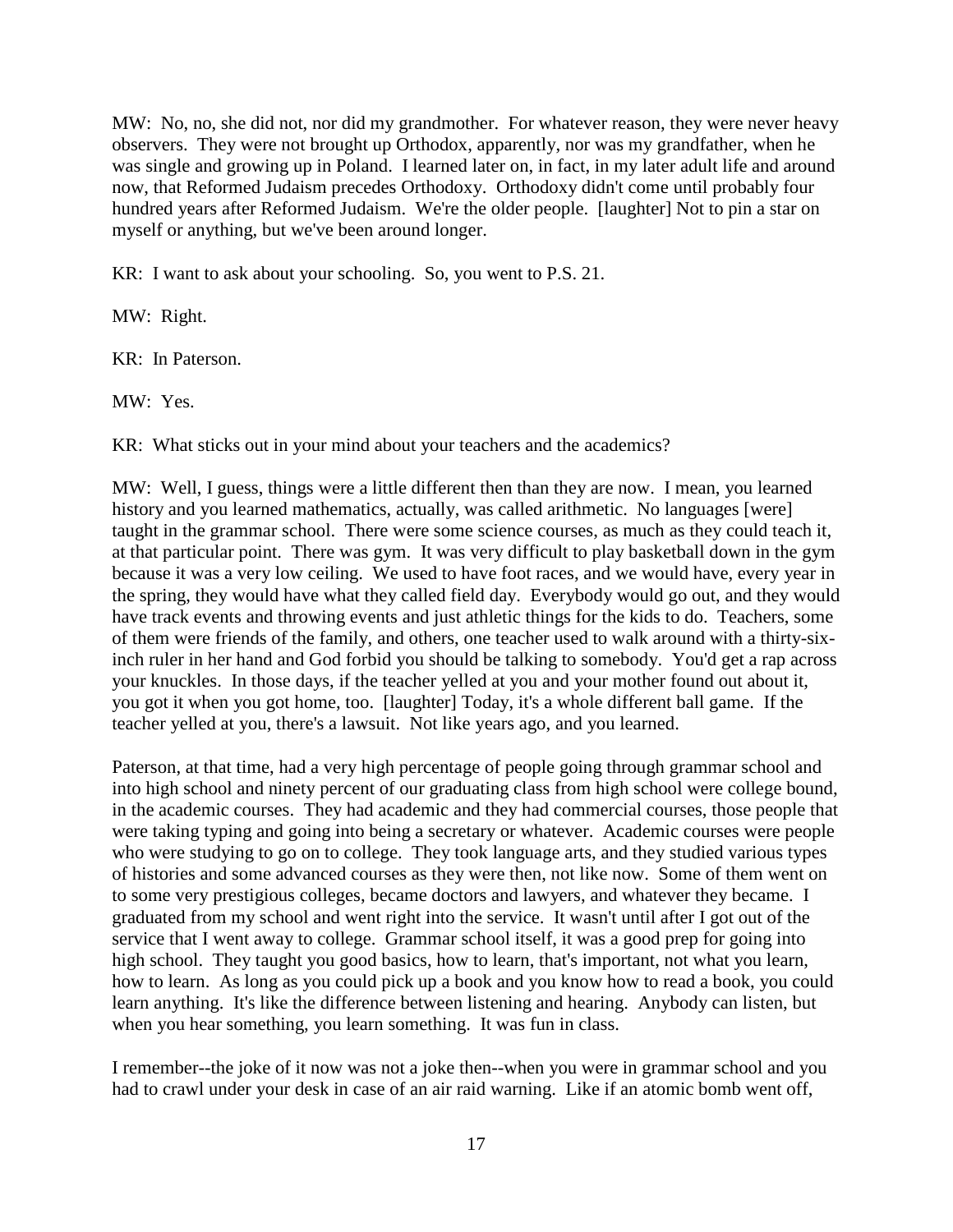that desk was really going to save you. Then, they made us go down to the basement, because there were concrete walls around us.

It was fun. The whole experience in school was fun. It was a relatively small school, P.S. 21. I forget how many schools in Paterson at that time. There had to be fifteen to eighteen grammar schools in Paterson. There were two high schools, and then of course there were Catholic schools in town, church schools, Saint Benedict's, but they're not there anymore, as far as I know. P.S. 21, I'm not even sure if that's still there; it might be. I know that Paterson Eastside High School, that's grown over the years, they expanded the school, and what was Central High School is now Paterson High School. That has also grown over the years. The high school that I went to, our mascot was a ghost. The reason why it's a ghost is because our football field was built over an old cemetery. So, it got the name, the Ghosts. Then, they expanded the school. They took away the football field, and they expanded the school out over the football field.

KR: So, it is the Eastside Ghosts.

MW: That's Eastside's Ghosts. [I'm not sure] where they played football after that. I know there was a stadium in Paterson, up in the west section of Paterson, called Hinchliffe Stadium, up near the Passaic Falls. That was always used for the traditional Eastside-Central Thanksgiving Day football game, [where] I sat and froze my rear end off at many times. I'm not sure whether they used that after the school was expanded or not, but things change.

I enjoyed grammar school because I made a lot of nice friends. I went with a lot of good friends from my neighborhood, and we all had things in common. Everybody came from similar backgrounds economically, and whether they were Jewish or not, it didn't make any difference. I mean, my parents, my grandmother especially, would prefer I hung around with all my Jewish friends, but I had a mixed bag. I was friendly with everybody.

KR: You mentioned doing these air raid drills, in which you would go under your desk. How else would the Cold War and the fear of Communism manifest in your childhood?

MW: We really didn't give it much of a thought. We went on with our normal day's activities. There was always that threat somewhere in the far distance, but not being world travelers, we really had no concept of what it was to see what things were like in other countries. We saw what was in our own [country]. There were a few, I guess, in our class that were wealthy enough to travel places, but probably Miami, Florida [laughter] was the favorite destination. As far as European travel or Asian travel, not that much. I guess it was there, it was around, and you saw it on television.

The thing that bothered me more than anything else was the McCarthy era. This man had an agenda. He was against anybody who wouldn't stand up and devote one hundred percent allegiance to a U.S. flag. As far as he was concerned, they were deemed Communist. I'm glad he wasn't that successful. I mean, I'm, by no stretch of the imagination, a Communist sympathizer; but when you're brought up in an era or in a country, I should say, where that's the norm, what else do you know? You fear for your life if you don't go along with what they want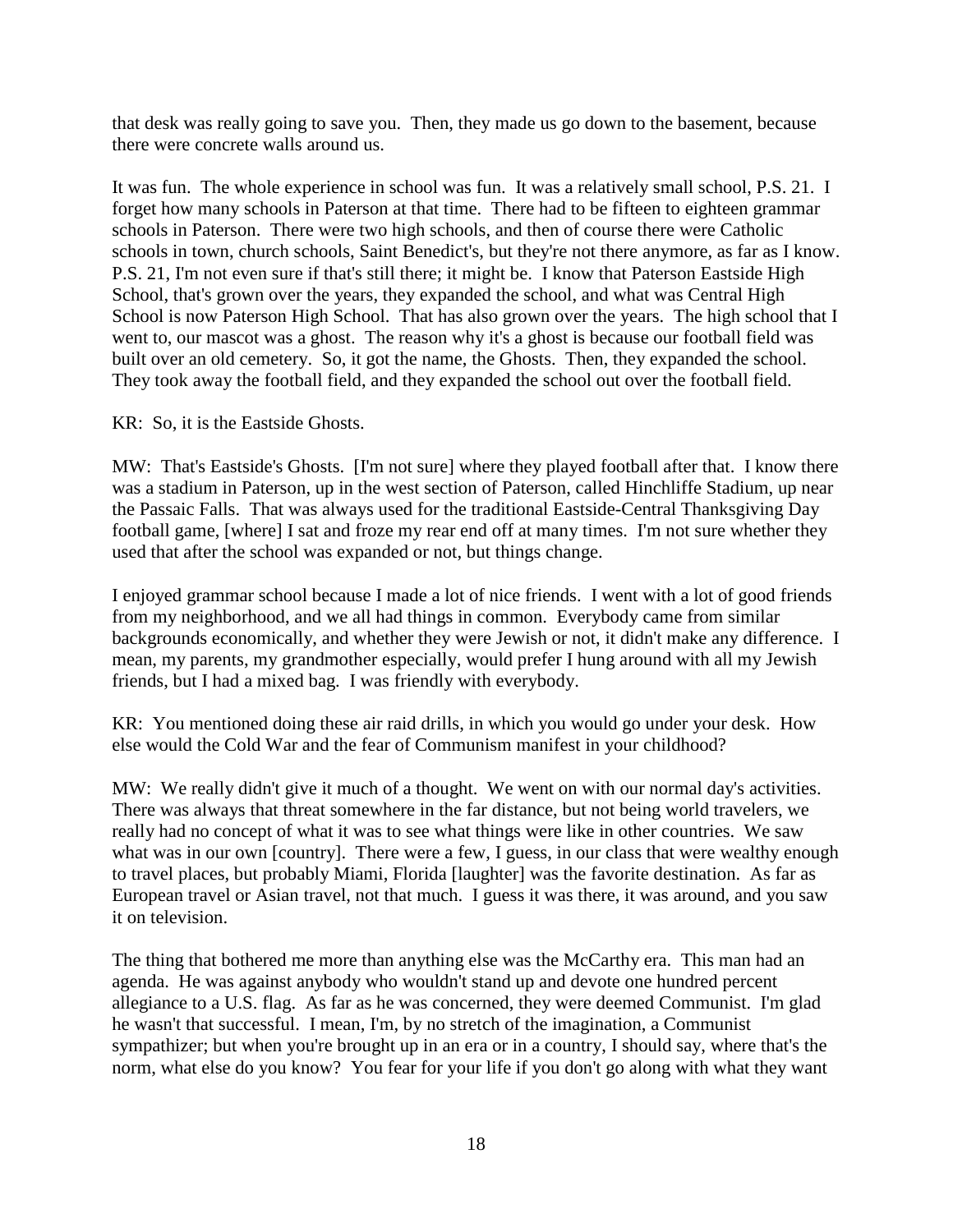you to do. Here, at least, we had some freedom of thought. You could go any way you wanted to go. People may not like it, but you didn't get shot, at least not that I know of.

KR: What were the discussions that went on in your household about Senator McCarthy and the witch hunts he was doing against supposed Communists?

MW: It never really came up very much in conversation. I think it was more day-to-day life that was discussed and what Uncle So-and-So did and what Aunt So-and-So did and the neighbor down the street, or, "Don't forget, you've got to do your homework." It was normal, day-to-day living. We really didn't dwell on the "threat" of Communism taking over our lives in America. It really wasn't a big deal, not at least in our household.

KR: Do you remember when your family got its first television set?

MW: Yes. It was a RCA. It was a seventeen-inch screen, came in a very large console, a big wooden box with doors that would close like a cabinet door in the front, and it was black and white. We were kind of late, compared to some of our neighbors in getting them. I remember, as a kid, one of the neighbors down the street had a thirteen or fifteen-inch set. They were one of the first in the neighborhood to get a TV set. Every Tuesday night, at eight o'clock, the entire neighborhood and the kids would crowd into their living room to sit in front of their TV set to watch Milton Berle on Tuesday nights. That was the thrill of the week, to go watch Milton Berle on Tuesday nights. Then, eventually, we got a TV, and she didn't have to put up with kids coming into her living room anymore. [laughter] It was fun watching some of the old programs and eventually the *I Love Lucy* show and some of the others. [Editor's Note: Milton Berle was an actor and comedian who lived from 1908 to 2002. He hosted the television variety show *Texaco Star Theatre* from 1948 to 1955.]

KR: Before your family got the television, what were your favorite radio shows?

MW: There [was] not much during the day. It was in the evening that we would listen to Tom Mix on the radio or listen to *Superman* or *The Shadow* or various other characters that are now all Marvel characters. [laughter] We would listen to them on the radio, and we would sit there rapt listening to them. My grandfather loved the radio because on Saturdays his favorite show was on. At one o'clock came the Metropolitan Opera, and I think I heard every opera that was ever written on Saturdays, when I would sit with my grandfather and listen to the Metropolitan Opera. I was young then. I was probably five years, six-years old, but I got an appreciation for music. I liked music of any kind. Some of it's noise, but the noise I discard and the music I keep. We would sit there listening to the radio. I used to joke about the soap operas on the radio being called "John's Other Wife's Other John," but it was fun. That was our form of entertainment.

My father, occasionally, would have a bunch of his friends up, once a month or whatever, and they'd have a poker game. Then, he'd go to somebody else's house the following week and have the same game. Funny, funny stuff. The guys would joke, and smoking, everybody smoked. The house reeked for a week after the poker game. Both my parents smoked. I eventually did. When I was fifteen, I started smoking. Nobody looked down on it. They yelled at me when I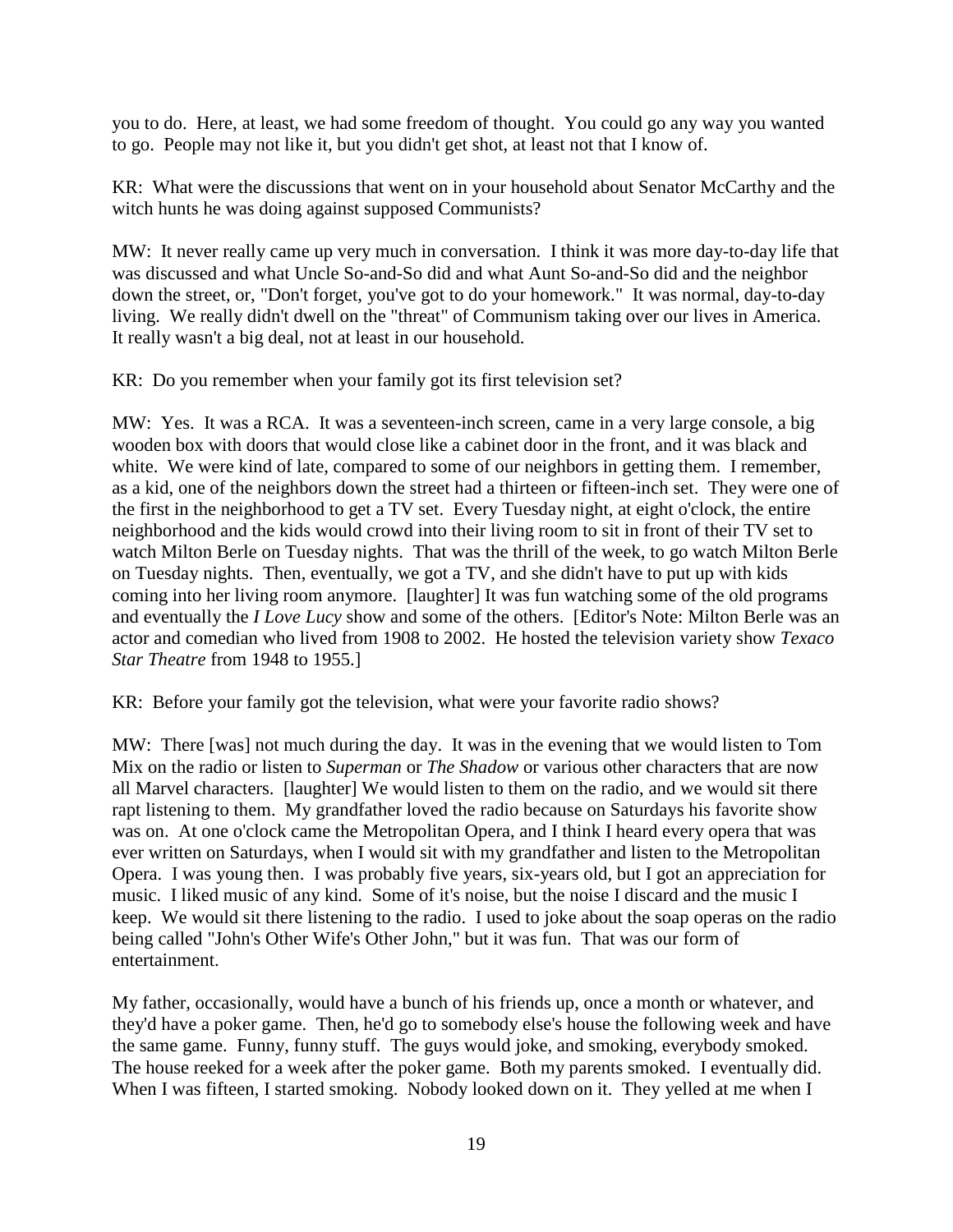was fifteen, but then they stopped yelling because they knew they couldn't stop me from smoking if they weren't around. So, they let me smoke when they were. My aunt Martha smoked. My uncle Ted never smoked cigarettes, but my mother did, my father did, my aunt Martha did. My grandparents, I never remember them smoking. My brother did, eventually. I don't think Jeff, my cousin Jeff, or cousin Melinda, they never smoked. My cousin Fran, she may have smoked, but that's the way it was.

KR: What brand did your parents smoke?

MW: My father smoked Camels. That's what I first started smoking. I think my mother smoked either Camels or Chesterfield. Then it went through, as the filters came in, and it evolved. In fact, I still remember my father's words. He was in the hospital. It was after his surgery, and I went to visit him in the hospital. He says to me, he says, "You know, I think I'm going to stop smoking." Unfortunately, he didn't live very many days after he said that. My mother quit. I quit smoking when I started dating Anne, and that was in my forties. So, I smoked for a little over thirty years, almost thirty years, yes.

KR: How did your family get the news?

MW: Newspapers.

KR: Which newspapers?

MW: There were two newspapers in Paterson. There was the *Morning Call* and there was the *Paterson Evening News*. We used to get the evening paper. They liked the coverage in that paper. It was a thicker paper anyway, so it had ads, coupons. That's where they got most of their news or listening to the radio or eventually watching it on TV. That's where most of the information came from. In fact, my neighbor, who lived downstairs from us, he was a salesman for the *Morning Call*. He used to come around, when I was working in retailing, he used to come around and sell advertising to the different stores for the paper. We preferred the evening paper, and that was delivered right to the mailbox every night. It was fun. Funny papers were good. I never was really that much into sports at that particular point. I think sports didn't come until later, in fact well into my adult years, never really followed it that much. I mean, I used to enjoy going to a ballgame or listening to a ball game on the radio or watching it on TV eventually. I tried to always watch the Dodgers.

KR: What was the process like when you were being bar mitzvahed?

MW: I started Hebrew School in the third grade, in regular grammar school. I went to the Temple Emanuel Hebrew School. You learned how to spell, how to say the words, and then eventually, when you're about eleven-and-a-half years old, you started taking bar mitzvah lessons. The teacher that taught me my prayers, he had his own record making machine at home, and he would make a record of the prayers for the bar mitzvah. Then, it was a much more simple process for the bar mitzvah candidate to do, because you said a prayer before the reading from the Torah and then a prayer after and that was it. Today, the kids are literally running an entire Saturday morning service as part of their bar mitzvah training, so it's gotten a lot more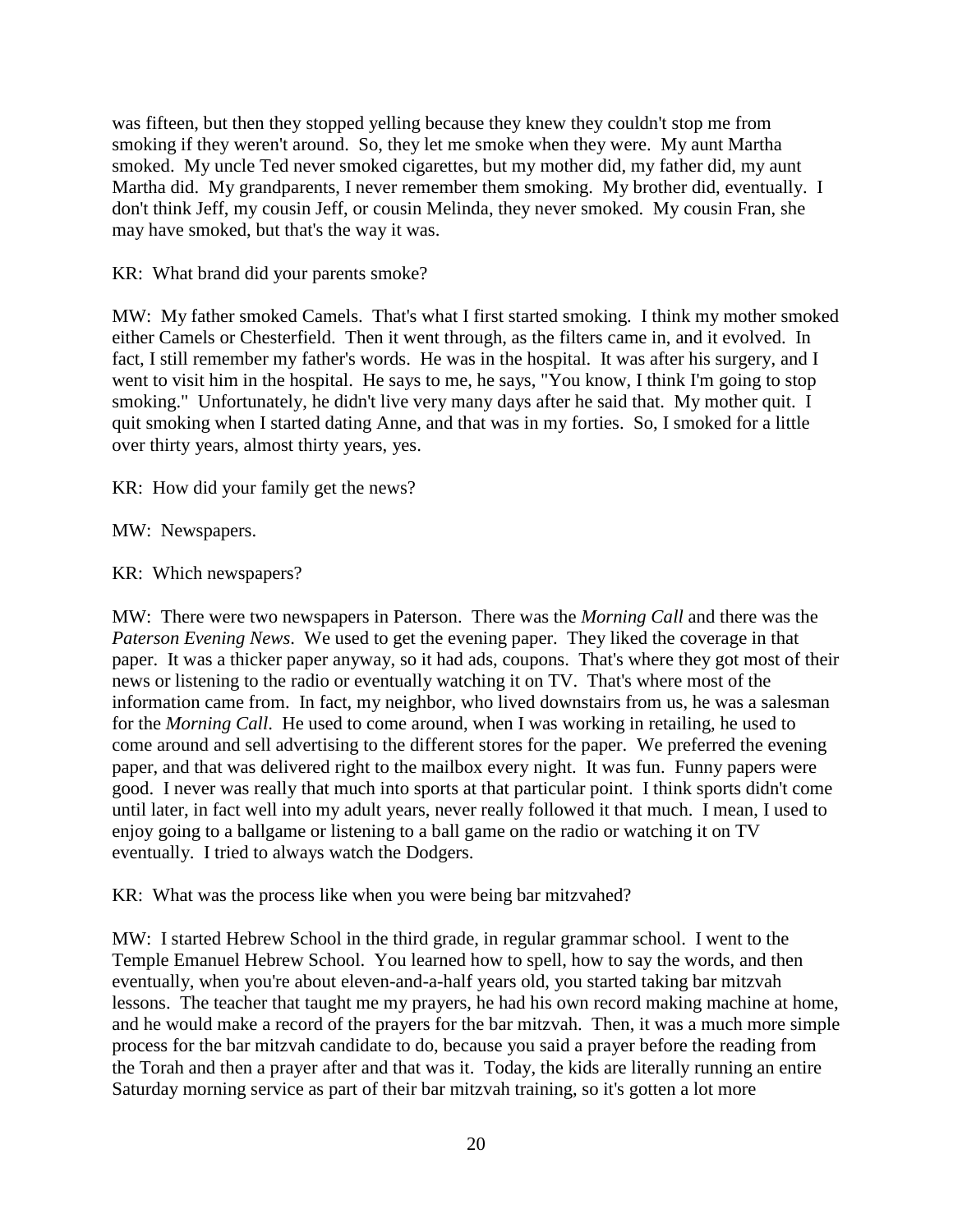sophisticated now than it was then. Like I say, the rabbi that I was under, at that particular point in Paterson, I never saw him smile. He was, if God could be personified, that's who he thought he was. That's who I thought he was.

## KR: What was his name?

MW: Rabbi Arthur T. Buck. That was the rabbi, at that particular point. Of course, I was a little kid, but he was a towering guy, wore glasses, very stern looking all the time, always dressed up in his suit with the vest. The only time you really saw him is when he was up at the podium leading services on Friday night or Saturday or the holidays.

## KR: What was your bar mitzvah like?

MW: It was on a Saturday morning. It was a turnout of the regulars that went to services, plus my family and some of my friends. They came to the service. Again, my part in it was very short. There is an old saying that became a joke, when you got up to make your speech after you've finished, when you were given your Bible and your certificate of bar mitzvah, I was told to say, "Thank you, today I am a fountain pen," because that was the traditional gift to the bar mitzvah was a fountain pen. [laughter] So, I got up and said it. It was a laugh, and [I also said], "I'd just like to thank my parents" and the usual stuff. It was nice. Then, they had a little bit of a reception at a place in Paterson called the Women's Club. They had a little catered reception there, and that was that. Basically, it was the same with my brother when he was bar mitzvahed.

Now, things have gotten--you go to a bar mitzvah reception now, it's like going to a wedding. In fact, we were to one a couple of years ago. We walked in, and one of the caterers was standing at the door handing out foam rubber ear plugs for every adult that walked into the place because the music was so loud you couldn't hear yourself think. [laughter] It was unbelievable. You had to leave the room to change your mind, literally. It was really too loud, but that's what it's become. It's a party for the kids. Unfortunately, adults are invited, too.

It was fun. I continued on after bar mitzvah. We went to services, like Saturday mornings, we would get together with a group of the kids, and we'd all go and we'd sit up in the front. Little by little, the romance wore off a little bit, and you stopped going. My parents continued. They were never observant Jews. They just, I think, enjoyed singing with the Choral Society. My mother was never a member of Sisterhood or any of the other organizations at the temple, but they enjoyed the singing and that's what kept them going.

KR: What were your high school years like socially?

MW: I guess the first year it was mostly male friends. I don't think I had any girlfriends during my first year of high school. Socially, there was always something going on. There was one gal that, every Friday night, she would have a get-together at her house. She lived over in the East Side section of Paterson, and she would have a bunch of kids come over. I became a part of that bunch. We would go over and we would put on records and we would dance, just have a good time, and drink soft drinks. Nobody drank any hard drinks. Nobody brought any liquor. We would just have a good time.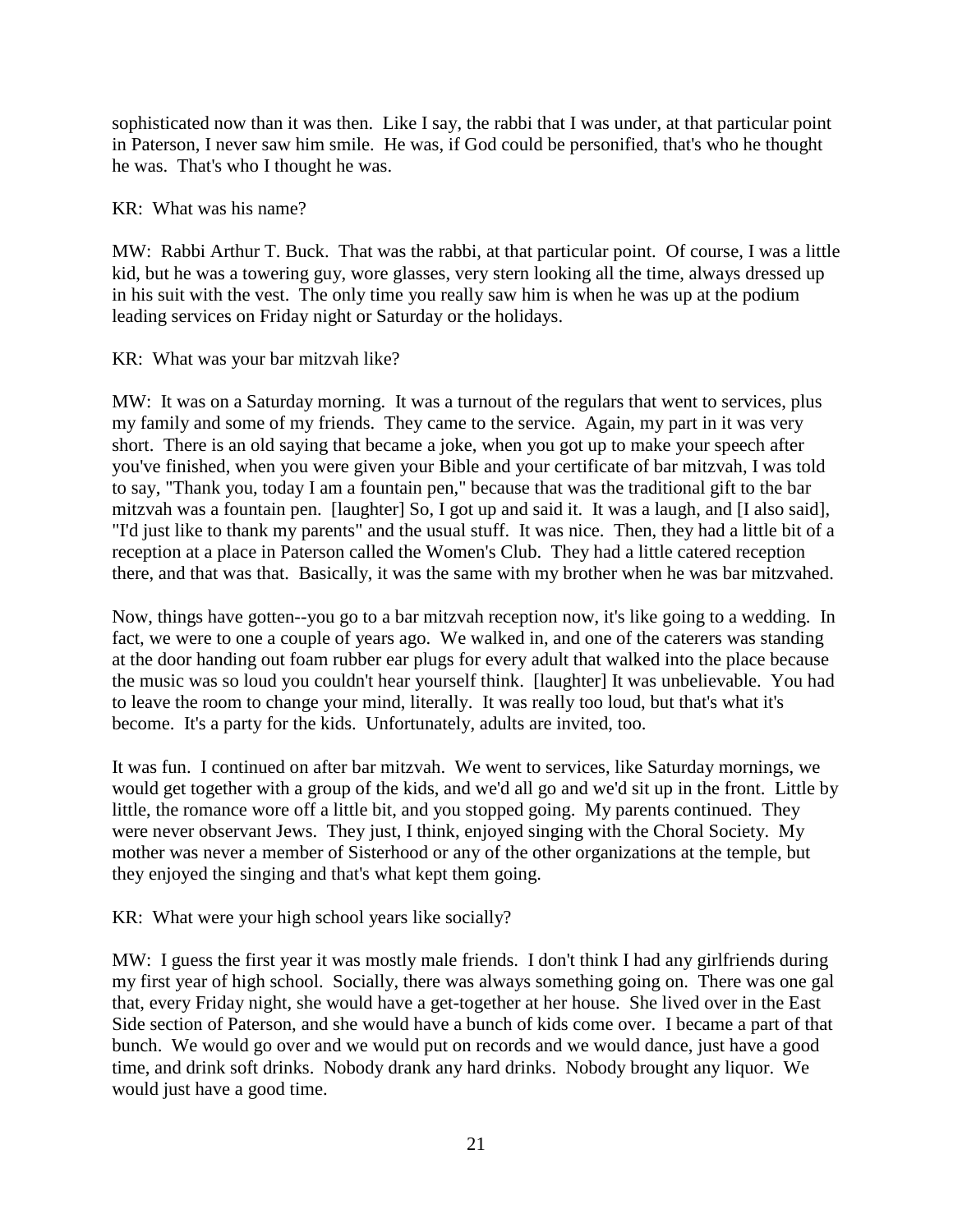It became, as we got older, then things started to get more social. You used to start dating, and I had a few dates. My parents often wondered why I never dated any Jewish girls. I always dated somebody who was non-Jewish. They never figured that I would ever marry anybody who's Jewish, and I did, I married somebody that was Jewish. Then, at that point was the first time in my life we ever kept a kosher home. My first wife came from a kosher home, and she wanted to keep that tradition so that her grandmother could come and eat at our house. We kept it that way until her grandmother passed away, and then we eased back a little bit. In our house, it was all kosher. We didn't change plates for milk and dairy, because we figured you if wash the plate, it's clean. We never mixed meat and milk and we never ate anything that was non-kosher in the house. We bought kosher meats. In high school, we never kept kosher at home. We were not heavily observant. We weren't, at one point, even lightly observant.

It was fun; high school was fun. I remember going to my prom. The prom was at the high school, and, on the way to the high school, I borrowed my father's car. I'm going up Market Street, going to the high school. I'm stopping for a light. There's a car in front of me. I step on the brake, and it goes all the way to the floor, no brakes. Thank God, I was only travelling maybe three or four miles an hour, when I tapped the guy in front of me. My father had just had the car serviced, so he took it back to the mechanic and he said, "You owe me some money." So, they came to an agreement, but that was my only accident. The only time, that was my only accident, the only time I ever had an accident. I never got a ticket.

KR: Did you end up making it to your destination?

MW: Eventually, yes, yes. I called my dad. There was a store. I went in, called him, told him what happened, and he sent a tow truck and they towed the car away. One of my friends was called. He picked me up with his car, and then we went to the school. The prom was fun. I went to the prom, danced our brains out, then went into New York and went to the [nightclub] Copacabana in New York. I don't know if you remember the name, Pearl Bailey, singer, black singer, great, popular stuff, jazz. There were a few dignitaries. Tony Bennett came to see her sing that night. Sammy Davis, Jr. came to see her sing that night, so we saw a lot of big names. Everybody ordered some fluffy kind of drink because in New York, at that time, eighteen was the drinking age. So, you could get away with it a little bit, and then we went back home. We got home probably at four in the morning, but that was the big excitement in those years. Nobody went down the Shore and spent the entire weekend down the shore. Life was a little simpler then, a little simpler, but we had fun.

KR: I am curious about popular culture in the mid-1950s, music and movies.

MW: Movies, there were idols. There was Tab Hunter and Marilyn Monroe. Elvis came a little bit later. The big singing groups then were The Platters and, too numerous to mention, a lot of rock 'n' roll and doo-wop groups then. It was fun; it was danceable music. You could understand the words when they sang. We just had a good time. We just enjoyed ourselves.

KR: Did you go to the movies much?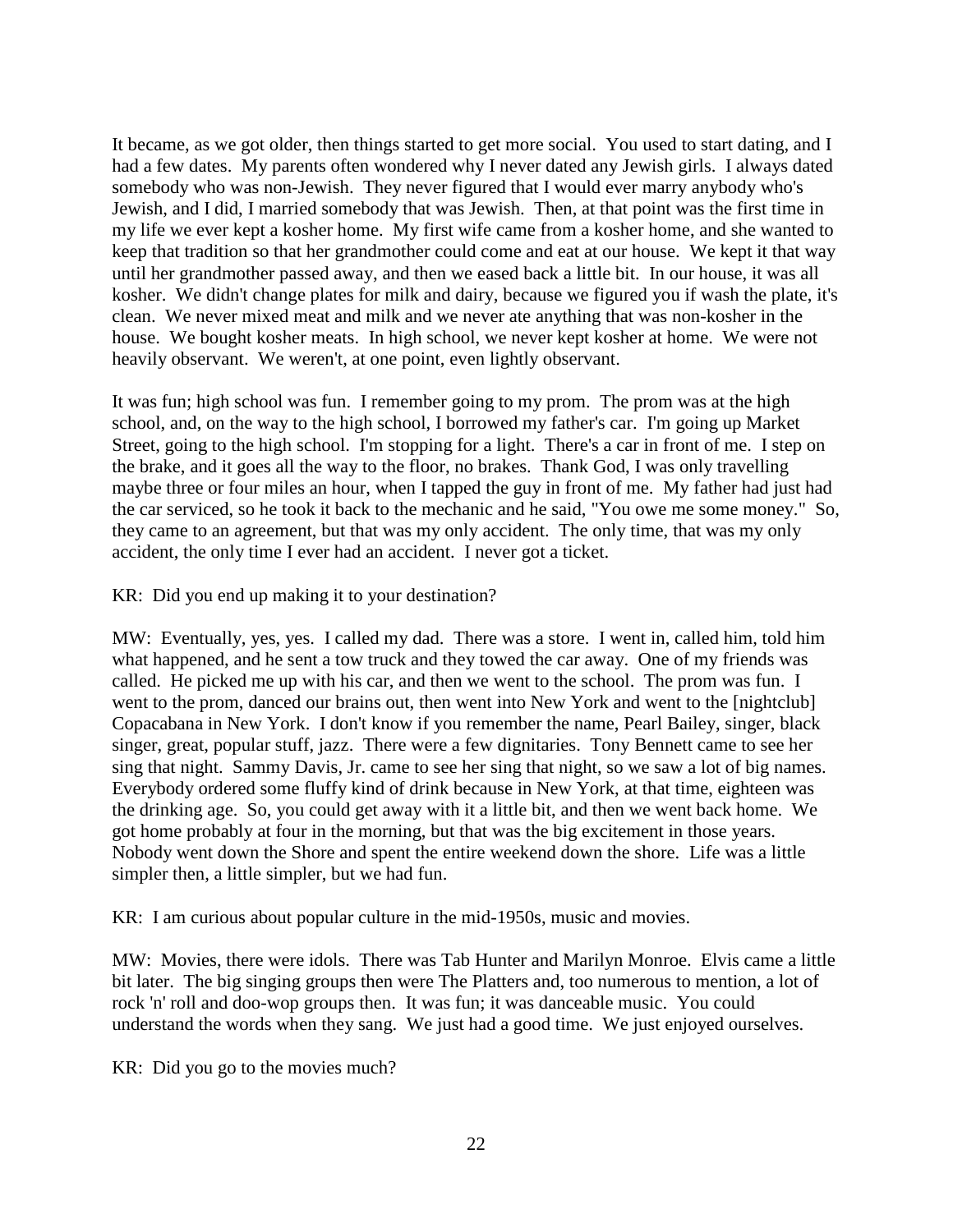MW: I did go to see some movies, mostly cowboy movies, when I was a kid, some war flicks. Nothing really serious. I really didn't get into the serious stuff until later on, after I came out of the service, and I then started watching some of the movies on TV. Then, of course came Turner Classic Movies and the *African Queen*, you know, Humphrey Bogart. There were a lot of big stars back then, a lot of glamour in Hollywood. I'm sure a lot of stuff went on behind the cameras that you never saw on film, but it was never shown on film. Things were a lot more prurient, when I was growing up than what goes on today. Almost anything goes on today [laughter], and it's accepted and that's the way it is. Then, if you remember the *I Love Lucy* show, if you remember their bedroom scenes, did you ever see them sleeping in one bed? It was always two separate beds, with a table separating the two. That was the thinking of that time.

Of course, growing up, you always try to get as far as you could with whoever you're going out with. It didn't always work. I got slapped in the face a couple of times, but everybody was friendly. Nobody looked down on anybody. We all got together, and we all had a good time. You wanted to just want to be with those people. If you estrange yourself from those people, then you were the outside and you never knew what was going on with your friends. If you wanted to participate, you became friendly and didn't run off with the mouth.

KR: What was high school like in terms of your classes?

MW: Like I said, I wasn't the greatest student in the world. I was supposed to graduate high school in the beginning of 1957, January graduating class. I did badly in one course, so I had to repeat it and I didn't actually graduate until June. As far as classes went, my favorite subjects in high school were the science classes. I loved it. In retrospect, I think I probably would've made a good nurse, not a doctor because I don't think I had the intellect to be able to absorb a lot of the maths that would be necessary. As far as liking biology and all the sciences, astronomy, [I] ate that up, always did well in those courses. Math was not my forte. English was okay. History was okay. I was an average student. I was never was a stellar student. I think I'd probably do better now than I did back in school. [There was] too much distraction. [I'd] rather talk to the person across the aisle than study or read a book. I don't think that's uncommon, even today, but I got through. I was fine.

KR: What sports or extracurricular activities did you do?

MW: I was never really into sports. I tried out for the track team, not running, but I tried out for shot put, and I just was not big enough to be able to do well at the sport. In gym class, I did all right. I never excelled at anything, but I did okay.

I could remember--and this is a funny story; I think it is--there was always one guy that I never got along with. I don't really want to mention his name. Anyway, he was always kind of picking on me. I guess he had felt I was a softy, and I just put up with it and put up with it and put up with it. One day, I'm in gym class, and, all of a sudden, he jumps on my back. I just reached back, grabbed him by the nape of the neck and flipped him over the top of my shoulders, and he landed flat on his back. I put my foot on his neck, and I said, "If you ever try that again, I'm going to really hurt you." That was the last time he bothered me.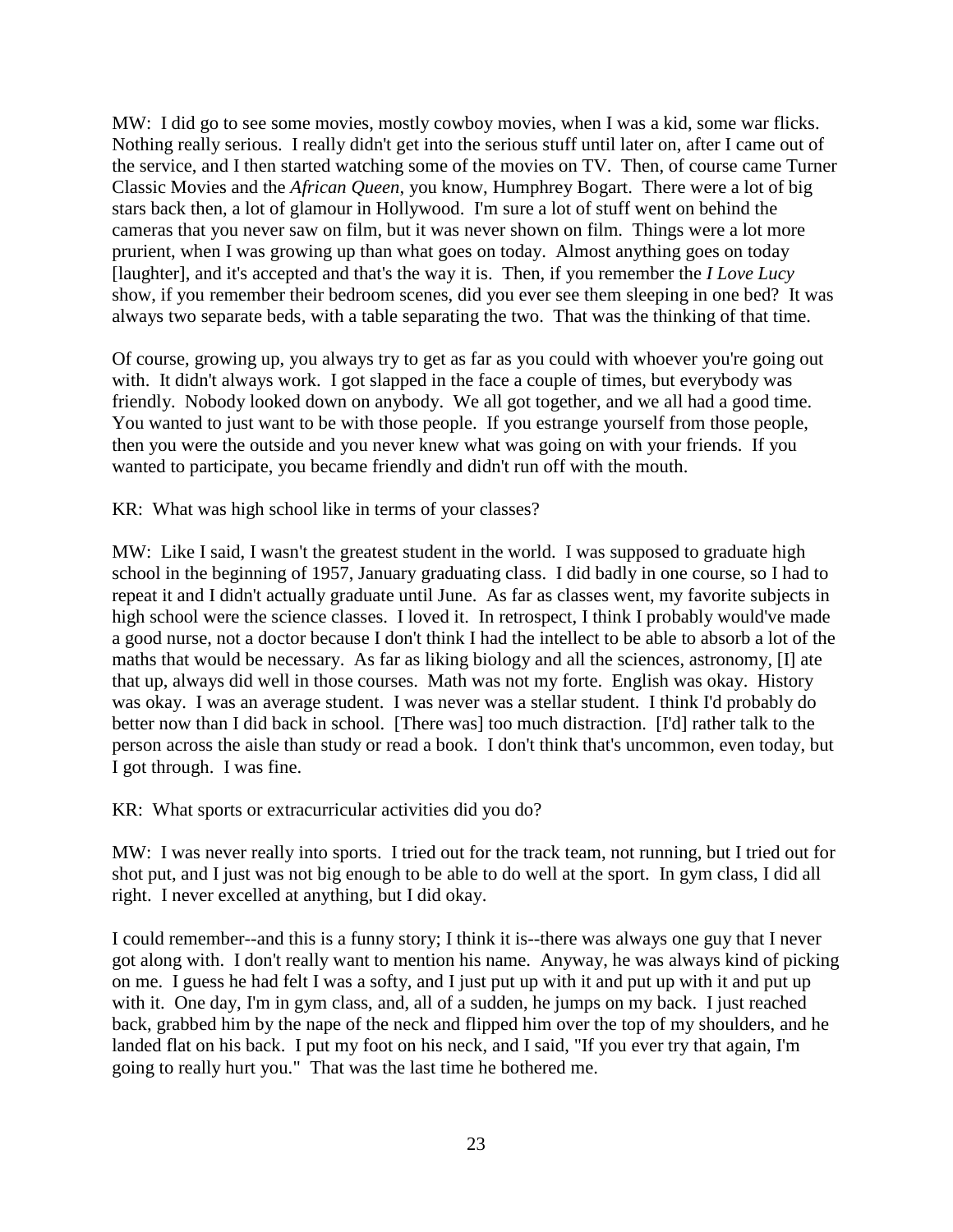We graduated from high school, I worked the summer, joined the Navy, went to boot camp at Great Lakes, Illinois, left there, went to school, naval school for engineering, worked in the engine rooms, left there, was transferred to Norfolk, Virginia, [to] a holding company, waiting to be transferred to my permanent duty station. So, I got friendly with one of the guys there, and we went to a movie one night on base. I'm sitting there. All of a sudden, in march these guys with dungarees, the chambray shirts on with "P.A.L." across the back of the shirts. It means, "Prisoner at Large." These were guys that were on good behavior, being given the privilege of going to a movie. [He] sits down, and I'm looking at this guy in front of me, "Boy, does he look familiar." [Editor's Note: The telephone rings.]

## [RECORDING PAUSED]

MW: Anyway, I'm looking at him, looking at him, "Boy, does he look familiar." I called the guy's name, and he turns around. It's the guy who jumped on my back in gym class. He was there, and, of course, I started to talk to him. Then, he was tapped on the shoulder by the guy that brought him in, by the patrolman that brought him in, and, "No talk." It was funny to see him there. I learned later that after he got out of the service, he became a cop in Paterson.

KR: So, he was in the Navy, and he was in the brig for committing some crime.

MW: He was in the brig for whatever he did, I have no idea, and came out of the service and became a cop. I guess he liked prison so much he figured he'd join them rather than fight them. That was fun. Then, finally, I was transferred from Norfolk, up to Newport, Rhode Island, and got onto my ship, the USS *Rooks*, DD-804. Within three days, we got all of our provisions aboard, fueled up, and headed for the Mediterranean. That was in May of 1958 and spent the rest of the summer in the Mediterranean going to different ports. [Editor's Note: The USS *Rooks* (DD-804) was a Fletcher-class destroyer that was in service from 1944 to 1962.]

KR: To go back a little bit before your time in the Navy, when you were still in high school, what were you thinking about for the future?

MW: I really wasn't thinking that much about it. I was always leaning toward the fact that maybe I'd like to go into the service, and the Navy was my first choice. I was a member of the Sea Scouts when I was in high school, and we had applied for and got the opportunity to go on a weekend cruise on a destroyer escort out of Brooklyn Navy Yard. We did. I think that's what sold me on it. I saw shipboard life, and I saw what the Navy was doing. I fell in love with it and decided that's probably what I want to do, so that's what I did. [Editor's Note: Sea Scouting is operated by Boy Scouts of America. It was founded in 1912.]

KR: How did you get involved in the Sea Scouts?

MW: Through some friends that I had met. One of them had just joined, and I decided to go and see what it was about. It was great. Aside from going on camping trips with them, we used to go to a place in Wayne called Pancake Hollow Reserve, that was our campground. We'd set up tents and build our fire, [in] all kinds of weather, any time of year. I mean, I can remember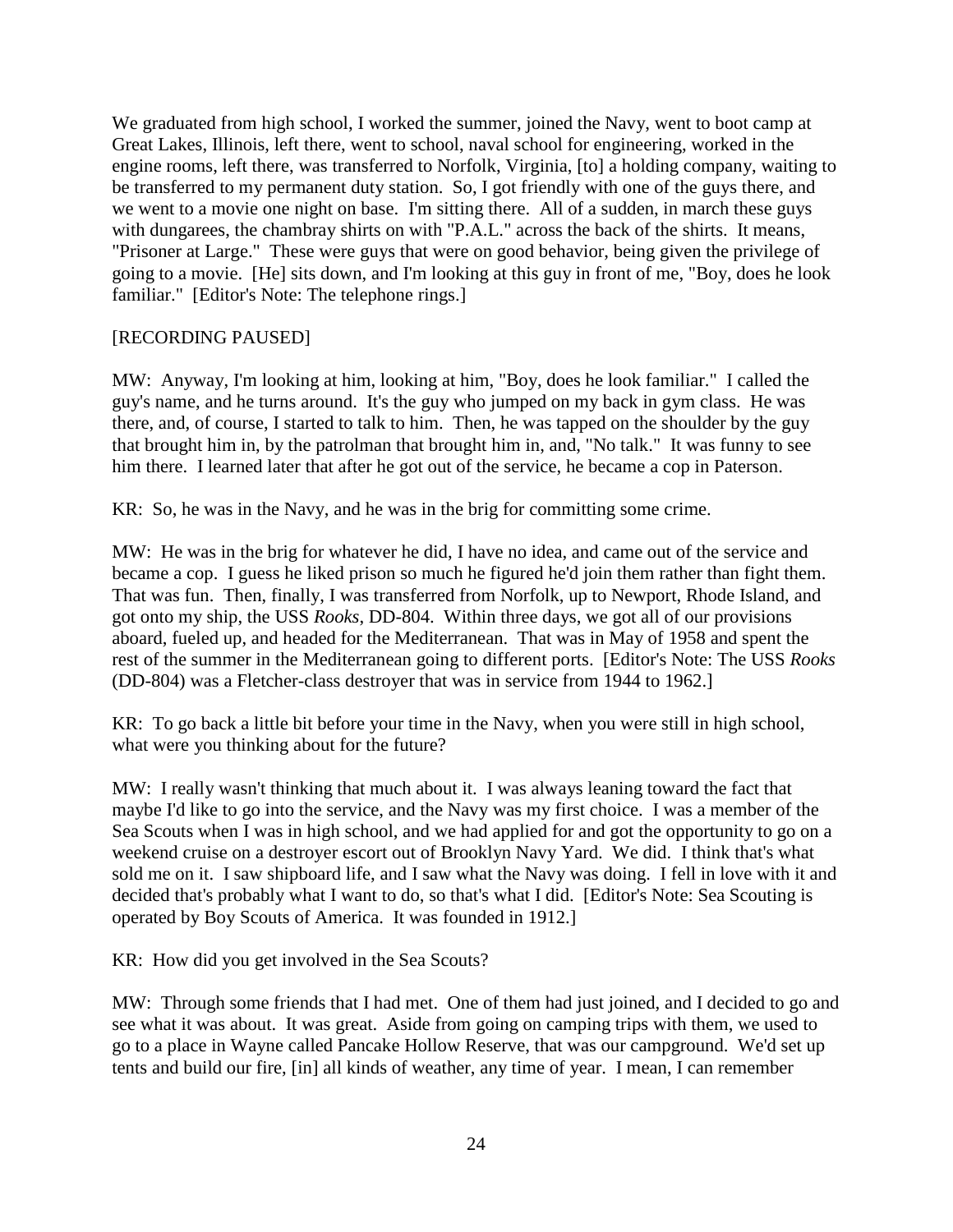camping out in the snow, huddled up inside of a tent, in a sleeping bag, freezing my butt off, but it was fun. Then, doing that trip with the Sea Scouts on that destroyer escort.

KR: How often would the Sea Scouts meet?

MW: We'd meet once a week, and that was at the temple, that Temple Emanuel that I was talking about, that's where it was. The leader of our group was a retired veteran from World War II who had lost his leg in the service. He was a Navy man and, apparently, aboard ship or somewhere, had had his leg hurt and had an artificial leg on. We found that out because somebody, at one of the camping trips, had dropped a log, and it bounced and hit him in the artificial leg. Yu heard a clunk, and it didn't sound like a real [leg]. He said, "You're lucky that's not real." That was the words right out of his mouth, and that's when he found out he had an artificial leg.

KR: Did he ever talk about his time in the service?

MW: No, he never really brought it up.

KR: I will pause.

## [RECORDING PAUSED]

KR: Okay, we are back on and recording. What was basic training like at Great Lakes?

MW: When we first got there, it was a totally foreign existence. I wasn't used to being under the gun, in other words, constantly being pushed [to] what we thought, at that time, was beyond the limits, which later on in my service career I found out was not even close. We were trained to do certain things, to listen, to observe commands, and react to those commands the way they expected us to react and basically, they were teaching you how to react to wartime conditions, in a laid-back kind of a way. We didn't think it was laid back. The company commander that we had was a chief petty officer who, again, had been through Korea, and he was hardened. He was a tough guy, and then we met him after we graduated. He was one of the nicest guys in the world, but he had a job to do and that's what he did.

I got involved with the Jewish chaplain on the base while I was in basic. I started attending services on Friday night. Two-fold, I was interested in going to services, and I was also interested in getting out of barracks cleaning on Friday night, so I would go to services instead. It got to a point where I knew enough about the service that I was able to run the service. He and I together would run the service, and that lasted all through boot camp.

I thought I would lose my company at one point because I developed rubella, German measles. So, I was sent to the infirmary, and they were able to clear that up in about three days. So, I was sent back to my original company. Otherwise, I would've lost the week and would've had to gone to a different company. I'm glad I didn't, because I had a lot of good buddies in that company. We all got a long, and there was very little off-color stuff, because we were a mixed bag in there. We all got along. At the end, it was good when it ended, but there was a lot of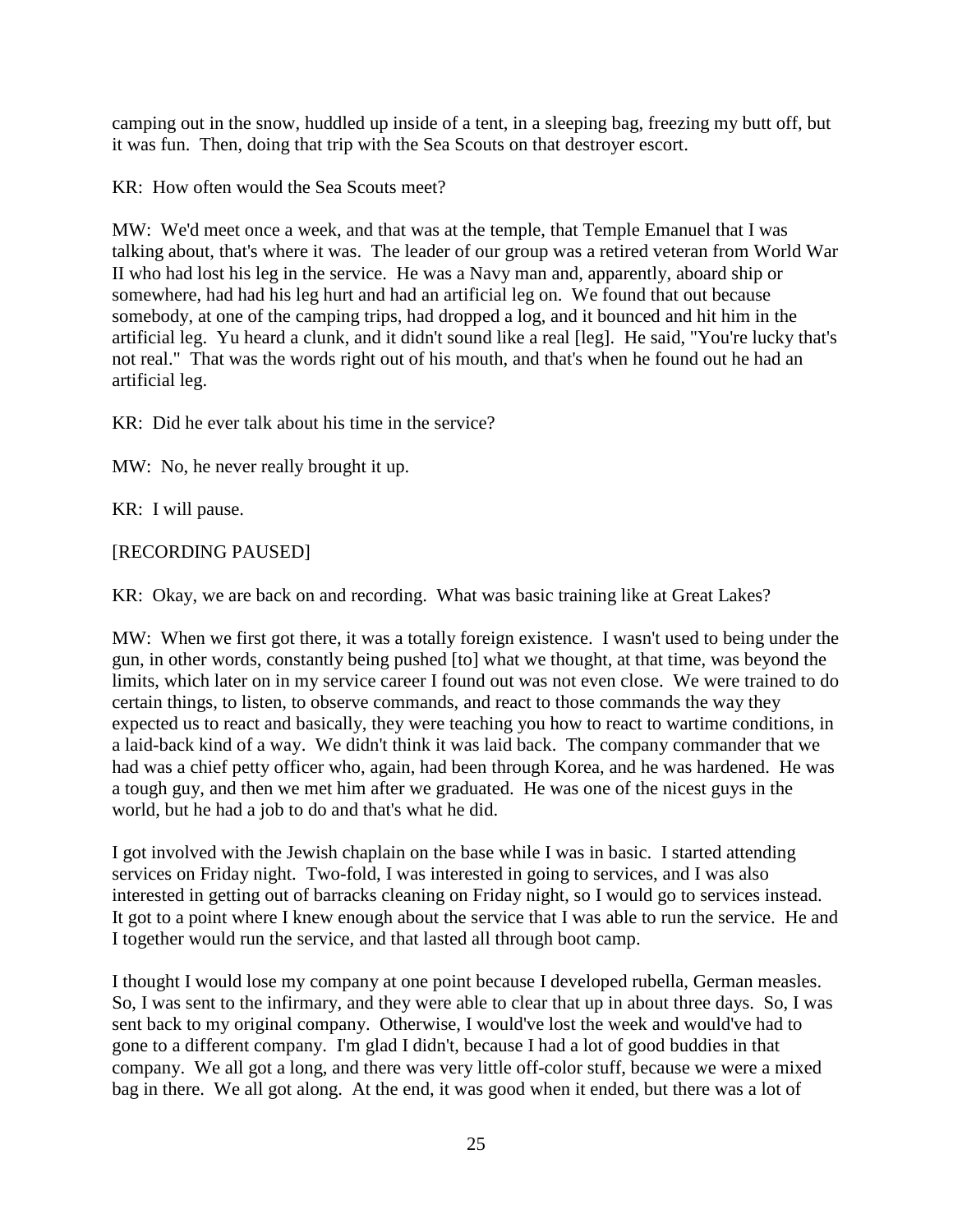pomp and circumstance, as you can imagine, because you're marching and everything's a big deal, but you don't know because you're learning.

Once I got out and I got into the fleet, then I found out what being in the Navy was. Again, it's a regimented way of life. You do things by the clock, you follow orders, you don't talk back, and you do your job. We are the hardest working and lowest paid bunch of people you ever met in your life. The old song of twenty-one dollars a day once a month, well, it wasn't far from that, but we did what we did and we had a good time doing it. We got drunk every once in a while, and we played around every once in a while when we went ashore, but [I] never got in trouble. I never overstepped my bounds that far, where I could get in trouble.

Then, when I was aboard, I guess about a year, I was in a landing party. Landing parties are to go ashore, to do reconnaissance on the beach, to make sure that whoever is going ashore during any kind of wartime activity could do it in the safest possible manner. We had to go for training. It was never documented that we went for training, but we were trained by, at that point, what was known then as underwater demolition, which is now known as the Navy SEALS. If I thought I had it tough in boot camp, you have no idea what tough is because we were there for thirty days.

KR: Where was that training?

MW: Camp Lejeune. [Editor's Note: Camp Lejeune is a Marine Corps base located in Jacksonville, North Carolina. It was established in 1941.]

## KR: Oh.

MW: We were put through hell week, that first week. I thought we were going to die. You were lucky if you averaged two hours of sleep a night, and we came out of that training feeling like we could take on the world with a straight pin. I was in probably the best shape of my life at that particular point. It teaches you how tough it could be, and the willingness to survive makes you survive. We did. Nobody washed out; everybody made it through. Maybe they weren't as tough on us as the guys who joined UDT [Underwater Demolition Team], but we had a good time.

KR: When you were at Camp Lejeune, were these Marines training you?

MW: No, it was actually Navy personnel, because UDT was all Navy.

KR: Describe this training. What was involved when you were training to be in a landing party?

MW: Well, we had to learn the basics of how to operate the equipment that we had to go in with. We were not heavily armed; we carried minimal weapons. We were there for reconnaissance. It's not like now when they send these guys in on special ops and whatever. We were there strictly for reconnaissance. One of the problems that we had to deal with was one training exercise where we were flown out to about a quarter-mile offshore, with full packs on, dumped into the ocean, from twenty-five feet over the water, had to make it into shore, and then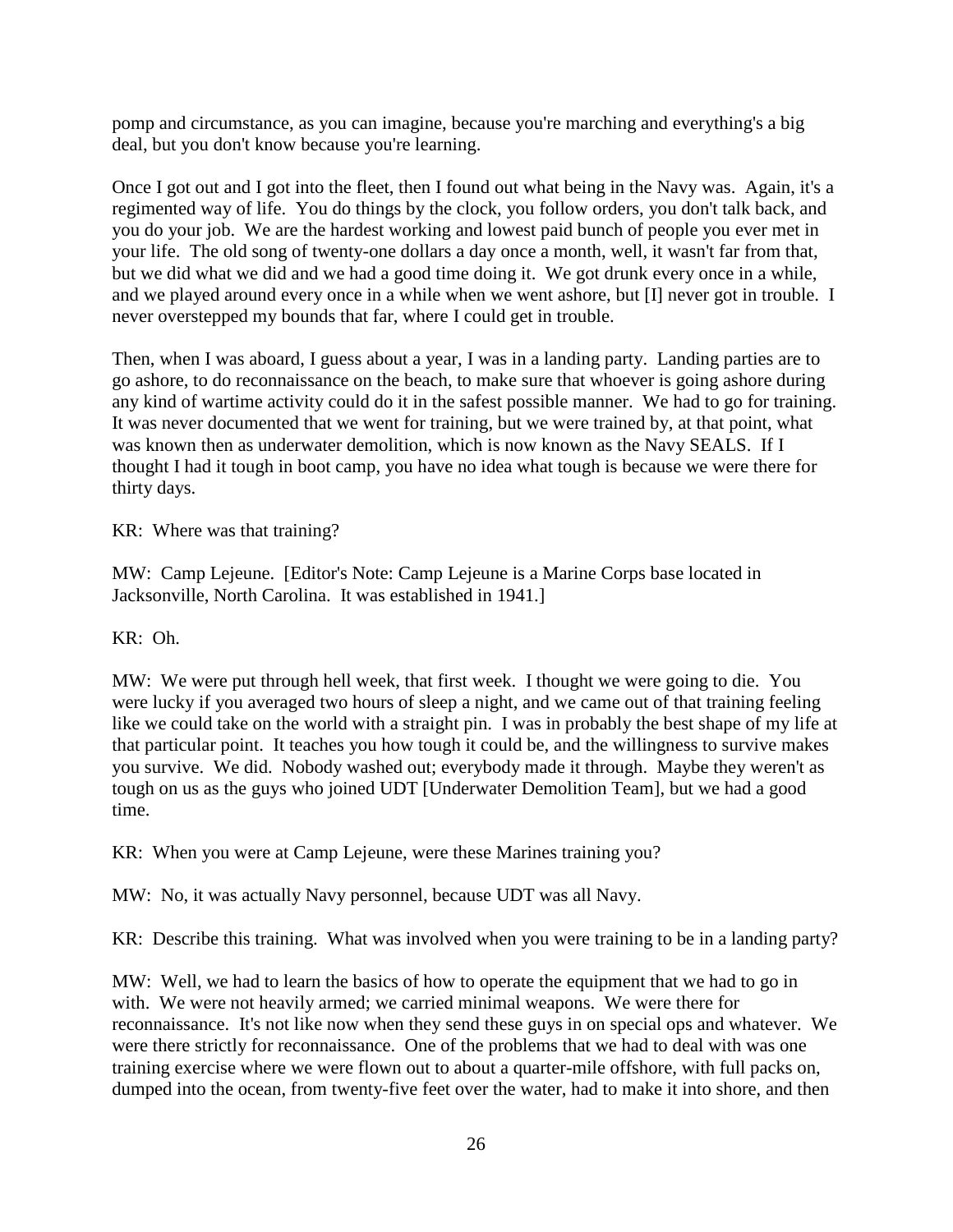survive for two nights out in the wild with nothing but your pack, a knife, some minimal equipment. You had to survive out there for two days, but we did it.

KR: Did you jump out of a helicopter into the water?

MW: Yes.

KR: Then, how did you get to shore?

MW: Swim. I imagine the packs that they used then were much lighter weight. You didn't have all the heavy equipment and ammunition and stuff that they would use now, but whatever we had to have.

KR: What else sticks out in your mind about training to be a part of a landing party?

MW: Getting your mind set, determination, success was the only way, there was no other option but to succeed. You figured, if you were under actual conditions, the alternatives are really terrible, so success was the only thing on your mind. You got there, got the job done, and got out. That's what we had to do. We, thank goodness, never had to put it into practice, but we had to go through the training to qualify to be that landing party on the ship.

The only other big, outstanding part of my shipboard life was when we trained with NASA [National Aeronautics and Space Administration] for recovery detail of Alan Shepard on the first manned suborbital flight. We got to meet him. We got to train with a mock capsule on the ship, going into the water, retrieving it, hooking it up to the davits, so that it could be taken aboard ship. That was fun; that was a lot of fun.

You know, then, it was all experimental. The capsule wouldn't be that much bigger than this refrigerator, and a guy was sitting inside of that thing flying out into suborbital space, not knowing whether he was going to survive or not. He did. It went off flawlessly. We were the first ship right off Cape Canaveral. We actually saw the rocket go up, but we had to be there in case of an abort. We would be the closest ship to where he would be to pick him up. Then, there were ships all the way down the line, all the way to the coast of Africa, and that's where he landed, just off the coast of Africa. We got to meet him. He was a small guy. I don't think he was much taller than you are, but he was very nice, very friendly. [We] didn't meet the rest of the astronauts, just him, but that was the Mercury [mission]. [Editor's Note: On May 5, 1961, American astronaut Alan Shepard became the first American in space, achieving suborbital flight in the *Freedom 7* capsule as a part of the Mercury-Redstone 3 mission. Shepard landed on the moon in 1971 as the commander of the Apollo 14 mission. The early space missions were launched at Cape Canaveral Air Force Station. In 1962, Kennedy Space Center, adjacent to Cape Canaveral on Merritt Island, became the primary center for launching missions to space. Alan Shepard stood at five feet, eleven inches and weighed 170 pounds.]

KR: Yes, right, and he was the first Mercury to launch.

MW: He was the first man in suborbital flight. It was before they made the circle.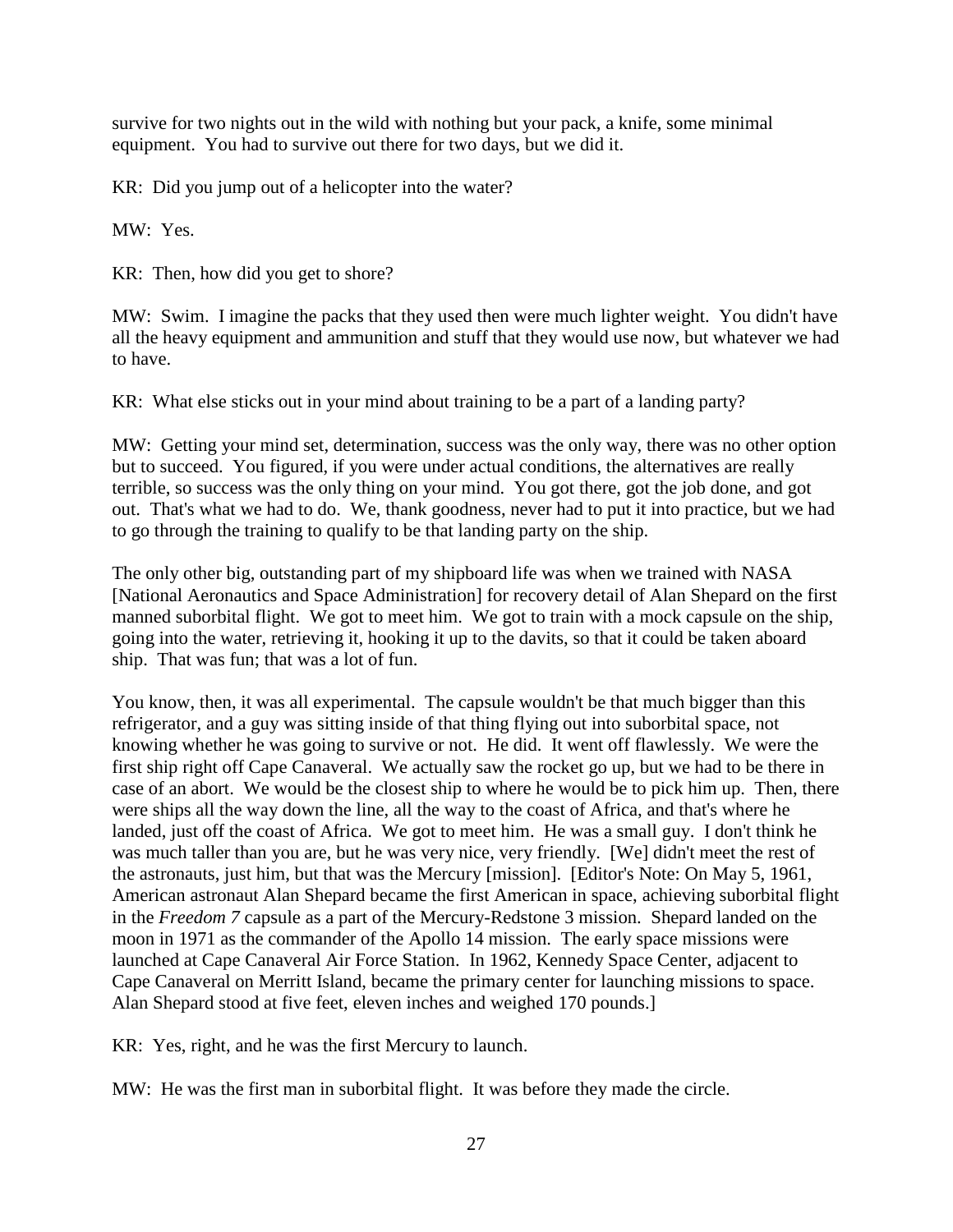KR: Tell me about the training that the USS *Rooks* went through as a part of this Mercury recovery mission.

MW: We would go out into the Atlantic. We would have a mock capsule aboard, and we would dump it overboard and it would float. We would go circle around, come back to it, get up next to it. We would have people go into the water and put flotation devices around it and then make sure it wouldn't sink. It wouldn't anyway because it was completely sealed, but we had to do that because when he was in it, once that hatch popped open, it could take in water and sink. So, he had to get out of there as quickly as possible. Then, make sure the ship would ease over. They'd have a whale boat out there also, a long boat, and it would ease the capsule into where it could be hooked up to a crane, called a davit, and it would be lifted up and pulled on deck. We went through some nice trainings out there.

KR: Did he actually come aboard your ship?

MW: We met him on our ship, yes. I think he visited probably all the ships that were in that fleet that went out for the recovery.

KR: I would like to ask you about when Alan Shepard's rocket actually took off. That day, what was it like?

MW: We were all on deck, except for the people that were in the engine room. We were all on deck, and we literally were probably two miles offshore, three miles at the most. You actually saw the rocket go up, and everybody wide-eyed and bushy-tailed. Everybody was very excited and with their fingers crossed, absolutely. Again, it was a new thing. It had never been done before by us. They had sent Yuri Gagarin up there, but this was our first guy. We enjoyed it. [Editor's Note: When the Soviet Union launched cosmonaut Yuri Gagarin aboard the spacecraft Vostok on April 12, 1961, Gagarin became the first human in space, completing a single orbit of the Earth. Shepard became the first American in space three weeks later.]

KR: Now, Shepard was actually recovered by a different ship. When was it that you heard the mission was a success and that he was recovered?

MW: It was that same day. We got a radio message all the way down the line. They transferred the message all the way down that he had landed and was recovered safely and everything was fine. I don't remember the exact time, but it didn't take that long. I think the whole trip probably lasted maybe about twenty, twenty-five minutes because of the speed that he was going. It came down, and he was fine. [Editor's Note: The Mercury-Redstone 3 mission lasted fifteen minutes and twenty-eight seconds. Alan Shepard and the *Freedom 7* capsule were recovered by the aircraft carrier USS *Lake Champlain*.]

KR: What was the atmosphere on the ship when you heard the good news?

MW: Oh, yes, there was a lot of yelling and jumping and cheering. We were happy to be a part of it. In fact, quite a few years ago, we were down at the space center down in Orlando, and we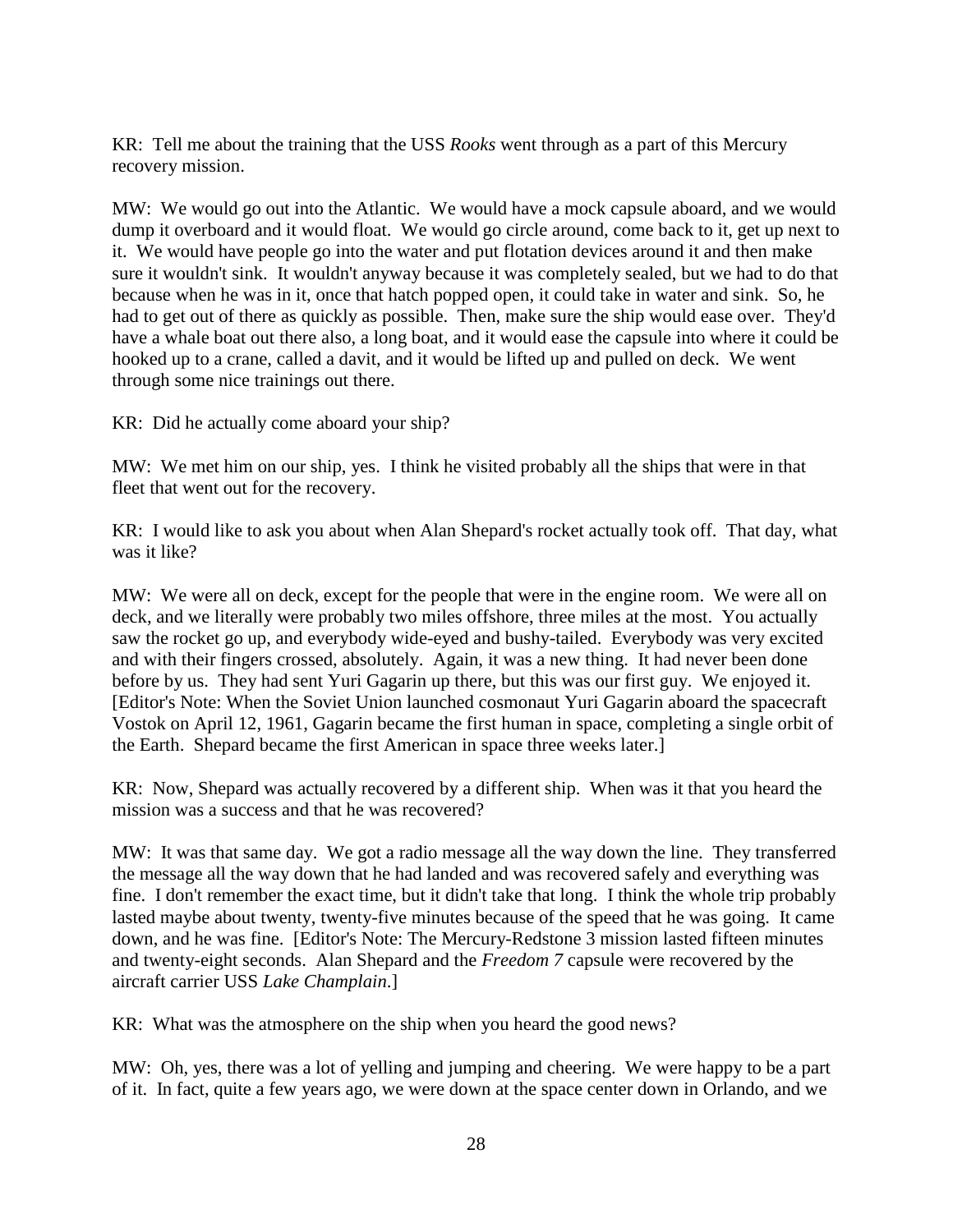sat in on a lecture down there. I think it was about, not Mercury, it was later on, I don't remember which series they were talking about. "Anybody have anything to add?" So, me, being a big mouth, I stand up, "Yes." "Identify yourself." I told them my name. I said, "I was involved in the recovery of Alan Shepard in the Mercury Project." Applause. I mean, it was an audience full of people, and I'm standing there red-faced. [laughter] Anne was sitting next to me, "He's a show off." [laughter] It was nice, nice to be involved in something like that, than in something bad.

KR: I just want to ask you one more thing about the training as a part of this Mercury mission. You talked about the capsule being in the water and it opened. One of the astronauts on a later Mercury mission, when he tried to get out of the capsule, it actually submerged. He did make it out though. What were you being specifically trained to do? [Editor's Note: On July 21, 1961, astronaut Gus Grissom became the second American in space as a part of the Mercury-Redstone 4 mission. Although the hatch on the capsule *Liberty Bell 7* accidentally blew open after it splash landed in the ocean, Grissom was recovered safely. On January 27, 1967, Grissom and astronauts Roger Chaffee and Ed White were killed when the Apollo 1 command module caught fire during a launch rehearsal.]

MW: We were being trained to--well, I was not part of that particular group that went in to make sure that the flotation devices were securely attached to the capsule, but that was part of the mission, to keep it from going down. On the later ones, the flotation devices would deploy from the capsule itself. In the earlier ones, it had to be put around the capsule. There had to be ships around somewhere, in close proximity, because once that thing opened up, if it tilted over too fast, it would start taking on water and it would go down with everything in it.

It's amazing how small it is. I mean, it's like literally like going into a coffin. You're sitting there, and I don't think the space is much wider than your shoulders. You crawl in. You sit in the seat, and you're looking up at all your dials and push buttons. Then, it was dials; it was not push buttons or electronics. It was all like a lot of manual stuff, a lot of mechanical stuff. These guys had to be part scientist as well as being an astronaut. They had to know what they were doing. It was fun. It was a lot of fun. Now, that kind of stuff interested me.

KR: I would like to go back and talk to you about basic training. You said that in your company, it was a mixed bag.

MW: Yes.

KR: Describe the people that were in your company during basic training.

MW: From all over the country. People from California were in that group, people from New York were in that group, Ohio, Texas, didn't matter. I think I was, no, there were two of us who were Jewish in the company. The rest were mixed Christian. There was, I think, two or three African Americans in the group. They kind of were friendly among themselves, but they were friends of ours, too. In the beginning, it was kind of standoffish, but then once you got to know everybody and you saw that everybody wanted to be friendly--a couple of the guys didn't really want to be friendly, but they came around after a while--everybody turned out fine.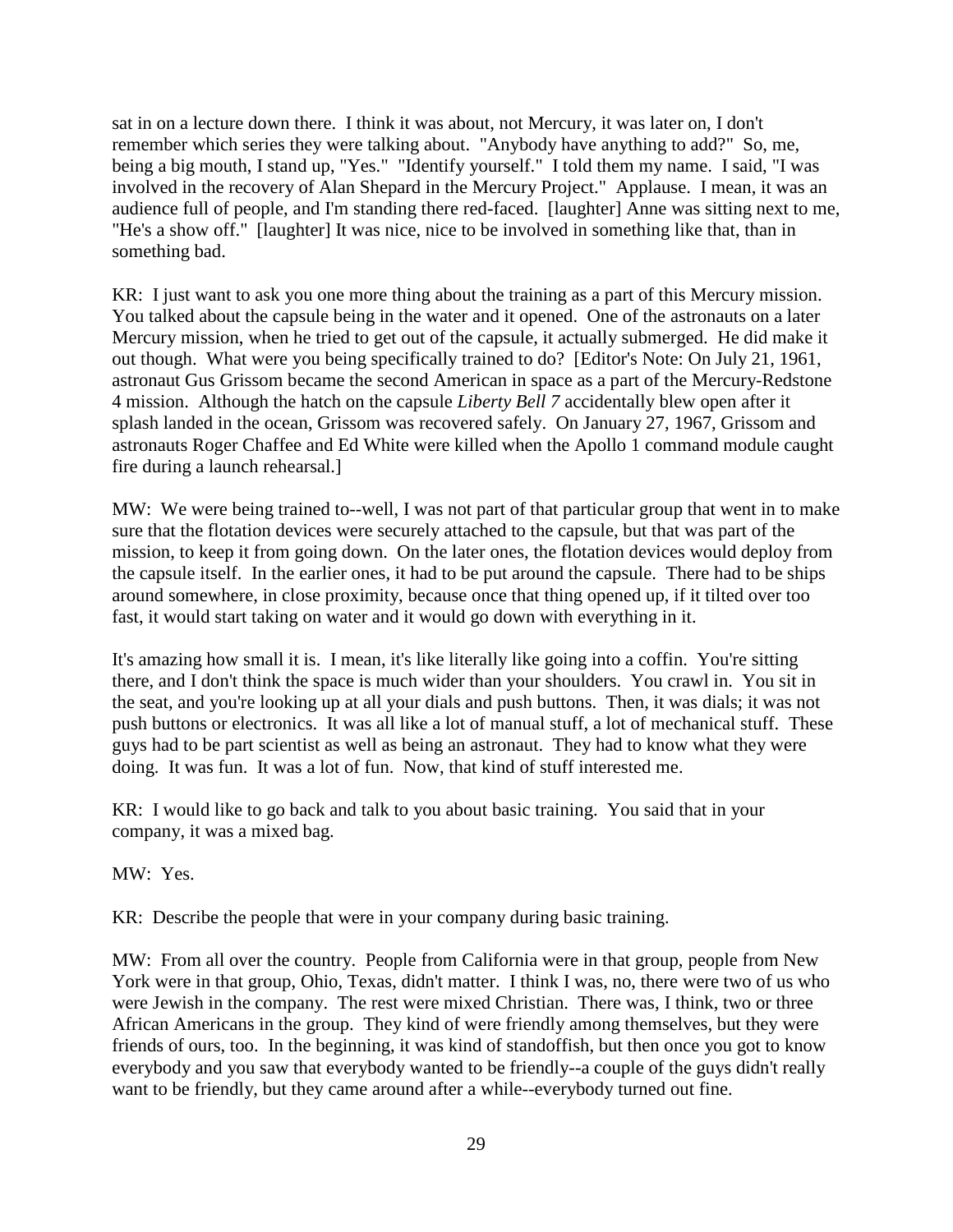I got friendly with one of the guys more than some of the others, and he had a last name that I'm still having trouble remembering the spelling of. Gutzgalicz was his last name, probably from who knows what Eastern European country background. He and I would usually, when we were allowed to go off base, get together and go somewhere into Chicago or up to Milwaukee. Milwaukee was fun because they had a big dance hall with a polka band. [laughter] We'd go up there to meet girls and dance, and we did. We had a good time. Chicago, it's a big city, like any other big city. I can remember walking in Chicago when the wind was blowing so hard, you were walking at a slant to keep yourself from falling over, right on Lake Michigan. In fact, the base was right on Lake Michigan, and when I was going to school up there, after basic, we had some snowfalls up there. When you walked around the base, they had cleared the sidewalks up, but you were walking through canyons up above your shoulders, and you were lucky, if you looked over there, if you could see a head moving by. It was cold weather.

Basic training itself was not that difficult, when I look back on it. When you're there, of course, everything is a pain in the neck. One funny thing happened. I was there maybe three, four weeks, and I get a letter from home, from my dad, "Dear Mike, guess what? You've been drafted." [laughter] I got a draft notice, after the fact I had joined the Navy. So, obviously, I was already in the Navy. That was funny. I got a good laugh out of it, but the food was rotten, to say the best. Who was used to eating off a metal tray and eating that famous SOS dish?

KR: Yes.

MW: Which actually, if it's made properly, is not that bad. Cream chipped beef on toast, that was a breakfast staple.

KR: Right. SOS, shit on a shingle.

MW: Shit on a shingle, yes. [laughter] The food wasn't bad. When I got aboard ship, the cooks did special stuff. They would create menus; they wouldn't just go by, "The Navy says you make this." They would make stuff; they would make special soups. There was one cook on the ship that made, you could tell how drunk he was by how spicy the soup became. [laughter] When he was loaded, boy, you couldn't hardly swallow the soup. He must have put more hot sauce in there. [laughter] Again, [it was] fun, poker nights at night in the mess hall. The only two places on the ship that were air conditioned was officer's country and the mess hall. The rest of the ship, no air conditioning. An occasional fan, that was it, but that's the way it was, so you live that way.

Boot camp itself, you had your bunk, and like all of the military organizations, you kept things tidy and neat and you stood inspection every morning. We were on the second level. The company that was below us, it was a constant rivalry between the two companies, always battling one another, never violent stuff, but on field events and training and shooting, we were always at odds with each other who could outdo the other. The company commander down there always came up to yell and scream at our guys, because he had a big, loud voice and he had to make himself heard. Then, our company commander would walk in, and he was at least a head shorter than this guy, and he would look at him and he says, "My boys are okay. You leave them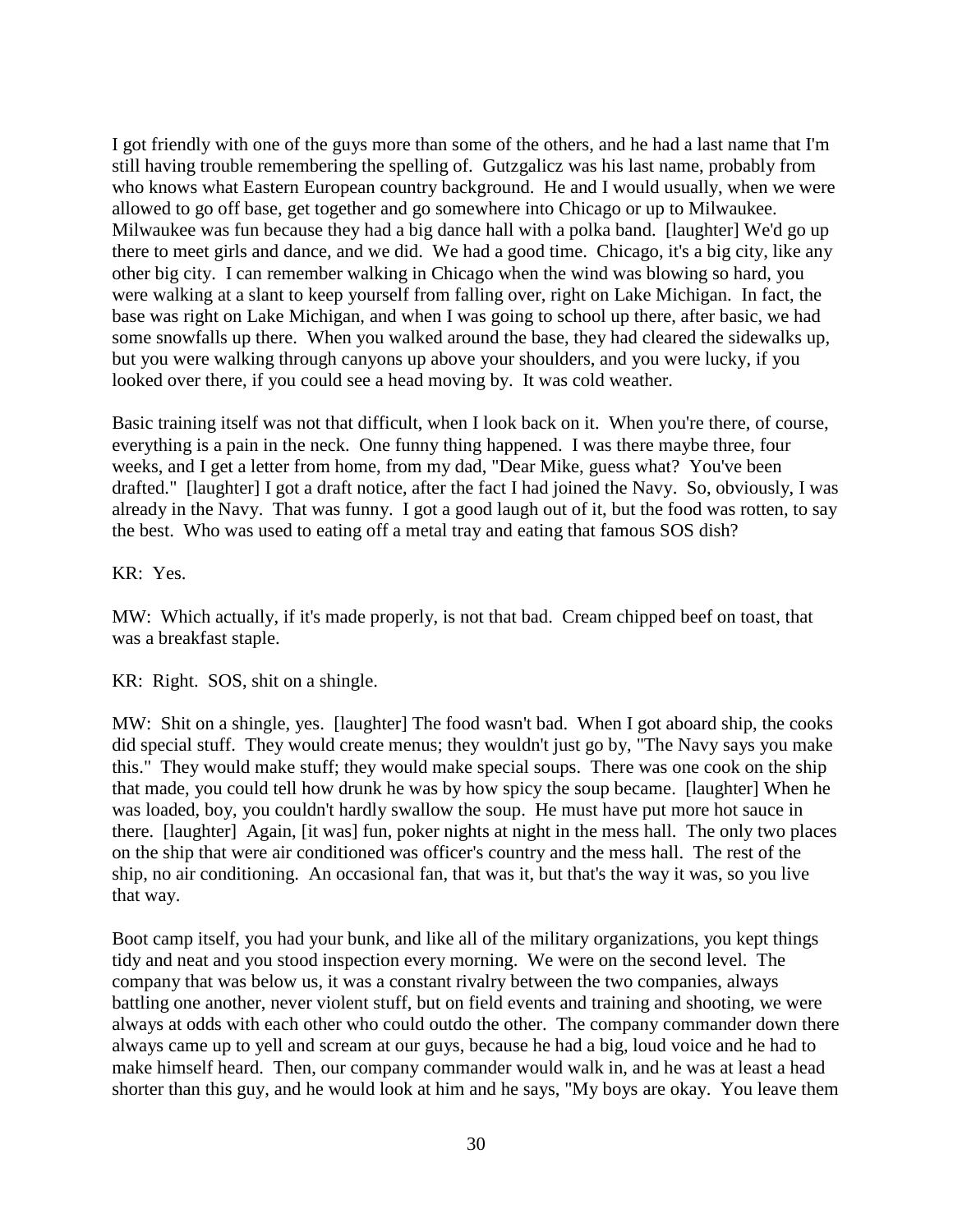alone." He would walk out, tail between his legs, but I think they did it more for show than anything else.

Again, I enjoyed the time there. I was happy to be finished with it. I was happy to get out and become part of the Navy and not just training, but the training never stops because you're always doing something that you're learning something. That's what we did; we learned.

What else did we do? Oh, yes, one of the other experiences when I was in the fleet. I was in a squadron of five ships--a couple of them I can't remember the name of--it's our ship and the *Gainey* and one of the ships was the USS *The Sullivans*. The Sullivans were, during the early part of World War II, five brothers that were killed aboard a [light cruiser], and that passed a ruling in the Navy that no brothers could serve together on the same ship. Well, that was relaxed later on because there were two brothers from Atlantic Highlands that were aboard the ship that I was on, when I was first assigned. Anyway, *The Sullivans* itself, part of our squadron was being decommissioned and transferred to the Pakistani Navy. So, we went, the whole squadron went, for the ceremony, and, wow, what a ceremony. It was held at this magnificent, almost a palatial hotel. The bathroom fixtures were gold. We enjoyed ourselves, ate foods we never had before in our life, and it was fun. At that point, we were friendly with Pakistan. Things did change, but it was fun to do, fun to see. [Editor's Note: The USS *The Sullivans* (DD-537) was a destroyer that was in service from 1942 to 1965 and is now part of the Buffalo and Erie Country Naval and Military Park in Buffalo, New York. It was named after the five Sullivan brothers who were killed in the Battle of Guadalcanal in 1942, when the USS *Juneau* was sunk by a Japanese torpedo. In 1997, a new destroyer named USS *The Sullivans* (DDG-68) was commissioned and remains in service today.]

KR: What port was that at in Pakistan?

MW: Karachi. When you tell people, "Oh yes, I was in Karachi," [the response is], "Oh, did you see fighting?" I say, "No, we were not at war with Pakistan at that time." That was in 1959, yes.

KR: Where did you go after basic training?

MW: After basic, I stayed at Great Lakes and went to school. It was enginemen school. I spent three months in school and from there was transferred to Norfolk, Virginia. I stayed in Norfolk for about two weeks in a holding company just waiting for orders for [the] fleet. I finally got those orders and went up to Newport, Rhode Island, and that was my home base. I was aboard the destroyer for three years and two months. We travelled a lot.

I started off in the engine room, hot, oh, you have no idea. I was in the engine room at the point, where we were coming out of the Mediterranean going through the Suez Canal, and you were doing a four-hour watch in the engine room on your duty. It was so hot that we split the crew in half that was working, and you would go down and work fifteen minutes and come up. The other group would go down for fifteen minutes, and you did that the whole four hours. Then, the next duty watch would come on and do the same thing. You're talking outside temperatures of 109-111 degrees. So, you can imagine it was like 130 degrees or more down in that engine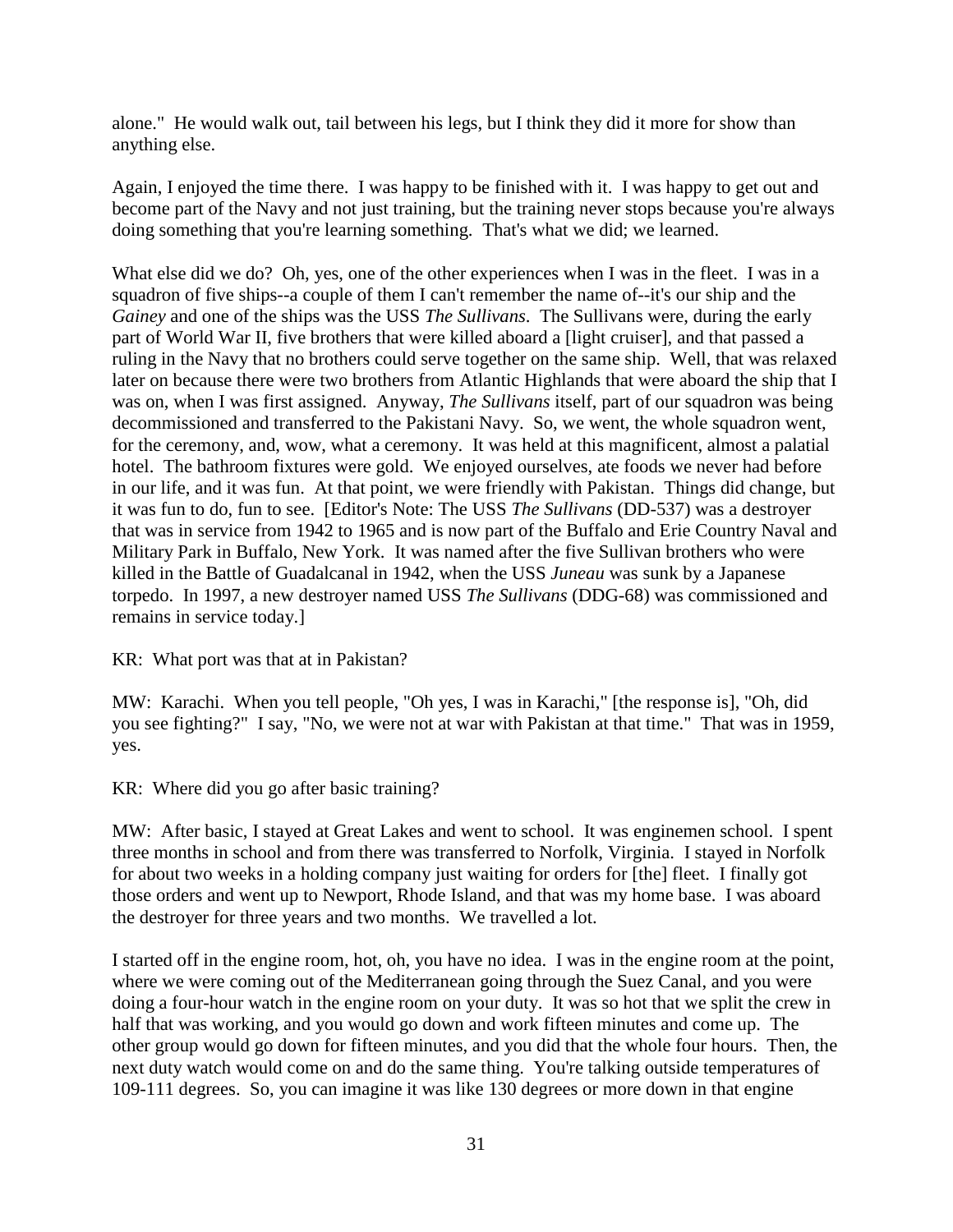room, and it was hard almost to take a breath. So, you did what you had to do, you came back up, and you got cooled off in 109-degree temperature and then went back down. You couldn't keep a tan. If you got any kind of a suntan on your skin, you sweat it right out of you.

I was lucky, maybe not, but I was lucky to be transferred into supply division to do my mandatory three months of what they call mess cooking. My station on mess cooking was in the scullery, scrubbing pots and pans. So, that's what I did. I worked the steam line occasionally but mostly scrubbing pots and pans and the trays and running the dishwasher. I'm there for a while, and one of the guys from supply comes to me and he said, "How would you like to come into supply division, because we need some of you to come into the dispersing office, because one of the guys is leaving. He's getting discharged." So, I said, "Sounds good." So, they made up the papers and transferred me into supply.

When we got back into port, in Newport, the dispersing school was at Newport. So, I went there for three months, finished there, came back aboard ship, and I was the paymaster. The other guy that was in the office, he was a bit of a screw up. He knew his stuff in the office, but he was constantly getting into trouble. He drank too much. I think he was thrown in the brig more times than he was out. Finally, he was then, I don't know if he was, honorably or dishonorably discharged for something he did. So, I was the only guy in the office, and that's what I did the rest of the time. As long as my work was done, I had what they called open gangway. Any time the ship was in port and I didn't have any work to do, if it wasn't a pay day, I could go ashore. Other guys had to wait for their liberty section to be able to go, "You can't today, but we're going to be here tomorrow. You go tomorrow." Then, you have duty. My duties were done as long as all my paperwork was all done, so it was a pretty good gig.

KR: To you, it was a step up from engine room.

MW: Oh, you bet you. [laughter] You bet you. It was great, and that's where I stayed the rest of the time. I came out of the service actually designated as a seaman first [class]. I had taken the exam and passed the third class petty officer exam but had not yet gotten the designation, and by the time I got discharged, it still hadn't gone through. I couldn't put the patch on, and I wasn't actually a petty officer. I was still a seaman, so that's how I came out.

KR: When did you go to the landing school, the landing party school at Camp Lejeune?

MW: Actually, it was in June of '59. No, earlier than that. It was before we went to the Mediterranean. It was April, end of March, April of '59. Yes, because it was getting pretty warm down there because they're in the South. Again, it was a whole different ballgame. You get there; your head gets shaved. You're a recruit all over again. Finally, the hair grew out again, and now it isn't. [laughter]

KR: I am curious about what life was like onboard the USS *Rooks*. What was daily life like?

MW: Got up at six o'clock in the morning, S, S and S, shower, shit, and shine. Got in, well, it depended on what you had to do. If you had no other duties, you dressed in dungarees, chambray shirt and bell bottom dungarees, black shoes, white hat. No such thing as camouflage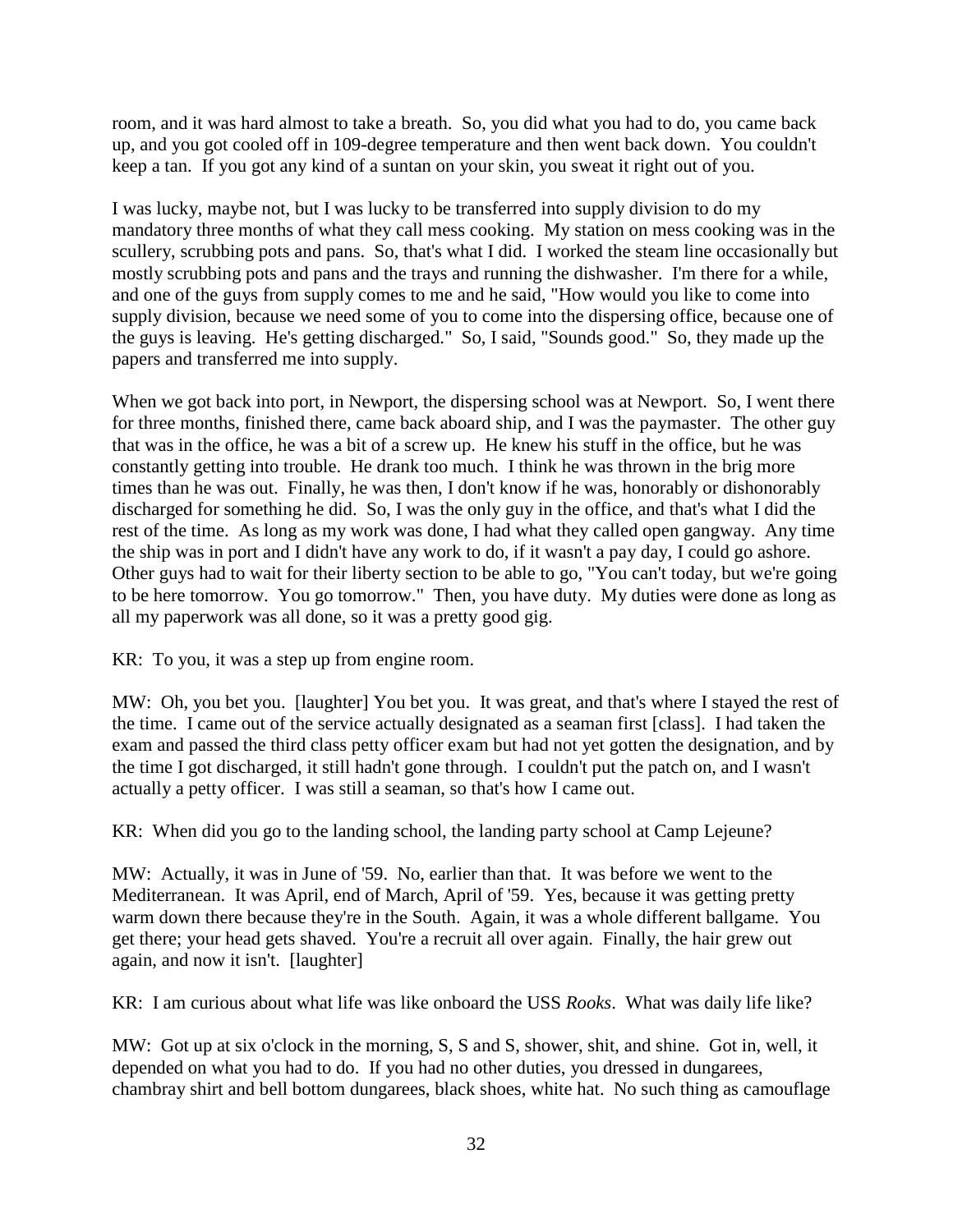uniforms at that point. Had breakfast, went to quarters-- meant they want to find out if you're still alive and kicking--and then went to your job. Opened the office. My hours were like eight in the morning, break for lunch, back, finished at four. Clean up after work, get in line for chow, have dinner, and then you go do what you got to do, write a letter, or whatever you're going to do. At sea, there was always a movie every night. Sometimes, during one cruise, you saw the same movie four or five times until they were able to get to another ship and get more movies and transfer. That was basically the daily routine, just like civilian life. You get up in the morning, you have breakfast, you go to work, you come home, you have supper, you watch TV, and you go to bed. That's basically what you did aboard ship, except you wore a uniform. You had a job to do, and you did your job.

We had training exercises occasionally for fire drills. We would have artillery exercises. My duty station, during general quarters, was a five-inch mount, and that's where I think I lost part of my hearing. That's why I'm wearing hearing aids now. I was pointer in the mount. My job was to raise and lower the turret, the barrel in the turret, and squeeze off the round in order to do so. The trainer, his job was to move the mount laterally. We would coordinate, and we'd both be wearing ear phones, not sound-deadening ear phones, but just a little can that went over your ears. You'd be attached to communications with the bridge, fire control. We would go out, and they would tow a sled behind another ship on at least a couple of hundred yards or more of cable. You would try to burst or throw out these shells with no explosive in them and make a splash as close as you can to that sled. Well, I got a zero-in on the sled, and you never shot when the ship was rolling down. You only shot when the barrel was coming up. So, I waited. The ship came down, the ship came up. I keyed off a round, hit the sled and sunk the sled, very good. They loved me for that, but I guess they saw I could shoot.

Second thing, the gunners on the back, there were two five-inch mounts up front. There was a five-inch mount on the deck, of the rear deck, on the stern of the ship, and on the O-1 level, which is the next level up, instead of another five-inch mount being there, which was originally there, they put what they call a three-inch .50 caliber, basically, anti-aircraft weapon. So, they would run a plane dragging a sleeve, like you're down the Shore, and you see them pulling these banners, except that the sleeve was a lot further away from the plane. They would fire bursts- now, you were using live ammunition, and they were firing bursts around the sleeve to see how close you could come. Well, again, one of the bursts went off. Some of the shrapnel hit the cable and snapped the cable. So, here comes the banner floating down. The three-inch .50 locks on the banner and starts chewing it up in the air, and you can see pieces of rag flying off of this thing. [laughter] We got kind of a commendation as being one of the better artillery groups.

I think the noise from that five-inch gun going off did things to my ears. I've been fighting with the VA [Veterans Administration], I can't tell you how long, to try to get some compensation. Now, they gave me compensation for the ringing in my ears, but they wouldn't recognize that my hearing loss was because of that. I really never noticed it when I was in the service, and it came on slowly. There must have been some damage done that affected my hearing, but they haven't relinquished, so, hey, it is what it is.

KR: Yes. What was the crew like on the USS *Rooks*?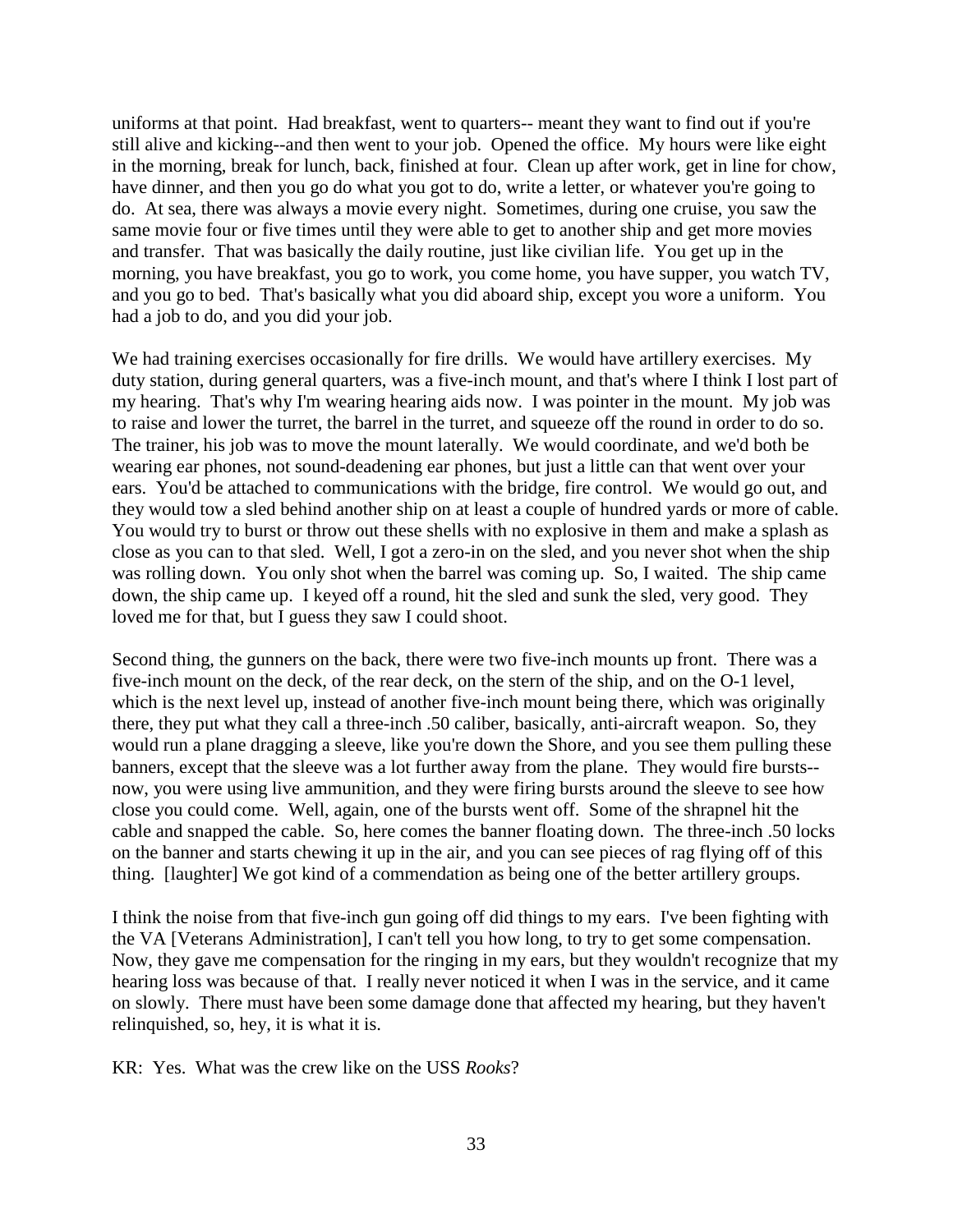MW: The crew was mixed. Again, there was only one other Jewish guy on the ship, besides myself, and then he got transferred and I was the only one. The rest of the crew was a mixed bag, all walks of life. The black crew members were basically cooks and stewards for the officer's country or cooks for the ship. The only other black guy I knew on the ship that had a job that didn't entail cleaning up or cooking was the guy that I worked for in dispersing, Johnson. His last name was Johnson. He was the only other one, but that's the way it was back in those years, that black personnel did not do anything else except be stewards or cooks. That's the way it was. Anyway, a very nice bunch of people, generally. I got along with everybody on the ship. I told them, "You want to be paid? You be nice to me."

KR: Yes, you had a little power there.

MW: Well, I didn't really have power. I used to joke about it, but that's the way it turned out. We got along; everybody got along. There was always a card game almost every night, after the movie was over. You had to be ready to perform the next morning, no matter what time the game quit. There was always payday night, that's when the big card games were. It was fun.

KR: Who was the captain?

MW: The captain when I was discharged, John T. Murray was his name, a nice man. He tried to be friendly with the crew as much as he possibly could, without knocking himself off his own pedestal. We had a softball team on the ship, and we played at the base before we were deployed to the Mediterranean. Every year, we would be in the running for base champion, and every year the ship was deployed just before the game and we'd never get to play in the game. [laughter] So, the captain went to the base commander, and he said, "We ain't going anywhere until after the game." Well, we won the base championship that year. He tried out for the team, the captain. He wasn't good enough, so we told him, "Sorry, Sir, but you can't play." [laughter] He ceased to be the captain--when you come out on that team, you're another team member. So, we treated him as another team member. He tried, but we were teenagers. He wasn't a teenager anymore. He was probably in his thirties. He was an old man by then, and we were eighteen, nineteen, twenty years old and full of pep and vinegar and ready to do anything. We had a good ball team. We played all around the world. Every port we went into, we got a game up with the foreign nationals. We went up to Prince Edward Island, and we played against a team up there. Two people on that team wore a glove, the catcher and the first baseman. Everybody else played bare [handed]. We played softball, bare-handed softball. Now, we played slow pitch; they played fast pitch. We couldn't hit their fast pitch; they couldn't hit our slow pitch. [laughter] One of their guys got lucky and whacked one, and the score was 1-0. They beat us. We got out and got so drunk that night. We had such a good time together yelling and screaming at each other and having such a good time, no fights, just a good bunch of guys. We had a good time.

KR: Were there any officers on that team?

MW: No, all enlisted men.

KR: Was the captain, John T. Murray, the captain of the ship for all three years, two months that you were on the USS *Rooks*?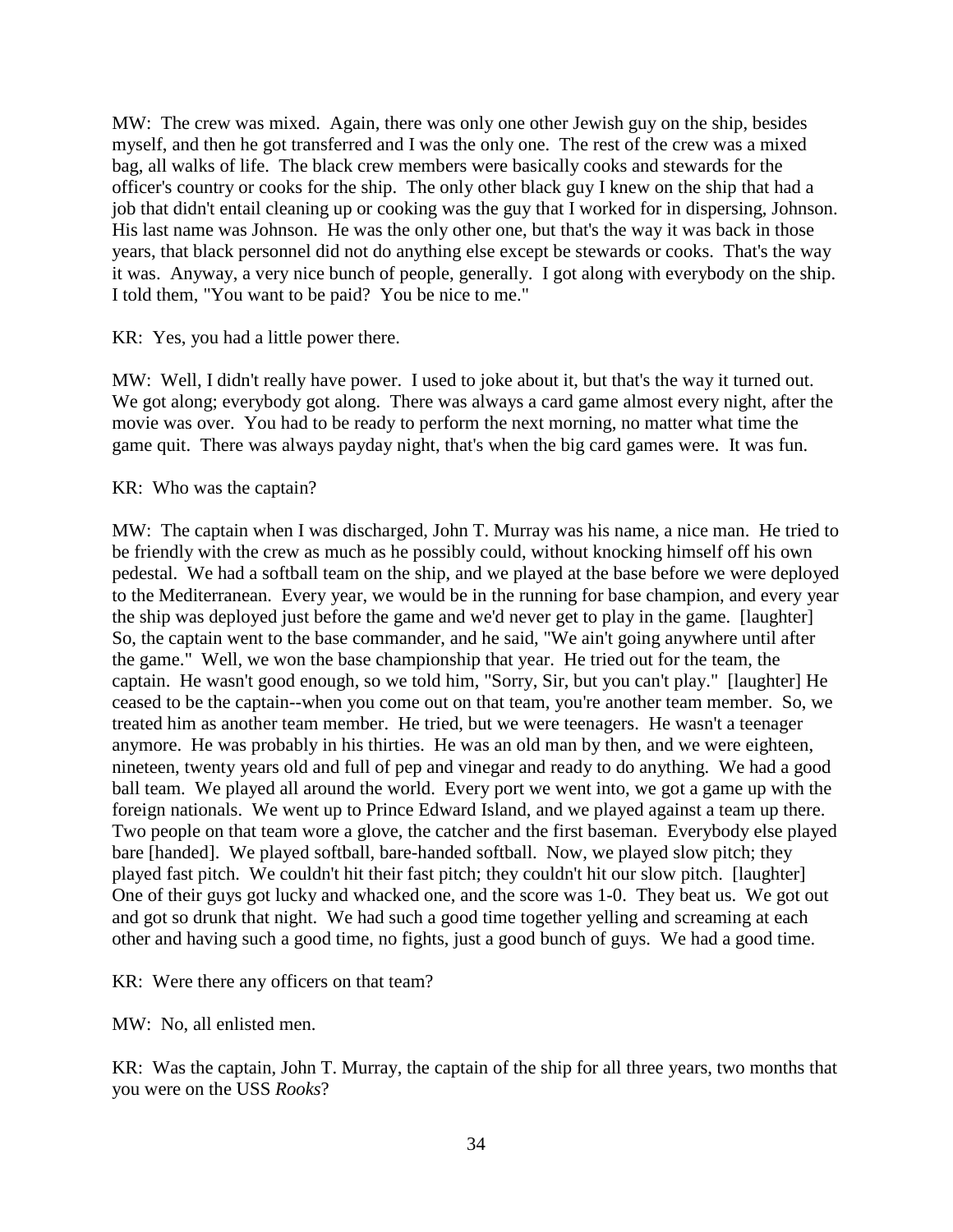MW: No, there was another captain that was aboard that was transferred or discharged. I'm not sure whether he had put in his time or not. I'm trying to think of his name. No, I can't remember his name, but the one I was discharged under was the second captain of the ship. The last name of his executive officer was Orbeton, O-R-B-E-T-O-N or I-T-O-N. That was his name. He was the executive officer. The captain was a full commander. The executive officer was a lieutenant commander. Then, there was a few lieutenants, some lieutenant junior grades. I think we had a couple of ensigns on the ship as well.

On one of the cruises, we went down to Norfolk from Newport and picked up a bunch of midshipmen from the academy that had come to Norfolk. [Editor's Note: The telephone rings.] We took them on a cruise to the Mediterranean, and we put them through the paces. These were college kids, and we wanted to show them what shipboard life was like. We worked them out a little bit, and do you want to know something? They were good guys about it. They put up with us. We had fun.

When we went up above the Arctic Circle, you were considered a Bluenose, and you got a certificate saying you were a Bluenose. I don't know what happened to my other certificate, but I went down below the equator and became a Shellback. They put you through an initiation. One of the guys with the biggest belly on the ship, they grease him up, and you've got to kiss [his belly]. They throw you overboard and they make you do all kinds of shenanigans, and then you become a qualified Shellback. I'm both, a Bluenose and a Shellback. It was fun. It was a lot of fun.

The ship was rigged for action. We were a warship, a smaller World War II class warship. The size of our ship now would be what a destroyer escort is now; it's much smaller. The destroyers now would be about the size of what a cruiser was then, so they've gotten a lot bigger. You don't have to duck as much going through doorways on the new ships as you did on the old ones. We were through some rough weather. Oh, we were coming back from the Mediterranean one year, and there were two hurricanes working around in the Atlantic. One was north of us and one was south of us, and I think there's probably eight hundred miles of water in between them. Well, nevertheless, it was rough out there. We were more underwater than we were on top of the water. We were working with a carrier by the name of the USS *Essex*, old World War II class carrier. When you see an aircraft carrier take a nose dive like this and bring up green water on the flight deck, which is sixty feet above the water level, the water line, it's rough. [Editor's Note: The USS *Essex* (CV-9) was an aircraft carrier that was in service from 1942 to 1969.]

We went over--we hit a rogue wave one time--we were operating out of Guantanamo Bay, Cuba, and a rogue wave came. I'm standing on the bridge having coffee with one of the signalmen, and I'm looking over his shoulder and I'm going like this. He said, "What are you looking at?" I said, "Well, if you turn around, you'll see the biggest wave you ever saw in your life." The ship rode up on the wave and went over, and I didn't think we were coming back. It just stood there and vibrated. Finally, it had righted itself and came back up. I thought we were gone, but we weren't. The fun things that happened. When you look back on them, they are things to talk about, but then it wasn't so funny.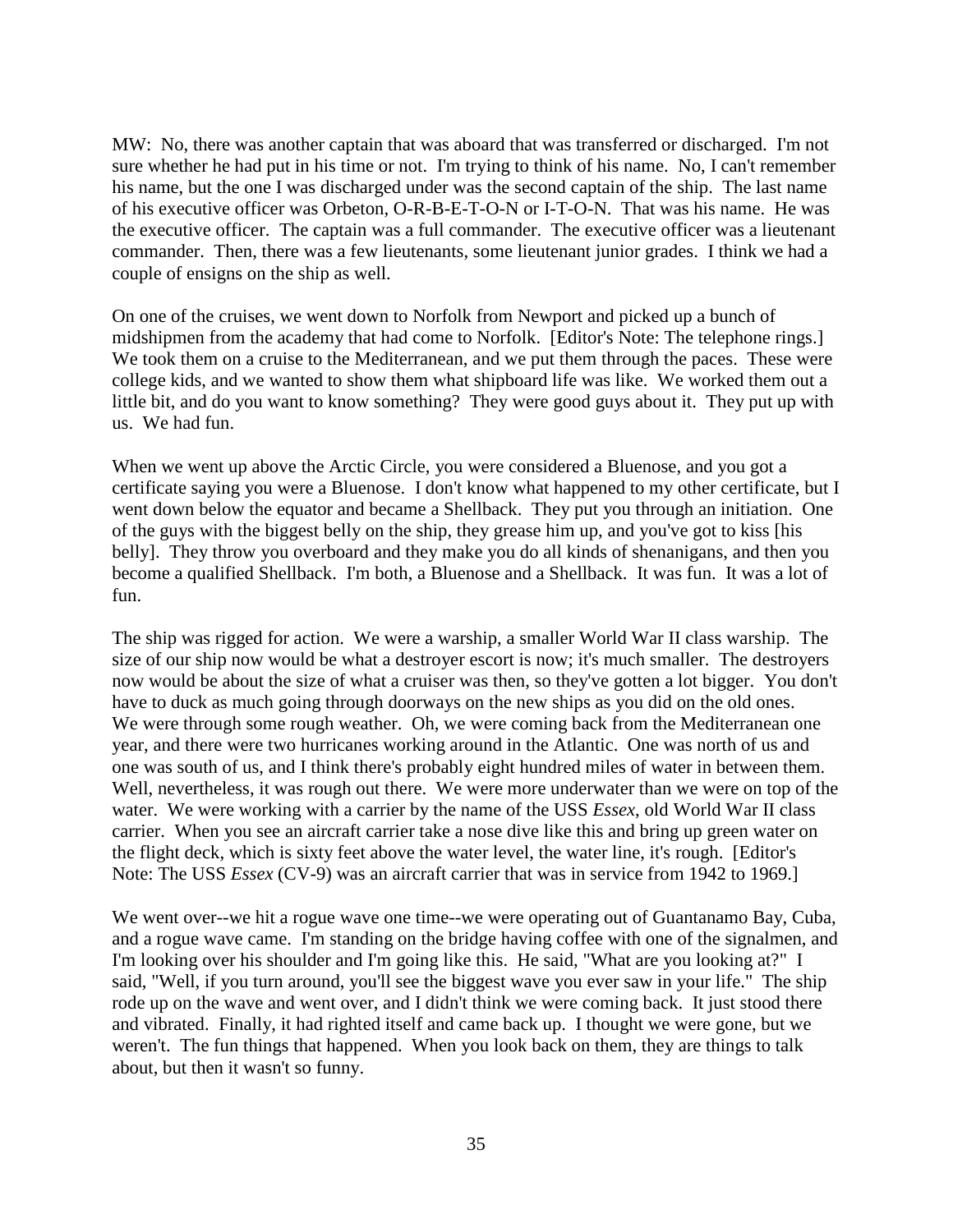KR: What did you do to combat seasickness?

MW: I was lucky, I never got seasick. I think I can remember twice. I think I had gone out fishing with my father one time on a fishing boat out of Belmar, and I got seasick. I was probably ten years old. The other time was--and I think it was my own fault--I went out fishing again, which was about two years ago, and we were out fishing for sea bass. It was eight-foot seas out there. We had no business being out there in that kind of [weather], but we were out. I wasn't eating, so, apparently, it got to me and I got a little upset. That was the only times I've been seasick in my life, so I weathered the storm pretty well and in some pretty nasty weather.

KR: Describe some of the missions that the USS *Rooks* went on.

MW: Basically, they were mostly goodwill and training missions, because there was no war going on at that particular point. We would go to the Mediterranean, or we would be cruising down in the Caribbean and we would go into Guantanamo Bay. When we were at Guantanamo Bay, that was before Castro took over. He was still a rebel running around in the woods with his buddies, and it was too dangerous for us to go off the base because of what was going on down there. So, we went and we spent whatever time we had on the base and in their rec halls and going to a movie or whatever. [Editor's Note: In 1953, the Cuban Revolution began, and in 1958, Fidel Castro's forces toppled the regime of Fulgencio Batista.]

Other than that, just training exercises, going to the Mediterranean, goodwill tours pulling into various ports, spending our money in Italy and--where else were we--in Barcelona, in Civitavecchia, Rome. We went through the Red Sea and into the Persian Gulf. Wherever we stopped, it was kind of a goodwill stop, not posing any threats to anybody, not making sure that they were doing what we wanted them to do, probably were, but didn't think of it that way. It was strictly training.

It was in between; it was between Korea and Vietnam. Vietnam didn't really start to heat up until I was out of active service. I was in reserve status, and that's when they were sending advisers over to Vietnam. I came that close to being called back in, but they never did. I got out at the end of my six years. I was discharged.

I almost, I came that close to trying to make it a career. The captain, Murray, he called me down to the cabin, and he says, "Congratulations, I'm putting your four in." He says, "I know you're going on to college after you leave the service." He says, "But," he says, "if you're interested." I had passed the third-class exam. I hadn't been rated yet. He picks up his hat, moves it, and there's a second-class petty officer pro [promotion] sitting on his desk. He said, "You want a ship for six years, that's yours," which means at the end of my second hitch, I could've been first class; third hitch, chief petty officer. I could've gone up the ranks pretty well, but I decided not to and the rest is history.

KR: What was it like going through the Suez Canal?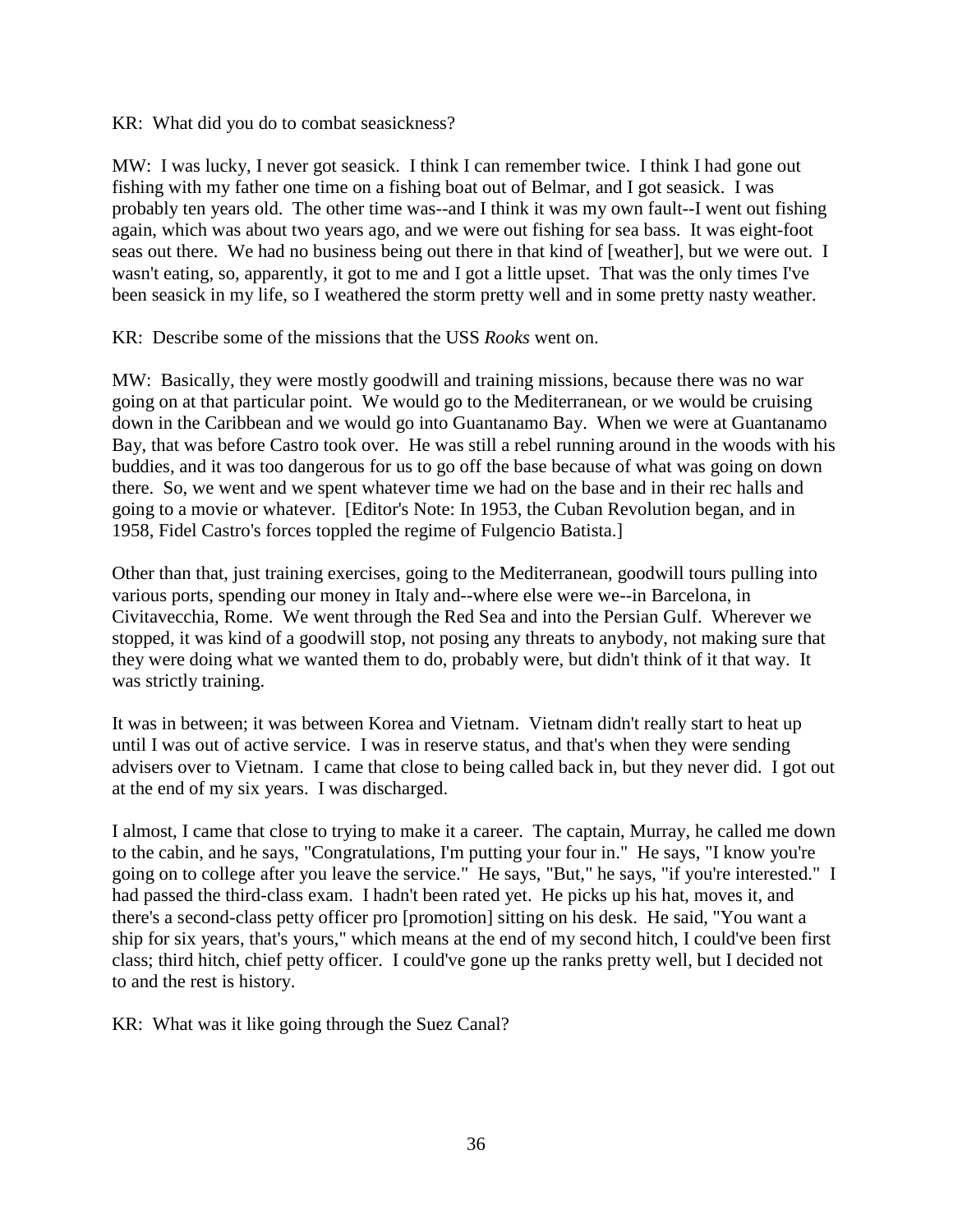MW: We were a little nervous, because things were getting a little rocky over in the Middle East at that particular point. I think I can remember seeing some splashes alongside the ship. I think there were people throwing stones at us, but that was about it.

KR: It must have been quite a sight going through the Suez Canal.

MW: It's a lot of sand. It's really nothing picturesque about it. You come in at one end up in the Mediterranean, and you come out down at the base of the Red Sea at the other end. Then, we went up into the Persian Gulf. The biggest thing I remember about being down there really was, hot, it was hot. Sometimes, we would have water hours, where we would not have enough water for bathing properly, so we would take saltwater showers on the rear of the ship. They'd drape a hose over the gun barrel of the five-inch mount, and we would take showers on the rear deck. It was, again, part of the way of living out there. You didn't know any different, so that's what you did. You wished it was different, but that's the way it was. You accepted it, but that's the whole idea is acclimating yourself to your surroundings because if you don't, you can make yourself crazy and I wasn't going to do that.

KR: You mentioned the drinking onboard the ship, which officially would not have been allowed by the Navy.

MW: No, it would not. There were a few people that had snuck bottles of booze back aboard ship, and every once in a while, they'd open up their locker and take a shot. Generally, it was not rampant aboard ship. Every once in a while, on very rare occasions, they'd have a little blow out. In a port somewhere, go to a beach and then have a beer party for the guys, a little barbeque, but that was about it. That was about it, unless you went into town and spent your own money on booze. That was the extent of it. Some guys came back pretty lit. Aboard ship, it was frowned upon, but some people got away with it.

KR: You mentioned being at Guantanamo Bay, Cuba in 1959. That would have been when the revolution was going on.

MW: Right.

KR: What was Guantanamo like?

MW: It was a naval base. It was not the maximum-security prison that it is now. I imagine they had a brig there, but they weren't locking up terrorists and throwing away the key. People think it's inhuman; I really don't. I think anybody who is out to cause major mayhem should be locked away and should be forgotten about. If people think that that's horrible, think how horrible it would be if your family was involved in being blown up by a terrorist. I think it's a necessary thing, and I think when people break the law and Guantanamo is brought up in the conversation, all of a sudden that hardcore criminal sort of softens a little bit. Nobody wants to go to Guantanamo. It was a naval base, just like any other naval base, and it was off-limits to any personnel, except Americans or people that worked on the base that went off the base and went home every night. Those were probably some Cuban nationals, but for the most part it was all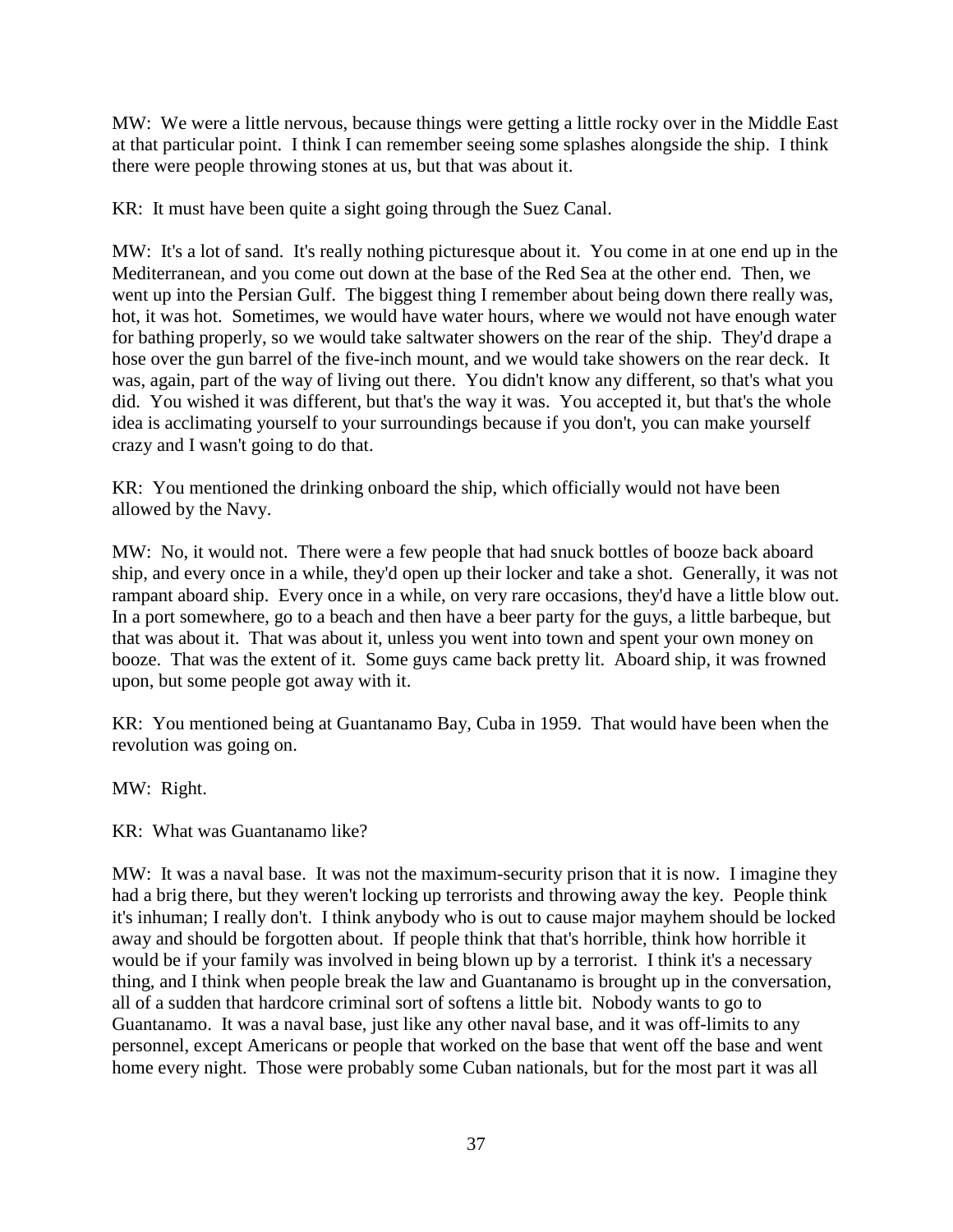American Navy. I didn't really think that much about it. It was just another port and another Navy base.

KR: How long were you at Guantanamo?

MW: No, not long at all. It was just a port of call. If we were there ten days, it was a long time. Just went in to pick up supplies and refuel, and that was basically it and spend a couple of days there.

KR: You were travelling all over the world, and you mentioned some of the places that you went on leave. What were some memorable occurrences?

MW: Well, when you're a teenaged sailor, women and booze seem to be the number one thing on everybody's mind. I'm not into going into the Sistine Chapel if I go to Rome. [laughter] It was mostly bars. You went to various places. When we went to Athens, I saw all the sites and the ruins and whatever. I never took a camera with me, so I didn't take pictures. Some guys probably did, but I just never had a camera to take pictures with. I did see those places, and it was very interesting to see. Most of the time was spent ashore, you went to a bar and you were with your friends socializing, as they say.

KR: Did you ever stop at any other American bases that were in other countries?

MW: Norfolk, Virginia, the Navy yards down on the other side of the river from Norfolk. In the Caribbean, we pulled into Port-au-Prince, Haiti one time, but there's no base there. We pulled in for liberty. Guantanamo. We went up to the dock yards at Prince Edward Island. Newport, of course, was our home port. As far as Navy bases, we never really went into very many other Navy bases, with the exception of going into Pakistan and dropping off the ship there. Mostly, it was liberty ports that we went into, but most of the time was spent at sea. Even when I go on a cruise now, I enjoy most of my time at sea more than I do going into some of the towns because I enjoy being at sea.

KR: You were in the Navy when the Cold War is going on.

MW: Right.

KR: Were there any joint exercises with navies of other nations?

MW: I'm trying to think. We never really got up to the North Atlantic to work with the British. There may have been one small joint exercise in Italy, with the Italian Navy, but that was just a practice exercise and I think it lasted just the one day. So, we didn't really have very much contact, unless we went ashore and ran into other national navies or army personnel that were stationed there, but that was it.

KR: Did you ever get to go through the Panama Canal?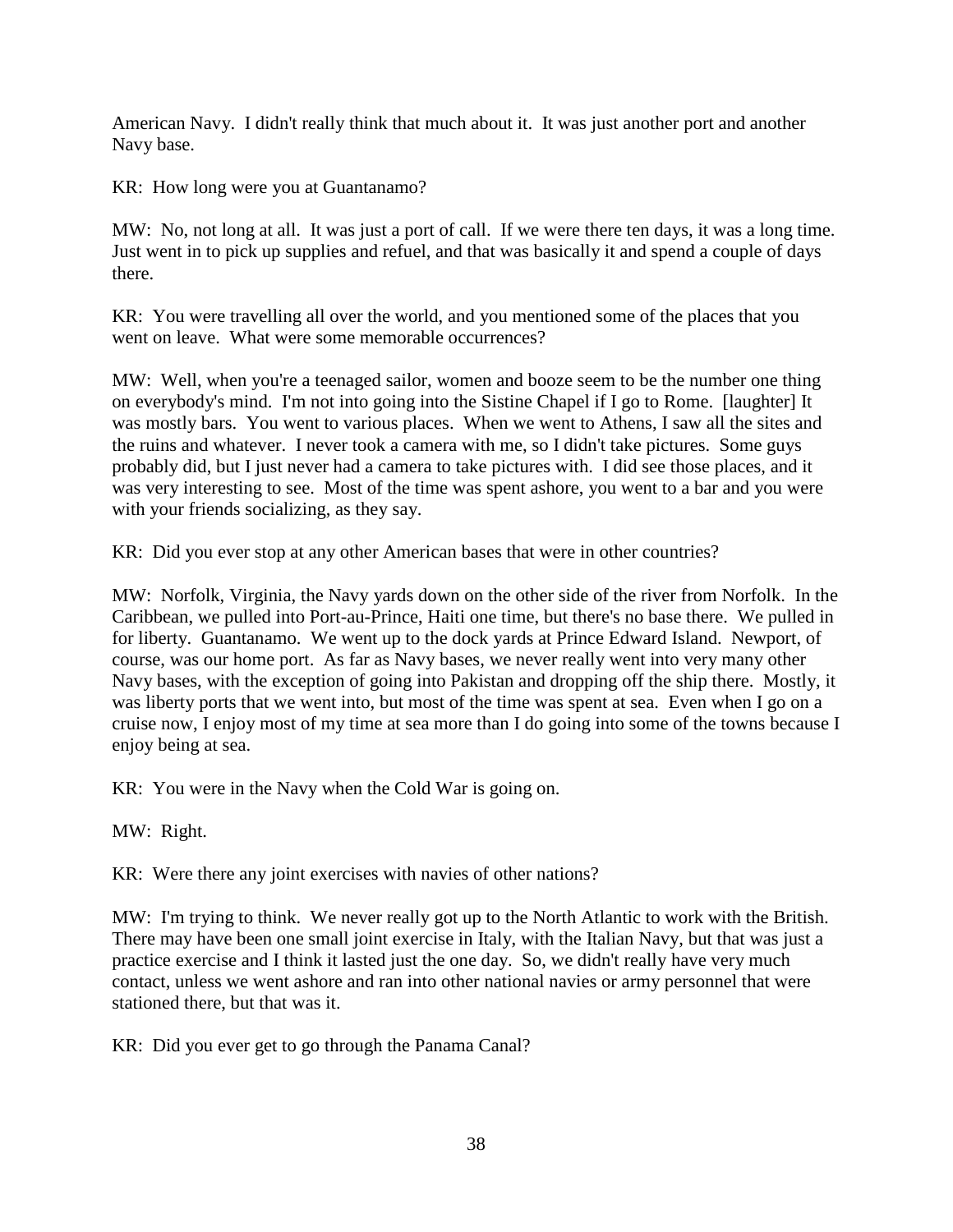MW: No, our ship never went through the Panama Canal. That, I did in civilian life, when we took the cruise. In fact, the first time we went, we went half way in, went up to the lake, turned around, and came back out on the Atlantic side. Then, we took a repositioning cruise from Miami, we went down and went through the canal and went all the way to Los Angeles. So, then, I went all the way through, but that was the only time. That was on a civilian cruise ship, but, no, we never did go through.

KR: Did you ever experience any anti-Semitism when you were in the Navy?

MW: I did. In the beginning, when I went to boot camp, a little bit. The biggest one I ever--it wasn't anti-Semitism, it was just lack of information from the other person's part. He was led to believe one thing, and I tried to dispel that by explaining where the idea came from. I was stationed in Newport, and there were four of us riding down toward New York for weekend liberty. I was coming home. They would usually drop me off on Route 46 in New Jersey, and they would take off for Pennsylvania. I would hitchhike home from there. On the way down, we're in Connecticut somewhere, and the guy I'm sitting with in the backseat, we're introducing ourselves, names, whatever. He says, "Weinberg?" He says, "What kind of name is that?" I say, "I'm Jewish." He says, "You're Jewish?" He says, "Where's your horns?" I say, "Let me explain that to you where that came from." He didn't know. I said, "Have you ever been to Rome?" He said, "No." I said, "Well, in Rome, there's a statue of Moses. That statue of Moses, if you look at it, from his eyes are coming rays of light, and that was picked up mistakenly as being horns. So, Jews had horns." He said, "I never knew that." That was that. No anger, no animosity, no teasing, nothing. I explained it to him, and he understood. He wasn't a stupid guy; he just didn't know any better. He was from the South. Unfortunately, he was from where people talk about things like that. So, no problem. [Editor's Note: *Moses* by Michelangelo is a sculpture in the Church of San Pietro in Rome, Italy.]

I handled myself rather well when I was in the service. I either could explain it out. I don't think I really had any down-and-out fights when I was in the Navy, because I felt like it was a waste of time. I just turned around and walked away. If you want to call me a coward, call me a coward. It's not worth my effort. So, I just walked away, but if I had to confront somebody, I made sure I did it but I made sure they understood where I was coming from. They, in most cases, did. Either that, or they just walked away. So, I never really had much problem. No, I didn't find very much, or, if there was, it wasn't brought to light. Nobody just came out and said something nasty. It just didn't happen. I was lucky.

KR: How did you commute with your family while you were in the Navy?

MW: Wrote letters. Sometimes a little remiss about how often I wrote letters, but I did. I communicated through letters. When I got home, I spent as much time as I could with them while I was on leave. They understood where I was, and I knew what they were [doing]. We got along. I had no problem with family, but like any teenager and their family, there's always a lack of communication somewhere and I guess we had that a little bit. Everything worked out.

KR: When you were in the Navy, John F. Kennedy was president. The world was going through some major changes. What sticks out in your mind from that era?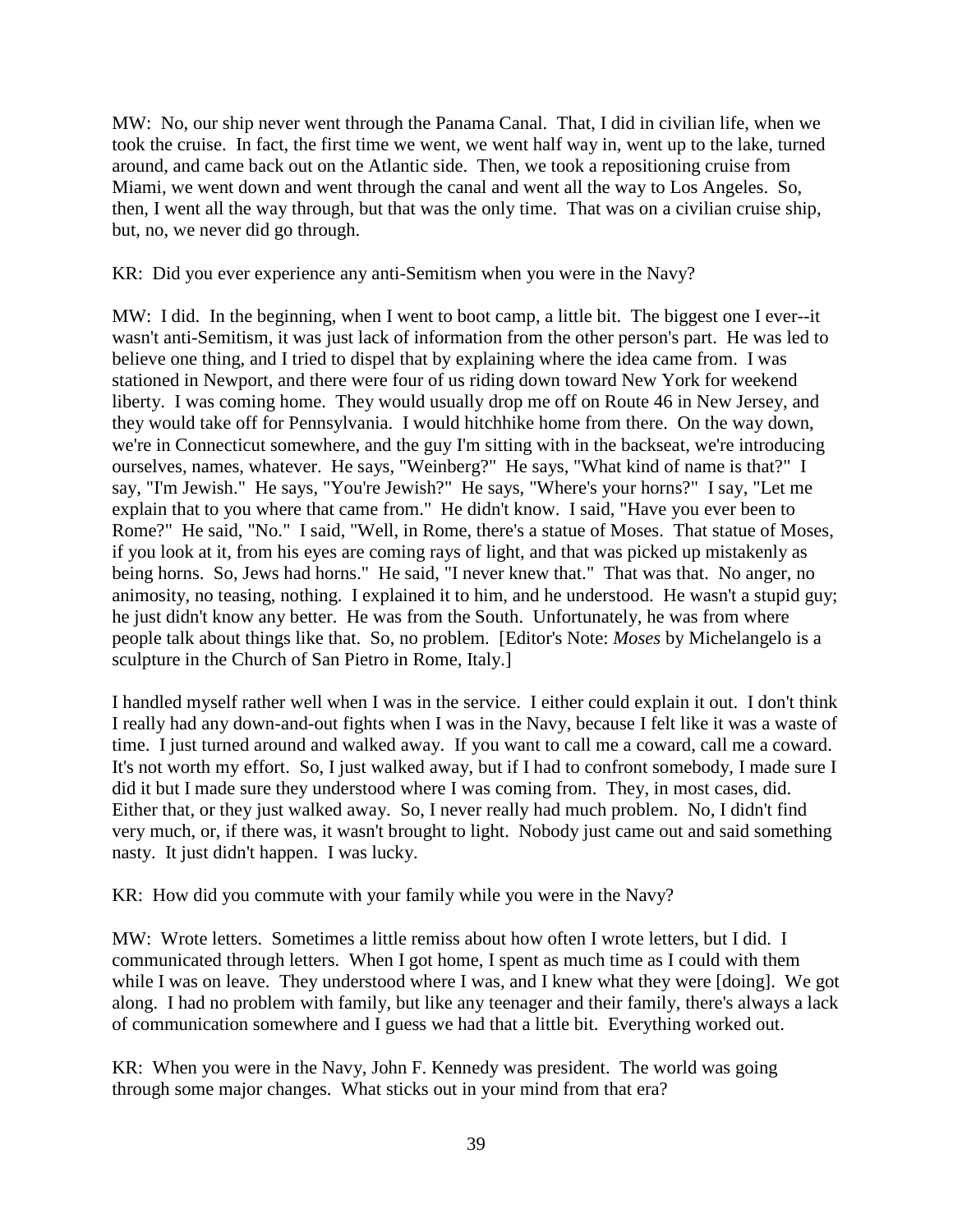MW: Kennedy was assassinated after I got out of the service. He became president ...

KR: Kennedy was elected in the election of 1960. He took office in 1961, and then he was assassinated in 1963.

MW: '60, all right. I got out of active service in '61, so it was right in the beginning of his career as president. I never really gave it much thought. Eisenhower was president when I was in for the most time and then Kennedy toward the end, so I never really gave it much. We were on lifeguard duty for Eisenhower when he flew over to England. We were above the great northern fish banks, up in the North Atlantic. That's where we sat in fog, waiting for his plane to pass us by. Other than that, no real connection with who was president and why and what he was doing. I just had my daily routine to do. They had enough to worry about their thing; I had enough to worry about my thing. I never really gave it much thought who was president.

It shook me up when Kennedy got shot. In fact, everybody could remember where they were when it happened. I was recuperating from a minor surgery. I was already working, at that point, after I got out of the service, and somebody called me from the place I was working at to let me know and everybody, I don't think there was a dry eye in the house. Everybody was mourning the death of Kennedy, but he was a well-liked president, probably not the best one we've ever had, but I think a well-liked president. I think the guy I admired more than anybody else was Harry Truman. He was a strong-willed guy and the sign that was on his desk said it all, "The buck stops here" and that was it.

KR: You considered a career in the Navy. What was it like readjusting to civilian life?

MW: It wasn't bad. I went away to college, so I had something to occupy my time right away because I came home, I packed a bag, off, I went to Oklahoma. My thinking was college at that particular point. I had classes to attend, and I had things to do. It really wasn't much of an adjustment. It was already set in stone what I was going to do. It was after I left college, I came home and I found a job. So, really, there was very little adjustment.

KR: Why Oklahoma, and how did that application process go?

MW: I had applied to, I guess, a couple of different schools. Oklahoma accepted me. My grades were never the greatest in the world, so that's probably what my biggest downfall was in getting accepted. I was going to go for physical education, and I was there for almost two years, a year and a half, three semesters, and ran out of money. I had to come home and get a job, which I did. I took some courses, when I got home, but my head just wasn't in it anymore. So, I just continued working.

KR: Were there GI Bill benefits?

MW: Not at that point, no, nope. I would've taken advantage of them if there were.

Anne Weinberg: Are we almost done?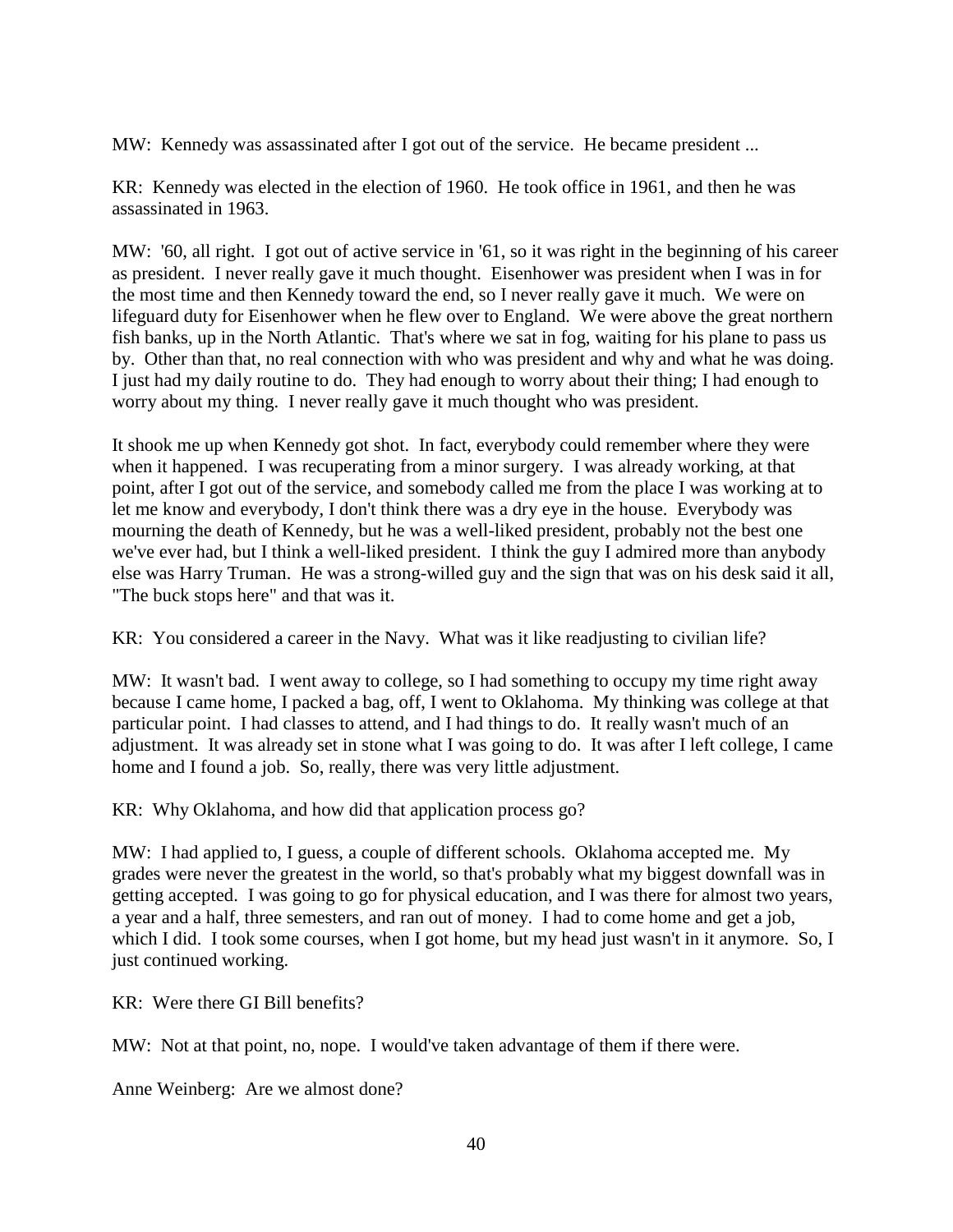KR: Yes, I will pause for a second.

## [RECORDING PAUSED]

KR: We are back on. We were talking about Oklahoma. How did you get back and forth between Oklahoma and New Jersey?

MW: Originally, I was going to drive out there. My car broke down and had to be towed back, so I hopped on a good old train and took the train out there. I met a bunch of guys that were there that were from the New York area, and one of them had a car. We would drive back and forth, straight through from Norman, Oklahoma to New Jersey and eventually--they lived in New York. So, that's how we transported back and forth. We had fun doing it. It was something we'd never done before, not that long a trip, and we just enjoyed it. We did it safe. It was one guy drove no more than two hours. There was always two guys in the front seat, one guy would drive for two, the next guy would drive for two, they'd go in the back, and the back guys would come up in the front and also do two and two. It would keep rotating that way the whole trip, so nobody got worn out. It's too long a trip to have something happen. The scenery was nice, and we did it. I guess they finished. I left them behind when I left school, and I haven't heard anything from them since I left.

KR: What were your impressions of Oklahoma?

MW: Everything was slower, more laid back. When they say you could see a country mile, you could see a country fifty miles because it's so flat out there. The horizon is twenty miles away instead of only three miles away. Everything moves at a slower pace. I was in Oklahoma City walking down the street, and somebody walked by, tipped their hat and said, "Hello." Nobody does that around here, and I thought that was a little out of the ordinary because I'd never experienced that before, of people saying hello to you on the street. So, that was a little different. People are people, no matter where you're at. It depends on the circumstance by which they're raised and how they're living, and that's what governs the way they run the rest of their lives. I liked it out there. It was very nice, but I was glad to come back to New Jersey.

KR: What was the next step when you came back to New Jersey?

MW: Get a job, which I did. I went to work for a publishing house, a small one, it was called Oxford University Press. [laughter] I worked for them, well, a few years. I was in their packing department, and I was also doing gold-leaf lettering on the Bibles that they distributed. So, I was doing all right. Then, little by little, I drifted back into retailing and got a job, and I was selling men's clothing. I worked around a few different stores, some bigger, some privately owned, no department stores, I never worked in a department store, but that lasted for a good twenty-five years. Then, I worked in New York for a couple of years, came back after that, but I really didn't care for it. Well, there was other circumstances, but I left that and came back here. I think I worked for a paint retailer for a week, until I got paint splattered on my clothing, and I said, "This is not for me." Then, I heard about See-More Television, and I worked there for twentyfive years before I retired.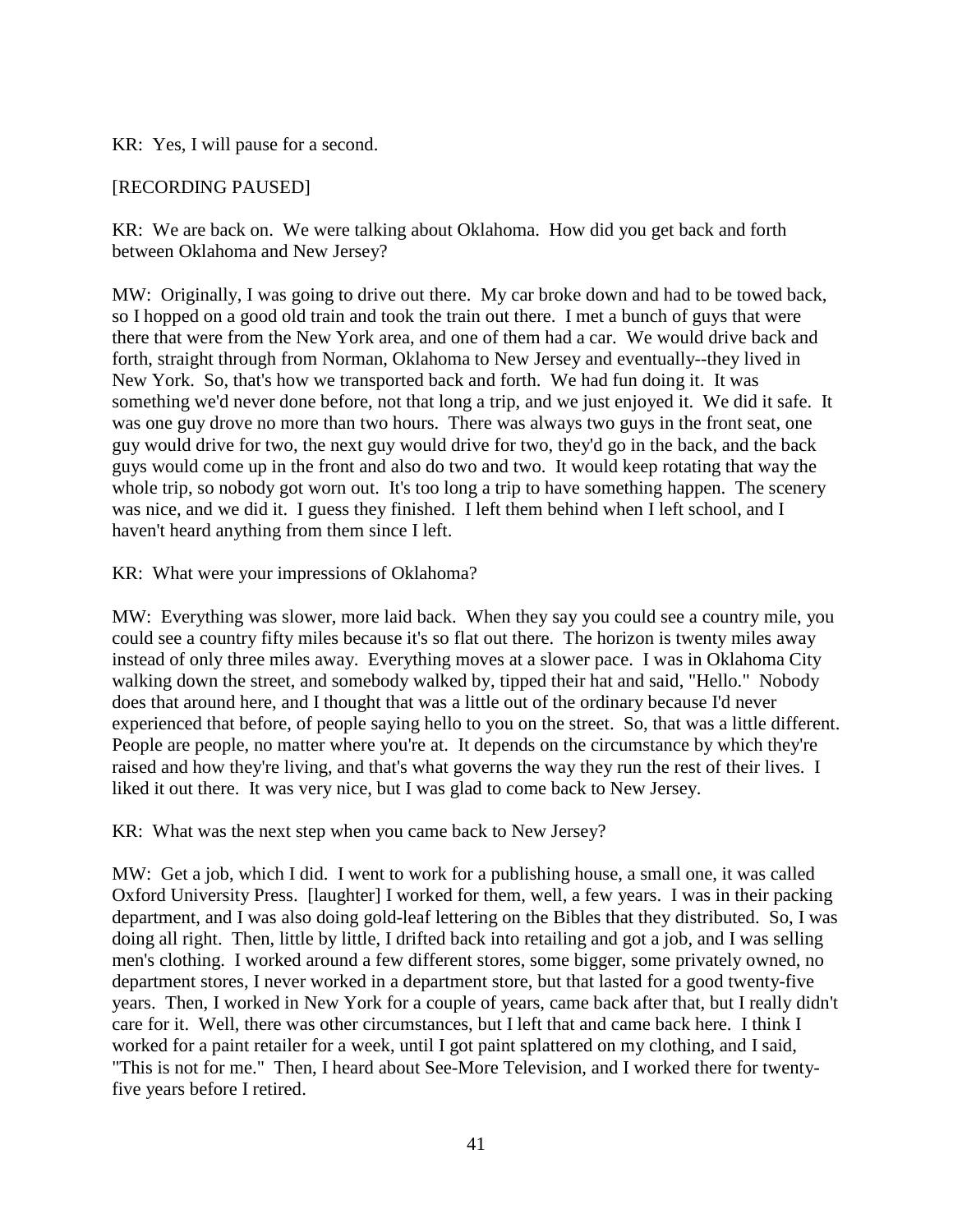AW: You missed the bank. You missed places.

MW: I missed a couple of places, but that's basically the routine.

KR: I want to go back to the 1960s. When the Vietnam War was going on, how did the war affect your family, your friends and your community?

MW: Some of my friends got drafted into the service and they went. My brother was drafted into the Army, and he didn't spend time in Vietnam. He didn't go overseas at all. I think he went to Fort Dix; that's where he spent most of his time. Then, he got discharged, and he went to work.

I'm meeting more guys now that were in Vietnam, and they were there during the shooting war. One of the fellows that I'm very friendly with, through our temple, he was a platoon leader in Vietnam and saw battle. Another fellow that we're friendly with, he was a motor mechanic over in Vietnam. I don't think he saw battle, but he was in the midst of it anyway. I'm sure a few of my friends went. I don't know of anybody that didn't come back that I knew. They never really talked about it. In fact, I find a lot of people that were in Vietnam don't like to talk about it. I guess it wasn't too pleasant for them.

KR: What did you think about the anti-war movement?

MW: I've always considered myself a bit of a patriot and I'm not a total freedom guy. I'm not any kind of a radicalist, but I think that you live in this country and you live by your own rules and regulations, but you have to adhere to basically what the country is about. If you haven't got the loyalty to the country that gives you so much, leave the country. To me, these radicalists that got up and burnt flags and shaved their heads or grew their hair too long that were protesting against our doing what we were doing ought to think back that if it happened here what they would do. Would they be the same radicalists that would burn flags and say we're doing the wrong thing, if it happened here and not somewhere in the Far East? I wasn't for the protestors at all. I think they should've been a little more supportive of our guys. When our troops came back and guys came off the busses and they were being spat at by the crowds, I thought that was the most horrible thing in the world. They laid their life on the line, at least give them some respect. So, it turned me off.

KR: Tell me about your family and your children.

MW: Okay, I was married the first time. My wife died, after nineteen years of marriage, and we had two daughters. I met Anne about a year or so after my first wife died, and we got married. Anne had three children of her own from her first husband, and after nineteen years of marriage …

AW: He passed away.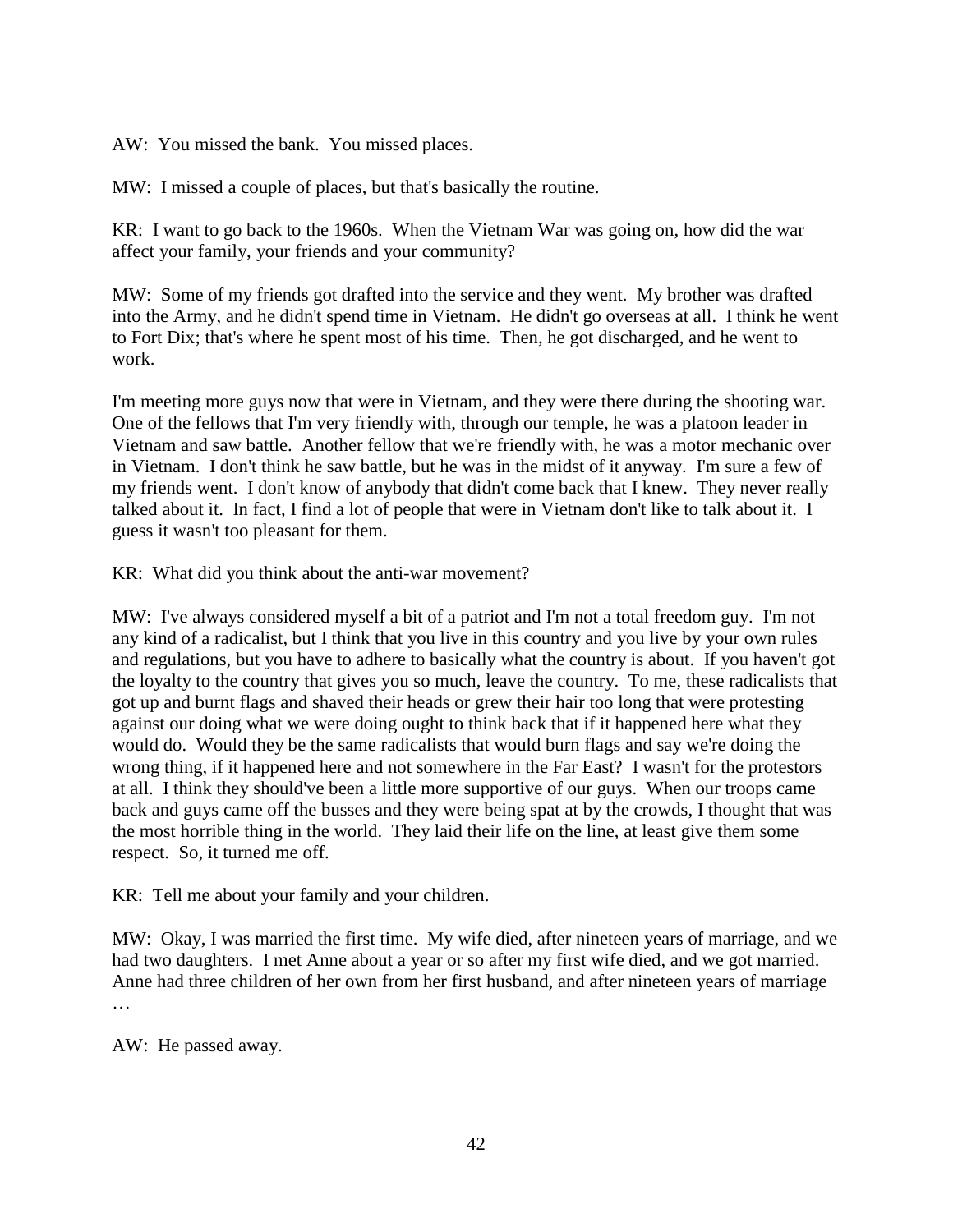MW: He passed away. So, we got married, and we're now married thirty-two years. We figured we would never live long enough to celebrate our fiftieth wedding anniversary. So, when we were married twelve years, we each had nineteen behind us and twelve adds up to fifty, we'll celebrate. We went on a cruise, celebrated our fiftieth wedding anniversary. It's been great. Anne has taken in my kids and I've accepted her three, and it was fine for the most part.

AW: Yes.

MW: It's been good. There's been ups and downs, like every other marriage, but I'm very happy that I met and married this lady.

KR: How did you end up settling in this area?

MW: I originally lived in Paterson. When I got married, my first home was in Wayne, New Jersey, and I lived in an apartment there. We left Wayne. We moved to what then was West Paterson, which is now Maple Ridge or whatever they want to call it [Woodland Park], and lived there for a few years. We had two daughters. We decided maybe we would want to move down here, because we'd be closer to my wife's family. She came from Perth Amboy, and her sister was living here in Metuchen. So, we came down here, and we were just looking around, looking around, finally saw a small house here in town. We put a bid on it, and we bought the house. We moved down here. It was a few years later that she got sick, and she passed away. After she died, I met Anne, and we got married. We moved over here, since this house is obviously bigger than the one that I had. It was just a small Cape [Cod] we were living in. That's it. We got married in '85.

AW: '86.

MW: '86. We're here since '86. Anne's been here since the house was built. [At the] end of this month, she'll be here fifty-four years, and that's it.

KR: What veterans organizations have you participated in?

MW: Well, I'm a member of the VA. I belong to Veterans of Foreign Wars, because I qualified, being my Reserve years were part of the Vietnam era. I think that's about it, yes. That's the only two veterans organizations that I've had contact with, and I haven't really been very active with either one really. I got my hearing aids through the VA. Occasionally, I'll go over to the VFW hall, and their drinks are cheap. A friend of mine belongs there, and he's a pretty big organizer with them, so sometimes I'll meet him there very, very occasionally.

KR: Well, I have reached the end of my questions and I want to ask if there is anything you would like to add that you skipped over.

MW: Nothing comes to mind, but I really appreciate being able to participate in this program, because those who ignore the past are bound to forget it. The more we can put on record, that will help people remember what happened and what didn't happen, is going to just perpetuate the history a little more. It feels good trying to help out. [Editor's Note: The telephone rings.]